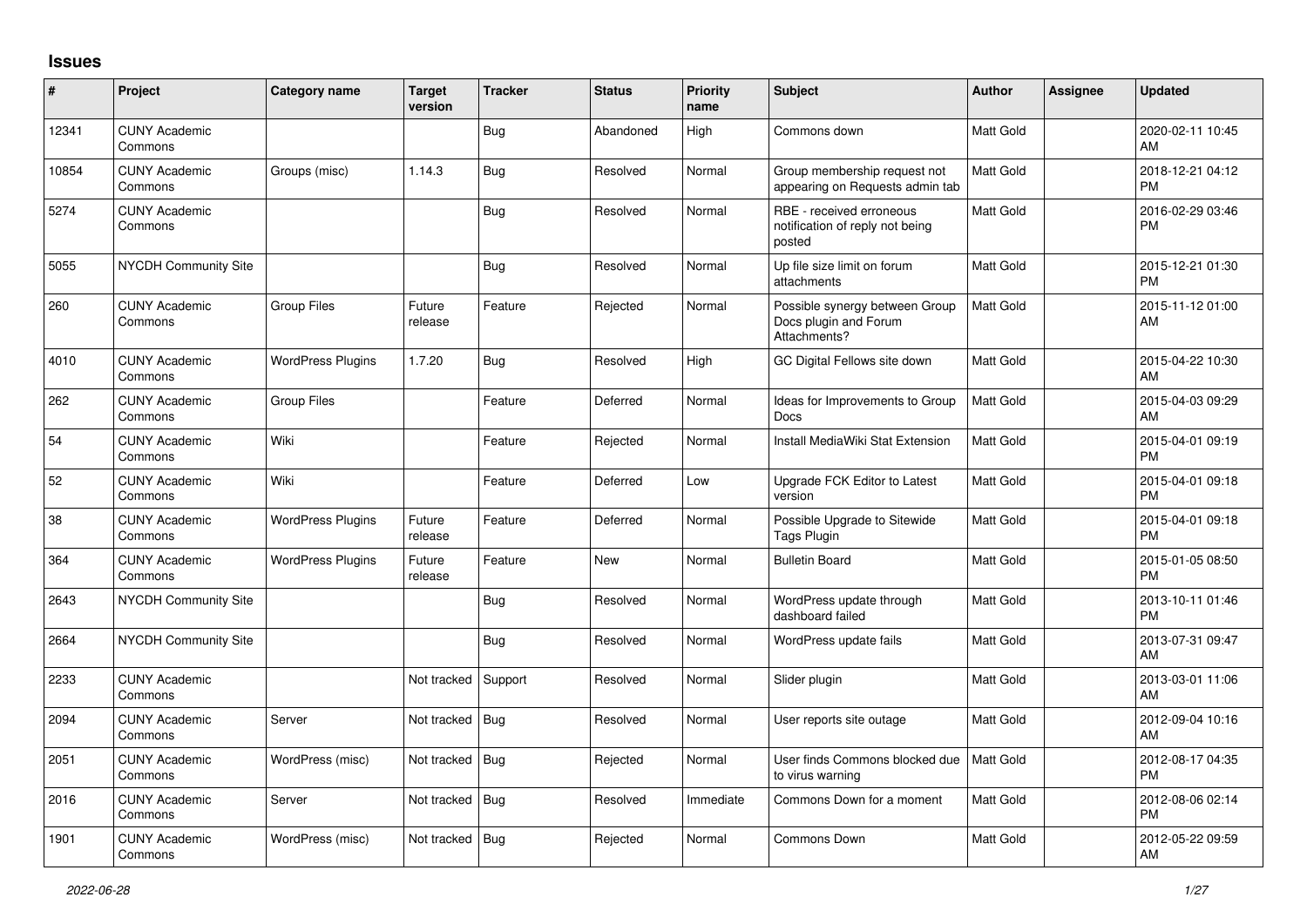| #    | Project                         | Category name     | Target<br>version | <b>Tracker</b> | <b>Status</b> | <b>Priority</b><br>name | <b>Subject</b>                                                      | <b>Author</b>    | <b>Assignee</b> | <b>Updated</b>                |
|------|---------------------------------|-------------------|-------------------|----------------|---------------|-------------------------|---------------------------------------------------------------------|------------------|-----------------|-------------------------------|
| 1853 | <b>CUNY Academic</b><br>Commons | WordPress (misc)  | Not tracked       | Bug            | Resolved      | Normal                  | CDev public?                                                        | Matt Gold        |                 | 2012-04-24 06:20<br><b>PM</b> |
| 1827 | <b>CUNY Academic</b><br>Commons | WordPress (misc)  | Not tracked       | Feature        | Resolved      | Normal                  | Domain mapping request                                              | <b>Matt Gold</b> |                 | 2012-04-16 01:20<br><b>PM</b> |
| 1657 | <b>CUNY Academic</b><br>Commons | BuddyPress (misc) | 1.3.10            | <b>Bug</b>     | Resolved      | Normal                  | Caching Issues                                                      | <b>Matt Gold</b> |                 | 2012-04-04 10:17<br>AM        |
| 1679 | <b>CUNY Academic</b><br>Commons | WordPress (misc)  | Not tracked       | Support        | Resolved      | Immediate               | Remove password-protection<br>from JITP                             | Matt Gold        |                 | 2012-03-06 09:48<br>AM        |
| 762  | <b>CUNY Academic</b><br>Commons | BuddyPress (misc) |                   | <b>Bug</b>     | Resolved      | Normal                  | <b>Resolve Email Notification</b><br>Problems with Lehman addresses | <b>Matt Gold</b> |                 | 2012-02-28 10:52<br>AM        |
| 1568 | <b>CUNY Academic</b><br>Commons | BuddyPress (misc) | Not tracked       | Bug            | Resolved      | Normal                  | Member reports problem with<br>email notifications                  | <b>Matt Gold</b> |                 | 2012-02-28 10:51<br>AM        |
| 1648 | <b>CUNY Academic</b><br>Commons | BuddyPress (misc) | 1.3.9             | Feature        | Resolved      | Urgent                  | <b>Add Password Protect WordPress</b><br>Plugin                     | <b>Matt Gold</b> |                 | 2012-02-24 10:22<br>AM        |
| 1362 | <b>CUNY Academic</b><br>Commons | WordPress (misc)  | Not tracked       | Bug            | Resolved      | High                    | Google Malware Warning                                              | <b>Matt Gold</b> |                 | 2011-11-23 12:15<br><b>PM</b> |
| 1231 | <b>CUNY Academic</b><br>Commons | WordPress (misc)  | Not tracked       | Bug            | Duplicate     | High                    | Inaccessible Site on the<br>Commons                                 | <b>Matt Gold</b> |                 | 2011-10-13 08:56<br>AM        |
| 1143 | <b>CUNY Academic</b><br>Commons | BuddyPress (misc) | 1.2.5             | <b>Bug</b>     | Resolved      | Normal                  | Notifications of Old Posts                                          | <b>Matt Gold</b> |                 | 2011-08-30 09:56<br><b>PM</b> |
| 1116 | <b>CUNY Academic</b><br>Commons | WordPress (misc)  | Not tracked       | Bug            | Resolved      | High                    | Image Upload Error                                                  | <b>Matt Gold</b> |                 | 2011-08-27 08:44<br>AM        |
| 125  | <b>CUNY Academic</b><br>Commons | Redmine           | Not tracked   Bug |                | Rejected      | Normal                  | Prevent Issues Site from Showing<br>up in Google Searches           | <b>Matt Gold</b> |                 | 2010-12-28 05:45<br>PM        |
| 285  | <b>CUNY Academic</b><br>Commons | WordPress (misc)  | Not tracked       | Bug            | Rejected      | Normal                  | <b>Check Commons mailserver</b><br>configuration                    | <b>Matt Gold</b> |                 | 2010-12-21 11:58<br>AM        |
| 297  | <b>CUNY Academic</b><br>Commons | Wiki              |                   | Bug            | Resolved      | Normal                  | Lost write privileges to wiki<br>images directory                   | <b>Matt Gold</b> |                 | 2010-08-25 05:47<br><b>PM</b> |
| 298  | <b>CUNY Academic</b><br>Commons | WordPress (misc)  |                   | <b>Bug</b>     | Resolved      | Normal                  | User Reports Problem Uploading<br>Images to Blog                    | Matt Gold        |                 | 2010-08-25 12:10<br><b>PM</b> |
| 263  | <b>CUNY Academic</b><br>Commons | WordPress (misc)  |                   | <b>Bug</b>     | Resolved      | Normal                  | site is slooooooow                                                  | <b>Matt Gold</b> |                 | 2010-06-21 03:01<br><b>PM</b> |
| 170  | <b>CUNY Academic</b><br>Commons | WordPress (misc)  |                   | Bug            | Resolved      | Normal                  | Security Certificate Out of Date                                    | <b>Matt Gold</b> |                 | 2010-05-11 05:28<br><b>PM</b> |
| 211  | <b>CUNY Academic</b><br>Commons |                   |                   | <b>Bug</b>     | Resolved      | Normal                  | Weird Display of Text on<br>Homepage Load                           | Matt Gold        |                 | 2010-05-06 11:45<br>AM        |
| 162  | CUNY Academic<br>Commons        | WordPress (misc)  |                   | <b>Bug</b>     | Resolved      | Normal                  | File Size Error on Upload                                           | <b>Matt Gold</b> |                 | 2010-03-22 03:49<br>PM        |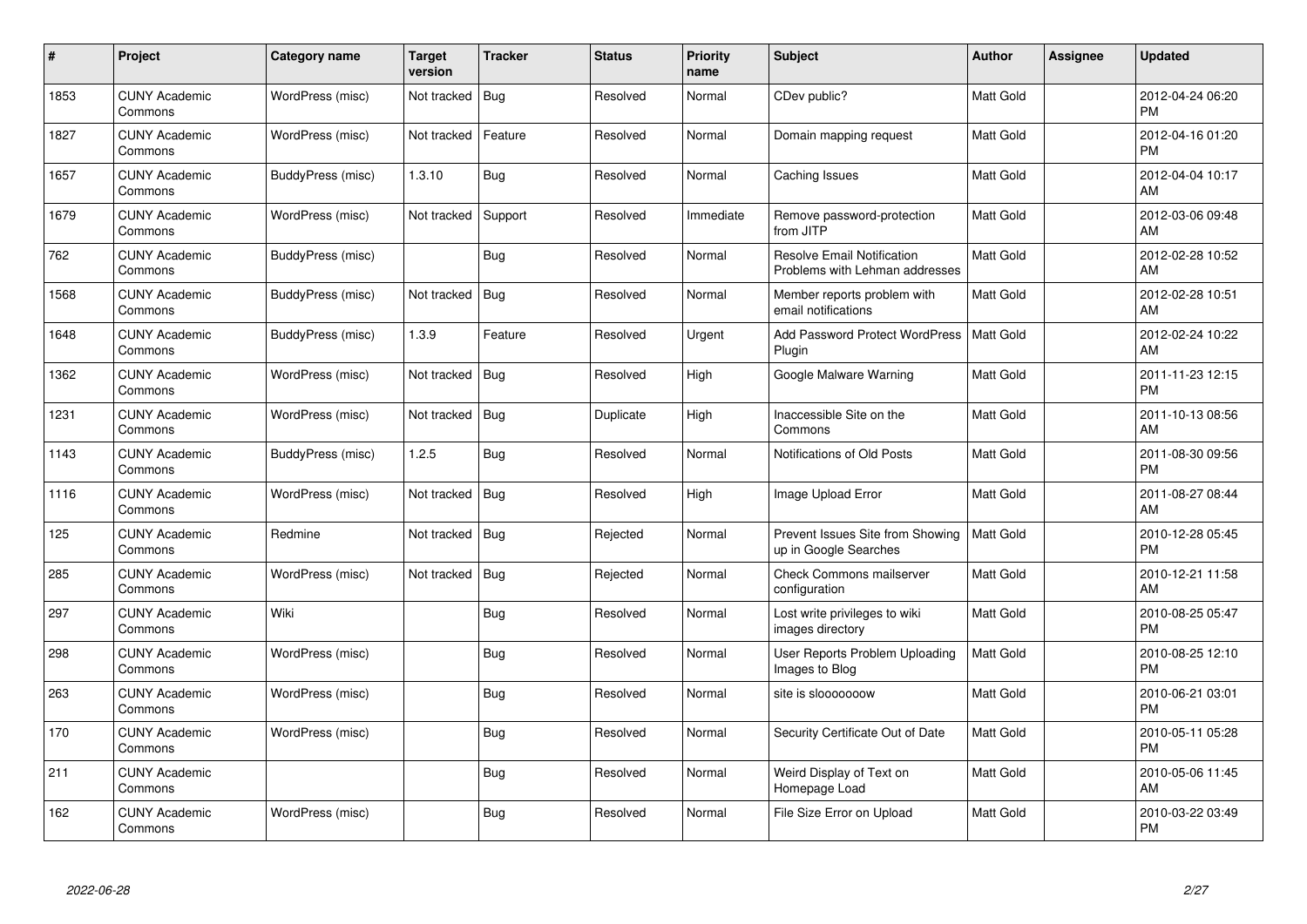| $\pmb{\sharp}$ | Project                         | Category name              | <b>Target</b><br>version | <b>Tracker</b> | <b>Status</b> | <b>Priority</b><br>name | <b>Subject</b>                                                        | <b>Author</b>    | Assignee            | <b>Updated</b>                |
|----------------|---------------------------------|----------------------------|--------------------------|----------------|---------------|-------------------------|-----------------------------------------------------------------------|------------------|---------------------|-------------------------------|
| 172            | <b>CUNY Academic</b><br>Commons | BuddyPress (misc)          |                          | <b>Bug</b>     | Resolved      | Normal                  | Forum Notifications not working                                       | Matt Gold        |                     | 2010-03-04 07:28<br>AM        |
| 121            | <b>CUNY Academic</b><br>Commons | Upgrades                   |                          | Feature        | Resolved      | Normal                  | Create Domain Aliasing for<br><b>UserVoice Account</b>                | <b>Matt Gold</b> |                     | 2010-03-01 12:34<br><b>PM</b> |
| 68             | <b>CUNY Academic</b><br>Commons |                            |                          | Feature        | Resolved      | Normal                  | Email Addresses for the<br>Commons                                    | Matt Gold        |                     | 2010-03-01 12:18<br><b>PM</b> |
| 47             | <b>CUNY Academic</b><br>Commons | BuddyPress (misc)          |                          | <b>Bug</b>     | Resolved      | Normal                  | Request to Join Group Lost                                            | Matt Gold        |                     | 2009-10-19 04:08<br><b>PM</b> |
| 16307          | <b>CUNY Academic</b><br>Commons |                            |                          | Bug            | New           | Normal                  | Add brief messaging to<br>accept/decline group membership<br>requests | <b>Matt Gold</b> | <b>Boone Gorges</b> | 2022-06-27 06:13<br>PM        |
| 13739          | <b>CUNY Academic</b><br>Commons | <b>Directories</b>         | 2.0.0                    | <b>Bug</b>     | Resolved      | Normal                  | My Sites and My Groups take<br>user to the profile page               | Matt Gold        | Boone Gorges        | 2022-05-26 11:36<br>AM        |
| 15604          | <b>CUNY Academic</b><br>Commons | <b>Email Notifications</b> | Future<br>release        | Feature        | Assigned      | Normal                  | <b>Restructure Commons Group</b><br>Digest Email Messages             | <b>Matt Gold</b> | <b>Boone Gorges</b> | 2022-05-26 10:45<br>AM        |
| 16020          | <b>CUNY Academic</b><br>Commons |                            |                          | Support        | Rejected      | Normal                  | Metaslider Pro                                                        | Matt Gold        | Boone Gorges        | 2022-05-10 10:43<br>AM        |
| 14719          | <b>CUNY Academic</b><br>Commons | Responsive Design          |                          | <b>Bug</b>     | Abandoned     | Normal                  | Overlapping text in mobile views                                      | <b>Matt Gold</b> | Boone Gorges        | 2022-04-27 04:30<br><b>PM</b> |
| 8900           | <b>CUNY Academic</b><br>Commons | Accessibility              | Future<br>release        | Feature        | Assigned      | Normal                  | Look into tools to enforce<br>accessibility in WP environment         | <b>Matt Gold</b> | Boone Gorges        | 2022-04-26 11:59<br>AM        |
| 8901           | <b>CUNY Academic</b><br>Commons | Accessibility              | Future<br>release        | Feature        | Assigned      | Normal                  | Theme analysis for accessibility                                      | Matt Gold        | Boone Gorges        | 2022-04-26 11:59<br>AM        |
| 15646          | <b>CUNY Academic</b><br>Commons | Group Forums               |                          | Feature        | Duplicate     | Normal                  | Forum improvements                                                    | Matt Gold        | Boone Gorges        | 2022-04-08 02:21<br><b>PM</b> |
| 15123          | <b>CUNY Academic</b><br>Commons | BuddyPress (misc)          | 1.19.1                   | Feature        | Resolved      | Low                     | Actions in notification list unclear?                                 | <b>Matt Gold</b> | <b>Boone Gorges</b> | 2022-01-11 04:41<br><b>PM</b> |
| 15135          | <b>CUNY Academic</b><br>Commons | Toolbar                    | 1.19.1                   | <b>Bug</b>     | Resolved      | High                    | Header design spacing                                                 | <b>Matt Gold</b> | <b>Boone Gorges</b> | 2022-01-11 04:41<br><b>PM</b> |
| 15137          | <b>CUNY Academic</b><br>Commons | Search                     | Not tracked              | Bug            | Resolved      | Normal                  | Google search not working?                                            | Matt Gold        | Boone Gorges        | 2022-01-04 04:17<br><b>PM</b> |
| 15087          | <b>CUNY Academic</b><br>Commons | Group Forums               | 1.18.24                  | <b>Bug</b>     | Resolved      | Normal                  | Forum file limit                                                      | Matt Gold        | Boone Gorges        | 2021-12-14 11:39<br>AM        |
| 14951          | <b>CUNY Academic</b><br>Commons |                            | Not tracked              | Bug            | Resolved      | Normal                  | Commons down                                                          | <b>Matt Gold</b> | Boone Gorges        | 2021-11-23 04:21<br><b>PM</b> |
| 14896          | <b>CUNY Academic</b><br>Commons |                            |                          | <b>Bug</b>     | Resolved      | Urgent                  | site down for maintenance                                             | <b>Matt Gold</b> | Boone Gorges        | 2021-10-26 11:01<br>AM        |
| 14450          | <b>CUNY Academic</b><br>Commons | Courses                    | Not tracked              | Bug            | Rejected      | Low                     | Misclassified site                                                    | Matt Gold        | Boone Gorges        | 2021-09-15 10:53<br><b>PM</b> |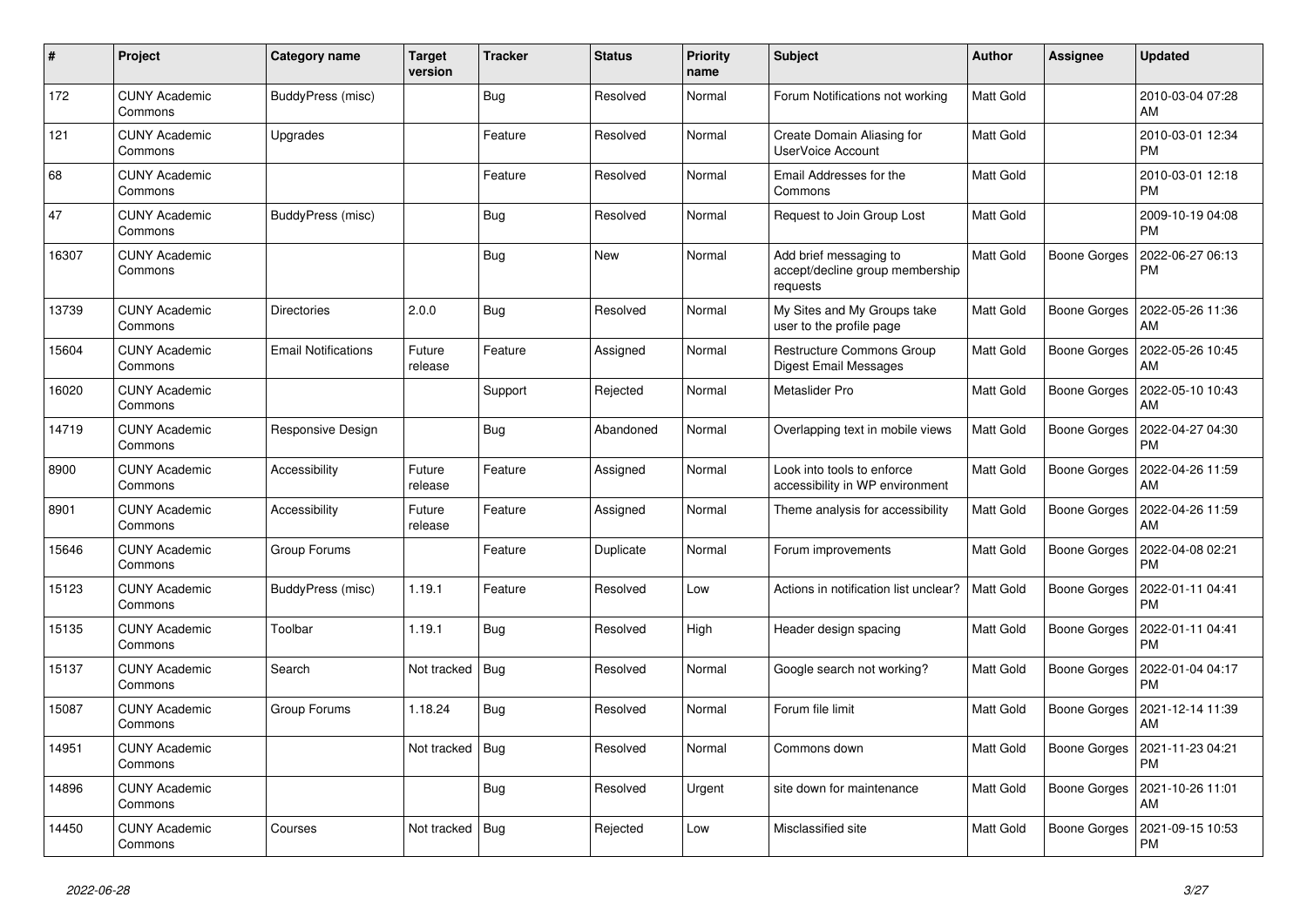| $\pmb{\#}$ | Project                         | Category name              | Target<br>version | <b>Tracker</b> | <b>Status</b> | <b>Priority</b><br>name | <b>Subject</b>                                                       | <b>Author</b>    | Assignee            | <b>Updated</b>                |
|------------|---------------------------------|----------------------------|-------------------|----------------|---------------|-------------------------|----------------------------------------------------------------------|------------------|---------------------|-------------------------------|
| 13949      | <b>CUNY Academic</b><br>Commons |                            | Not tracked       | Bug            | <b>New</b>    | Normal                  | Continued debugging of runaway<br>MySQL connections                  | <b>Matt Gold</b> | <b>Boone Gorges</b> | 2021-09-14 10:42<br>AM        |
| 14737      | CUNY Academic<br>Commons        |                            |                   | <b>Bug</b>     | Duplicate     | Normal                  | Final step of group/site clone<br>reloads page                       | <b>Matt Gold</b> | <b>Boone Gorges</b> | 2021-08-31 11:41<br>AM        |
| 14221      | <b>CUNY Academic</b><br>Commons | Group Forums               |                   | Feature        | Rejected      | Normal                  | Allow .ics files to be posted as<br>forum attachments                | <b>Matt Gold</b> | <b>Boone Gorges</b> | 2021-03-23 08:53<br><b>PM</b> |
| 13913      | <b>CUNY Academic</b><br>Commons | Groups (misc)              |                   | <b>Bug</b>     | Rejected      | Normal                  | Group Avatar lost after group<br>creation process                    | Matt Gold        | Boone Gorges        | 2021-02-23 10:45<br>AM        |
| 13934      | <b>CUNY Academic</b><br>Commons | cuny.is                    | 1.18.4            | <b>Bug</b>     | Resolved      | Low                     | Error message on group settings<br>change                            | <b>Matt Gold</b> | Boone Gorges        | 2021-02-09 11:05<br>AM        |
| 13862      | <b>CUNY Academic</b><br>Commons |                            |                   | <b>Bug</b>     | Resolved      | Normal                  | Under maintenance message                                            | <b>Matt Gold</b> | <b>Boone Gorges</b> | 2021-01-28 08:56<br><b>PM</b> |
| 13669      | <b>CUNY Academic</b><br>Commons | DiRT Integration           | 1.18.1            | Bug            | Resolved      | Normal                  | Digital Research Tools showing<br>up in top nav for logged out users | <b>Matt Gold</b> | <b>Boone Gorges</b> | 2020-12-08 05:11<br><b>PM</b> |
| 13458      | <b>CUNY Academic</b><br>Commons | Registration               | 1.18.0            | Feature        | Resolved      | Normal                  | Simplifying/Reducing verbiage on<br><b>Registration Page</b>         | <b>Matt Gold</b> | Boone Gorges        | 2020-12-08 11:31<br>AM        |
| 13347      | <b>CUNY Academic</b><br>Commons | <b>Public Portfolio</b>    | 1.18.0            | Feature        | Resolved      | Normal                  | Add Preferred Gender Pronouns<br>to CAC Profile                      | <b>Matt Gold</b> | <b>Boone Gorges</b> | 2020-12-08 11:31<br>AM        |
| 12136      | <b>CUNY Academic</b><br>Commons | Group Files                | 1.18.0            | Bug            | Resolved      | Normal                  | 'You must login" group file<br>warning shows after log in            | Matt Gold        | <b>Boone Gorges</b> | 2020-12-08 11:31<br>AM        |
| 12155      | <b>CUNY Academic</b><br>Commons | DiRT Integration           | 1.18.0            | Feature        | Resolved      | Normal                  | Update DiRT Tools with new API                                       | Matt Gold        | Boone Gorges        | 2020-12-08 11:06<br>AM        |
| 13243      | <b>CUNY Academic</b><br>Commons | Group Library              | Not tracked       | Support        | Resolved      | Normal                  | Request to copy group library                                        | <b>Matt Gold</b> | <b>Boone Gorges</b> | 2020-08-27 06:05<br><b>PM</b> |
| 13242      | <b>CUNY Academic</b><br>Commons | cuny.is                    |                   | <b>Bug</b>     | Rejected      | Normal                  | Unable to edit a cuny is shortlink                                   | <b>Matt Gold</b> | <b>Boone Gorges</b> | 2020-08-26 01:30<br>AM        |
| 10263      | <b>CUNY Academic</b><br>Commons | Groups (misc)              | 1.17.0            | Feature        | Resolved      | Normal                  | Accept multiple group<br>membership requests                         | <b>Matt Gold</b> | <b>Boone Gorges</b> | 2020-07-28 11:09<br>AM        |
| 3176       | <b>CUNY Academic</b><br>Commons | Group Library              | 1.17.0            | Design/UX      | Resolved      | Normal                  | Consolidate Doc/File/Forum<br>Attachment interface                   | <b>Matt Gold</b> | <b>Boone Gorges</b> | 2020-07-14 01:06<br><b>PM</b> |
| 12581      | <b>CUNY Academic</b><br>Commons | cuny.is                    | Not tracked   Bug |                | Rejected      | High                    | YOURLS shortlinks not working                                        | <b>Matt Gold</b> | Boone Gorges        | 2020-03-27 10:25<br>AM        |
| 12353      | <b>CUNY Academic</b><br>Commons | BuddyPress (misc)          | Not tracked       | Bug            | Abandoned     | Normal                  | Member filtering not working                                         | <b>Matt Gold</b> | Boone Gorges        | 2020-03-10 11:14<br>AM        |
| 12351      | <b>CUNY Academic</b><br>Commons | <b>Email Notifications</b> | 1.16.5            | <b>Bug</b>     | Resolved      | Normal                  | No email notification for forum<br>post                              | Matt Gold        | <b>Boone Gorges</b> | 2020-02-03 02:33<br><b>PM</b> |
| 12335      | <b>CUNY Academic</b><br>Commons | cuny.is                    |                   | <b>Bug</b>     | Rejected      | Normal                  | cuny.is issue                                                        | Matt Gold        | Boone Gorges        | 2020-01-30 12:47<br>AM        |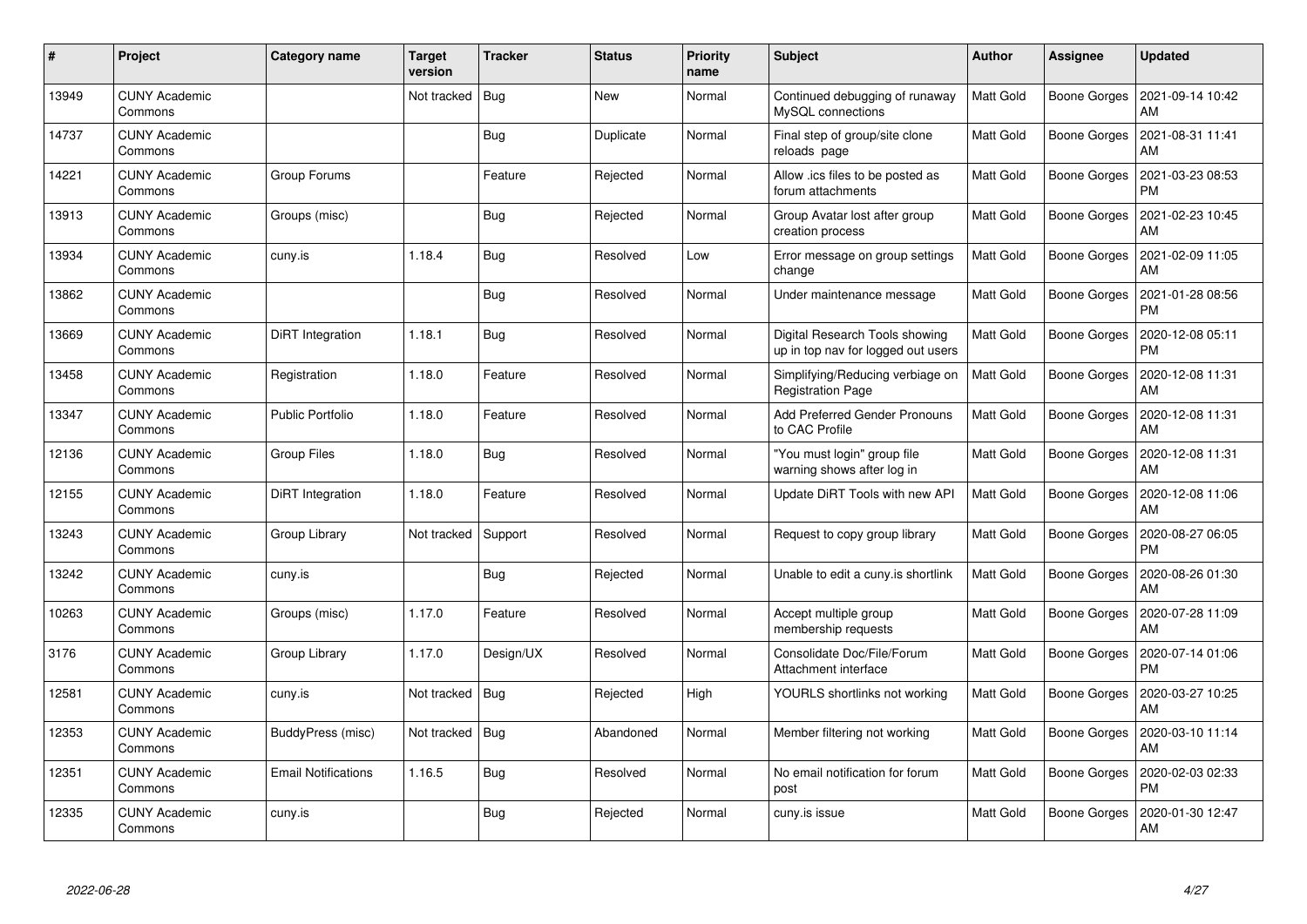| $\#$  | Project                         | Category name              | Target<br>version | <b>Tracker</b> | <b>Status</b> | <b>Priority</b><br>name | <b>Subject</b>                                                       | <b>Author</b>    | <b>Assignee</b>     | <b>Updated</b>                |
|-------|---------------------------------|----------------------------|-------------------|----------------|---------------|-------------------------|----------------------------------------------------------------------|------------------|---------------------|-------------------------------|
| 12185 | <b>CUNY Academic</b><br>Commons |                            | 1.16.1            | <b>Bug</b>     | Resolved      | Immediate               | Group links not working                                              | <b>Matt Gold</b> | <b>Boone Gorges</b> | 2019-12-10 10:35<br>AM        |
| 342   | <b>CUNY Academic</b><br>Commons | Blogs (BuddyPress)         | 1.10.2            | Feature        | Resolved      | Low                     | <b>Blog Listing Displays User</b><br>Avatars Instead of Blog Avatars | <b>Matt Gold</b> | <b>Boone Gorges</b> | 2019-12-06 11:08<br>AM        |
| 10531 | <b>CUNY Academic</b><br>Commons | Reckoning                  | Not tracked       | Bug            | Rejected      | Normal                  | Problem with the Reckoning<br>plugin                                 | Matt Gold        | <b>Boone Gorges</b> | 2019-10-04 02:31<br><b>PM</b> |
| 8836  | <b>CUNY Academic</b><br>Commons | Blogs (BuddyPress)         | Future<br>release | Feature        | Assigned      | Normal                  | Redesign site launch process                                         | Matt Gold        | Boone Gorges        | 2019-10-03 02:49<br><b>PM</b> |
| 11864 | <b>CUNY Academic</b><br>Commons | Events                     | Not tracked       | Support        | Resolved      | Normal                  | Calendar notification question                                       | <b>Matt Gold</b> | <b>Boone Gorges</b> | 2019-09-16 05:39<br><b>PM</b> |
| 11808 | <b>CUNY Academic</b><br>Commons | Messages                   | 1.15.9            | <b>Bug</b>     | Resolved      | Normal                  | Search function on messages not<br>working                           | <b>Matt Gold</b> | Boone Gorges        | 2019-08-30 11:03<br>AM        |
| 11800 | <b>CUNY Academic</b><br>Commons | Groups (misc)              | 1.15.9            | <b>Bug</b>     | Resolved      | Normal                  | 'CUNY-wide' Campus option not<br>saving on groups/sites              | <b>Matt Gold</b> | <b>Boone Gorges</b> | 2019-08-27 04:17<br><b>PM</b> |
| 11610 | <b>CUNY Academic</b><br>Commons |                            | 1.15.5            | <b>Bug</b>     | Resolved      | Normal                  | Homepage thumbnails not loading   Matt Gold                          |                  | Boone Gorges        | 2019-06-29 10:38<br><b>PM</b> |
| 11121 | <b>CUNY Academic</b><br>Commons | Design                     | 1.15              | <b>Bug</b>     | Resolved      | Low                     | Overlapping elements on mobile<br>view of CAC                        | <b>Matt Gold</b> | <b>Boone Gorges</b> | 2019-04-23 03:55<br><b>PM</b> |
| 10955 | <b>CUNY Academic</b><br>Commons | Home Page                  | 1.14.5            | Support        | Resolved      | Normal                  | Homepage help link                                                   | <b>Matt Gold</b> | Boone Gorges        | 2019-01-22 11:53<br>AM        |
| 10859 | <b>CUNY Academic</b><br>Commons | WordPress (misc)           |                   | Support        | Resolved      | Low                     | Prevent trackbacks on previously<br>published pages and posts        | <b>Matt Gold</b> | <b>Boone Gorges</b> | 2018-12-23 07:17<br><b>PM</b> |
| 10789 | <b>CUNY Academic</b><br>Commons | <b>Email Notifications</b> | 1.14.2            | Bug            | Resolved      | High                    | Forum Posts not generating email<br>notifications                    | <b>Matt Gold</b> | Boone Gorges        | 2018-12-10 07:19<br><b>PM</b> |
| 9801  | <b>CUNY Academic</b><br>Commons | Courses                    | 1.14              | Feature        | Resolved      | Normal                  | Add courses item to main<br>Commons nav                              | <b>Matt Gold</b> | Boone Gorges        | 2018-11-13 02:15<br>PM        |
| 10597 | <b>CUNY Academic</b><br>Commons | cuny.is                    | Not tracked       | Bug            | Resolved      | Normal                  | cuny.is admin unavailable                                            | <b>Matt Gold</b> | <b>Boone Gorges</b> | 2018-10-25 01:44<br><b>PM</b> |
| 10553 | <b>CUNY Academic</b><br>Commons | Group Files                | 1.13.12           | Bug            | Resolved      | Normal                  | File category view persists after<br>clicking away                   | Matt Gold        | <b>Boone Gorges</b> | 2018-10-23 11:47<br>AM        |
| 10563 | <b>CUNY Academic</b><br>Commons |                            | 1.13.12           | <b>Bug</b>     | Resolved      | Urgent                  | cllicking on links from site menu<br>leads to 500 error              | Matt Gold        | Boone Gorges        | 2018-10-23 10:48<br>AM        |
| 10538 | <b>CUNY Academic</b><br>Commons |                            |                   | <b>Bug</b>     | Resolved      | Normal                  | "This Site Can't be Reached"                                         | <b>Matt Gold</b> | <b>Boone Gorges</b> | 2018-10-16 09:39<br><b>PM</b> |
| 10360 | <b>CUNY Academic</b><br>Commons | Groups (misc)              |                   | Support        | Resolved      | Normal                  | Pruning groups                                                       | <b>Matt Gold</b> | <b>Boone Gorges</b> | 2018-09-20 02:57<br><b>PM</b> |
| 10357 | <b>CUNY Academic</b><br>Commons | Onboarding                 |                   | <b>Bug</b>     | Rejected      | Normal                  | Invitation snafu                                                     | Matt Gold        | Boone Gorges        | 2018-09-20 02:14<br>PM        |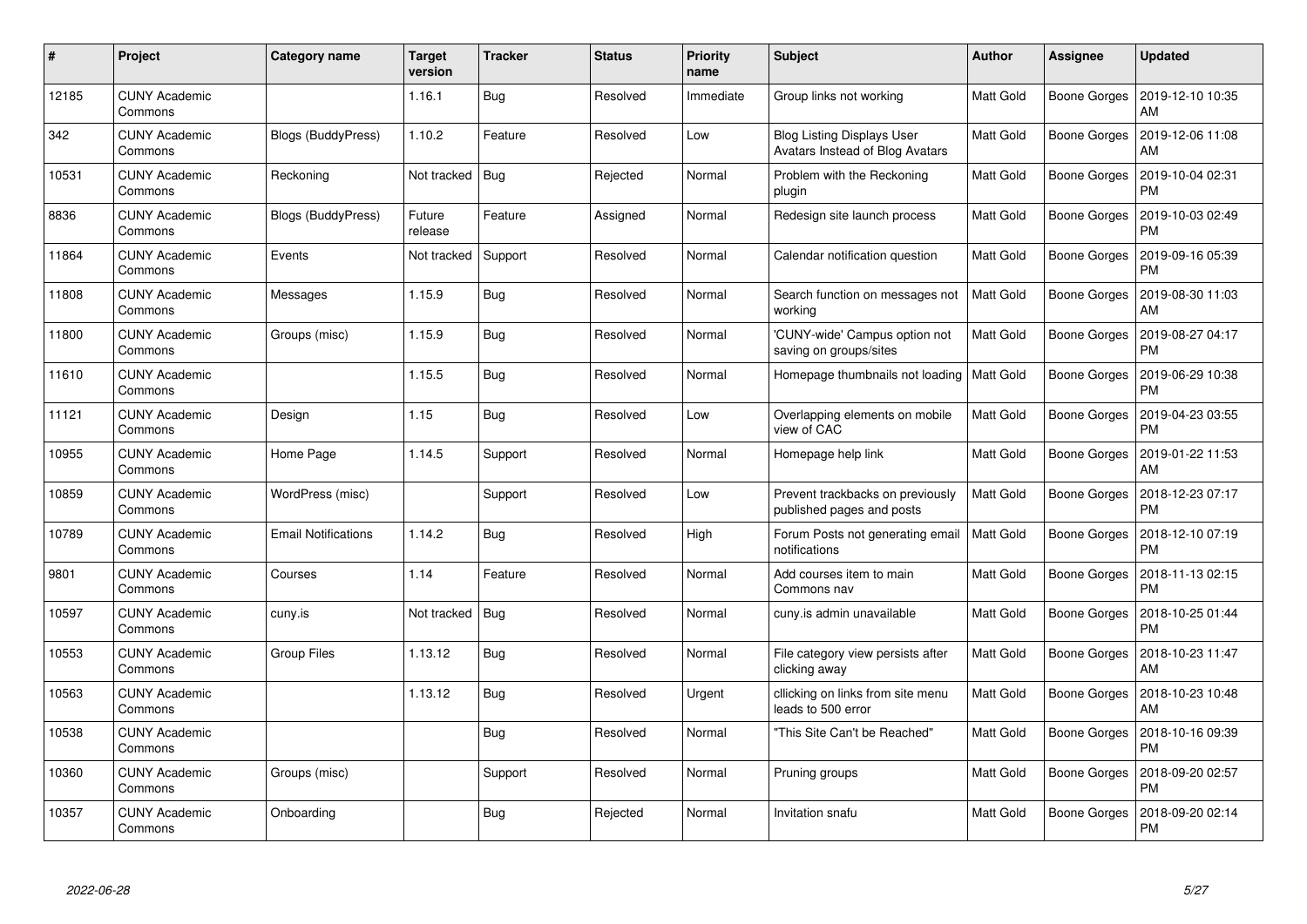| #     | Project                         | Category name              | <b>Target</b><br>version | <b>Tracker</b> | <b>Status</b>        | <b>Priority</b><br>name | <b>Subject</b>                                                                     | <b>Author</b>    | Assignee            | <b>Updated</b>                |
|-------|---------------------------------|----------------------------|--------------------------|----------------|----------------------|-------------------------|------------------------------------------------------------------------------------|------------------|---------------------|-------------------------------|
| 9947  | <b>CUNY Academic</b><br>Commons | <b>WordPress Plugins</b>   | Future<br>release        | Feature        | Reporter<br>Feedback | Normal                  | Install H5P quiz plugin                                                            | Matt Gold        | <b>Boone Gorges</b> | 2018-09-11 11:01<br>AM        |
| 9894  | <b>CUNY Academic</b><br>Commons | Onboarding                 |                          | Bug            | Rejected             | Normal                  | Super Admin can't add user to site   Matt Gold                                     |                  | <b>Boone Gorges</b> | 2018-09-11 09:57<br>AM        |
| 9979  | <b>CUNY Academic</b><br>Commons | <b>Email Notifications</b> | Not tracked              | Bua            | Reporter<br>Feedback | Normal                  | Reports of slow email activation<br>emails                                         | <b>Matt Gold</b> | <b>Boone Gorges</b> | 2018-08-29 09:40<br><b>PM</b> |
| 10210 | <b>CUNY Academic</b><br>Commons | Onboarding                 | 1.13.8                   | Bug            | Resolved             | Normal                  | Spacing wonky on invite screen                                                     | Matt Gold        | <b>Boone Gorges</b> | 2018-08-29 05:39<br><b>PM</b> |
| 10228 | <b>CUNY Academic</b><br>Commons | <b>WordPress Plugins</b>   | Not tracked              | Bug            | Rejected             | Normal                  | NS Cloner network activated                                                        | <b>Matt Gold</b> | <b>Boone Gorges</b> | 2018-08-27 09:27<br>AM        |
| 10164 | <b>CUNY Academic</b><br>Commons | Group Forums               | 1.13.8                   | <b>Bug</b>     | Resolved             | Normal                  | A few oddities related to a<br>cross-posted forum post                             | Matt Gold        | <b>Boone Gorges</b> | 2018-08-17 10:12<br>AM        |
| 10040 | <b>CUNY Academic</b><br>Commons | WordPress (misc)           | Not tracked              | Bug            | Reporter<br>Feedback | Normal                  | User doesn't see full list of themes                                               | Matt Gold        | <b>Boone Gorges</b> | 2018-07-25 10:12<br>AM        |
| 9977  | <b>CUNY Academic</b><br>Commons | <b>WordPress Plugins</b>   | 1.13.5                   | <b>Bug</b>     | Rejected             | High                    | ACERT website down                                                                 | Matt Gold        | <b>Boone Gorges</b> | 2018-07-03 02:09<br><b>PM</b> |
| 9941  | <b>CUNY Academic</b><br>Commons | Wiki                       | Not tracked              | Support        | Assigned             | Normal                  | Wiki functionality                                                                 | Matt Gold        | <b>Boone Gorges</b> | 2018-06-26 10:57<br>AM        |
| 9875  | <b>CUNY Academic</b><br>Commons | Messages                   | 1.13.3                   | <b>Bug</b>     | Resolved             | Low                     | Can't mark message as read                                                         | <b>Matt Gold</b> | <b>Boone Gorges</b> | 2018-06-01 07:54<br><b>PM</b> |
| 9876  | <b>CUNY Academic</b><br>Commons | Messages                   | 1.13.3                   | <b>Bug</b>     | Resolved             | Normal                  | System erroneously indicates<br>super-admin is part of private<br>message exchange | Matt Gold        | <b>Boone Gorges</b> | 2018-06-01 07:36<br><b>PM</b> |
| 9749  | <b>CUNY Academic</b><br>Commons | Onboarding                 | 1.13.2                   | <b>Bug</b>     | Resolved             | Normal                  | New invitation message mentions<br>username as opposed to<br>First/Last Name       | <b>Matt Gold</b> | Boone Gorges        | 2018-05-22 10:49<br>AM        |
| 9782  | <b>CUNY Academic</b><br>Commons | Groups (misc)              | 1.13.2                   | Bug            | Resolved             | Normal                  | Site loads/skips last step of group<br>creation                                    | <b>Matt Gold</b> | <b>Boone Gorges</b> | 2018-05-22 10:45<br>AM        |
| 9748  | <b>CUNY Academic</b><br>Commons | Onboarding                 | Not tracked              | Support        | Resolved             | Normal                  | Non-CUNY codes and the new<br>invitation system                                    | <b>Matt Gold</b> | Boone Gorges        | 2018-05-14 12:54<br><b>PM</b> |
| 8899  | <b>CUNY Academic</b><br>Commons | Accessibility              | 1.13                     | Feature        | Resolved             | Normal                  | <b>Accessibility Fixes</b>                                                         | <b>Matt Gold</b> | Boone Gorges        | 2018-04-23 10:55<br>AM        |
| 3768  | <b>CUNY Academic</b><br>Commons | <b>Public Portfolio</b>    | Future<br>release        | Feature        | Assigned             | Normal                  | Institutions/Past positions on<br>public portfolios                                | <b>Matt Gold</b> | <b>Boone Gorges</b> | 2018-04-23 10:44<br>AM        |
| 9622  | <b>CUNY Academic</b><br>Commons | WordPress (misc)           | 1.12.13                  | Feature        | Resolved             | Normal                  | <b>Redirect site URL</b>                                                           | <b>Matt Gold</b> | <b>Boone Gorges</b> | 2018-04-19 11:45<br>AM        |
| 8935  | <b>CUNY Academic</b><br>Commons | <b>Public Portfolio</b>    | 1.13                     | Feature        | Resolved             | Normal                  | Create a better-looking null state<br>for Portfolios without About You<br>sections | Matt Gold        | <b>Boone Gorges</b> | 2018-03-23 04:37<br><b>PM</b> |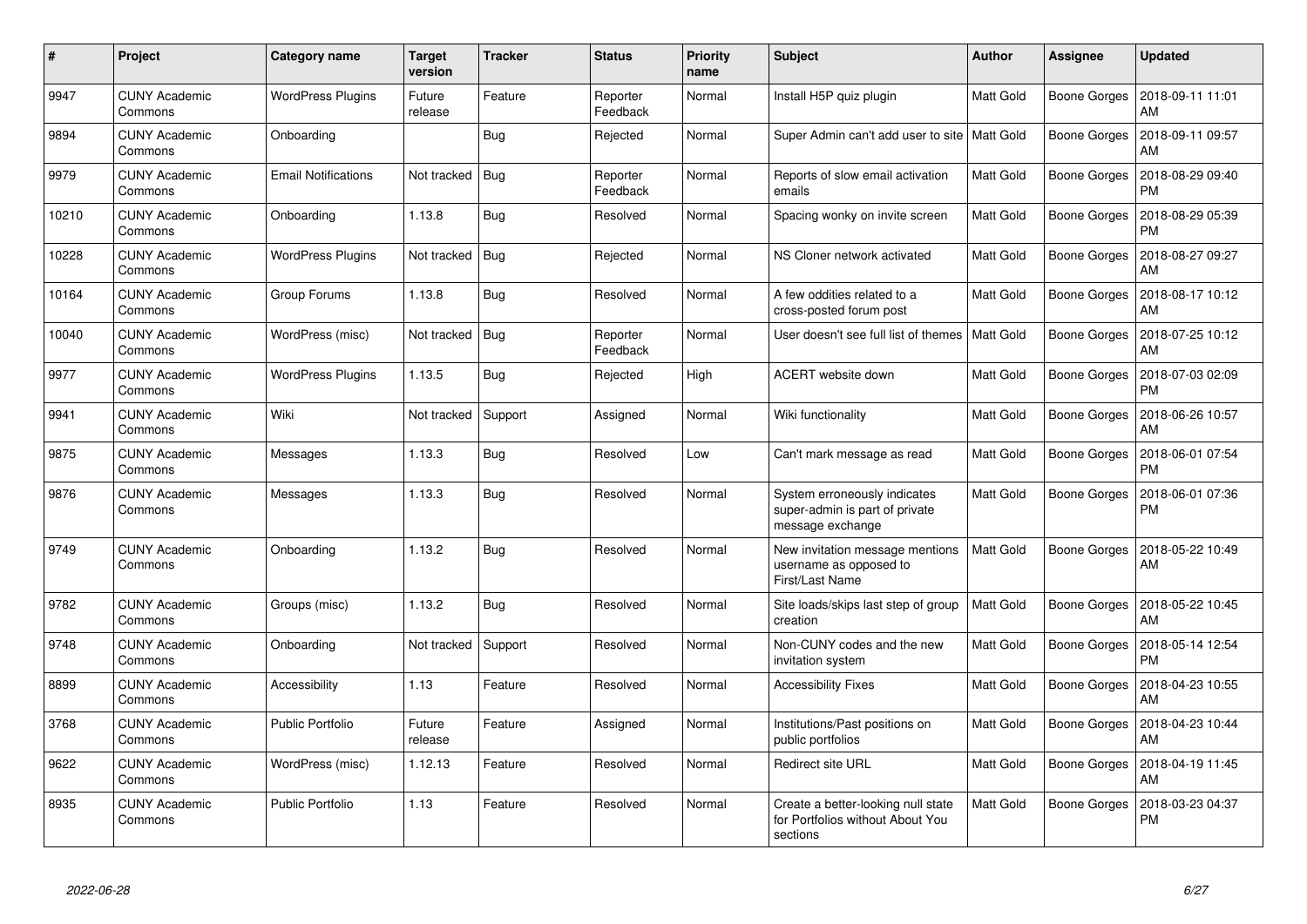| #    | Project                         | Category name             | <b>Target</b><br>version | <b>Tracker</b> | <b>Status</b> | <b>Priority</b><br>name | <b>Subject</b>                                                              | <b>Author</b>    | Assignee            | <b>Updated</b>                |
|------|---------------------------------|---------------------------|--------------------------|----------------|---------------|-------------------------|-----------------------------------------------------------------------------|------------------|---------------------|-------------------------------|
| 9319 | <b>CUNY Academic</b><br>Commons | Group Blogs               |                          | Bug            | Duplicate     | Normal                  | Question about group/site<br>connections                                    | <b>Matt Gold</b> | <b>Boone Gorges</b> | 2018-02-28 01:45<br><b>PM</b> |
| 9149 | <b>CUNY Academic</b><br>Commons | <b>BuddyPress Docs</b>    | 1.12.8                   | Bug            | Resolved      | Normal                  | Doc listing layout issue                                                    | <b>Matt Gold</b> | <b>Boone Gorges</b> | 2018-02-13 10:36<br>AM        |
| 9144 | <b>CUNY Academic</b><br>Commons | WordPress Themes          | Not tracked              | Support        | Resolved      | Normal                  | CSS question                                                                | Matt Gold        | Boone Gorges        | 2018-01-30 10:23<br><b>PM</b> |
| 9114 | <b>CUNY Academic</b><br>Commons | Home Page                 | 1.12.8                   | <b>Bug</b>     | Resolved      | Normal                  | group with long name messes up<br>homepage layout                           | <b>Matt Gold</b> | <b>Boone Gorges</b> | 2018-01-24 05:17<br><b>PM</b> |
| 9112 | <b>CUNY Academic</b><br>Commons |                           | Not tracked              | Bug            | Resolved      | High                    | <b>GCDI</b> site down                                                       | Matt Gold        | <b>Boone Gorges</b> | 2018-01-23 10:18<br><b>PM</b> |
| 9107 | <b>CUNY Academic</b><br>Commons | Non-CUNY sign up<br>codes | 1.12.7                   | Bug            | Resolved      | Normal                  | Can't add group to non-CUNY<br>sign-up code                                 | <b>Matt Gold</b> | <b>Boone Gorges</b> | 2018-01-23 04:15<br><b>PM</b> |
| 9105 | <b>CUNY Academic</b><br>Commons | <b>BuddyPress Docs</b>    | 1.12.7                   | Bug            | Resolved      | Urgent                  | BP doc titles/dates messed up                                               | Matt Gold        | <b>Boone Gorges</b> | 2018-01-23 11:00<br>AM        |
| 8945 | <b>CUNY Academic</b><br>Commons | <b>BuddyPress Docs</b>    | Not tracked              | Support        | Duplicate     | Normal                  | Spam report                                                                 | Matt Gold        | <b>Boone Gorges</b> | 2017-11-28 01:39<br><b>PM</b> |
| 6456 | <b>CUNY Academic</b><br>Commons | Documentation             | Not tracked              | Documentation  | Resolved      | Normal                  | Update Dev Blog Free Software<br><b>Contributions Page</b>                  | <b>Matt Gold</b> | <b>Boone Gorges</b> | 2017-11-15 05:09<br><b>PM</b> |
| 1200 | <b>CUNY Academic</b><br>Commons | WordPress (misc)          | Not tracked              | Feature        | Rejected      | Normal                  | Create Changelog for the<br>Commons                                         | <b>Matt Gold</b> | Boone Gorges        | 2017-11-15 05:06<br><b>PM</b> |
| 6467 | <b>CUNY Academic</b><br>Commons | BuddyPress (misc)         | Not tracked              | Support        | Resolved      | Normal                  | Question about what happens<br>when people leave/are removed<br>from groups | Matt Gold        | <b>Boone Gorges</b> | 2017-11-15 01:24<br><b>PM</b> |
| 8756 | <b>CUNY Academic</b><br>Commons | Group Blogs               | Future<br>release        | Feature        | Hold          | Normal                  | Connect multiple blogs to one<br>group?                                     | Matt Gold        | <b>Boone Gorges</b> | 2017-09-30 10:42<br>AM        |
| 8702 | <b>CUNY Academic</b><br>Commons | Homepage Slides           | 1.11.13                  | <b>Bug</b>     | Resolved      | Normal                  | Homepage slider doesn't offer<br>option to move through slides              | Matt Gold        | <b>Boone Gorges</b> | 2017-09-14 11:37<br><b>PM</b> |
| 8660 | <b>CUNY Academic</b><br>Commons | <b>WordPress Themes</b>   | 1.11.12                  | Bug            | Resolved      | Normal                  | Search within theme directory<br>issue                                      | Matt Gold        | <b>Boone Gorges</b> | 2017-09-05 11:48<br>AM        |
| 8625 | <b>CUNY Academic</b><br>Commons | Group Blogs               | 1.11.11                  | Support        | Resolved      | Normal                  | Group / Blog user role syncing not<br>working                               | <b>Matt Gold</b> | <b>Boone Gorges</b> | 2017-08-30 04:07<br>PM        |
| 8510 | <b>CUNY Academic</b><br>Commons | <b>Public Portfolio</b>   | 1.11.10                  | <b>Bug</b>     | Resolved      | Normal                  | Social media icons crowded on<br>mobile view of Portfolio                   | Matt Gold        | <b>Boone Gorges</b> | 2017-08-22 05:31<br><b>PM</b> |
| 8183 | <b>CUNY Academic</b><br>Commons | Group Blogs               | 1.11.2                   | Bug            | Resolved      | Normal                  | Edit of Post creates notification<br>emails                                 | <b>Matt Gold</b> | <b>Boone Gorges</b> | 2017-08-15 05:14<br><b>PM</b> |
| 8460 | <b>CUNY Academic</b><br>Commons | <b>Public Portfolio</b>   | 1.11.9                   | Feature        | Resolved      | Normal                  | ORCID should be a social<br>networking field                                | <b>Matt Gold</b> | <b>Boone Gorges</b> | 2017-08-13 06:40<br><b>PM</b> |
| 5961 | <b>CUNY Academic</b><br>Commons | <b>WordPress Plugins</b>  | 1.9.26                   | Bug            | Resolved      | Normal                  | Multisite Clone duplicator plugin                                           | Matt Gold        | <b>Boone Gorges</b> | 2017-07-18 02:56<br><b>PM</b> |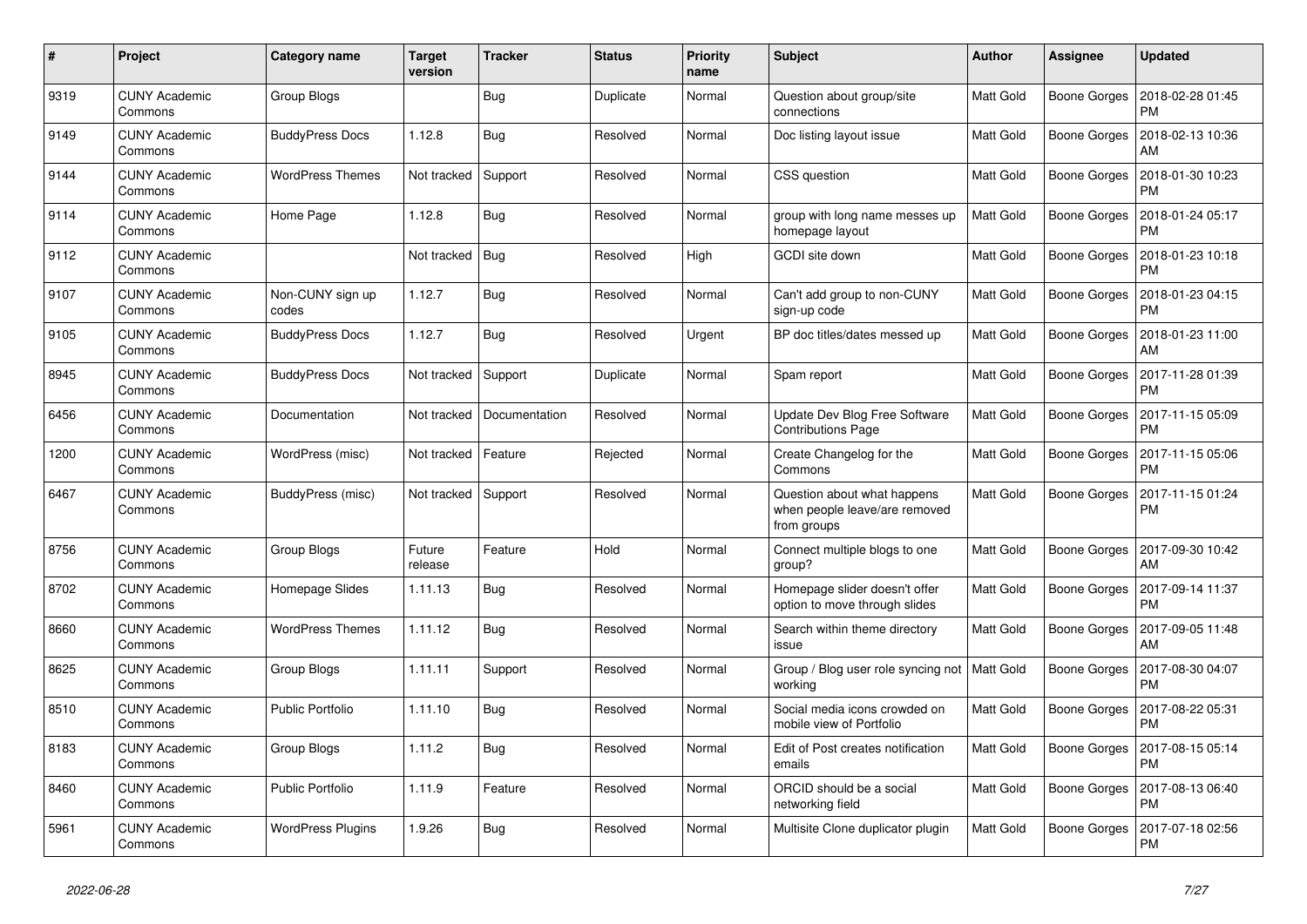| #    | Project                         | <b>Category name</b>    | <b>Target</b><br>version | <b>Tracker</b> | <b>Status</b> | <b>Priority</b><br>name | <b>Subject</b>                                                                     | <b>Author</b>    | <b>Assignee</b>     | <b>Updated</b>                |
|------|---------------------------------|-------------------------|--------------------------|----------------|---------------|-------------------------|------------------------------------------------------------------------------------|------------------|---------------------|-------------------------------|
| 8204 | <b>CUNY Academic</b><br>Commons | commonsinabox.org       | Not tracked              | Support        | Resolved      | Normal                  | How to create a group on<br>commonsinabox.org                                      | <b>Matt Gold</b> | <b>Boone Gorges</b> | 2017-05-26 02:50<br><b>PM</b> |
| 8161 | <b>CUNY Academic</b><br>Commons |                         |                          | Bug            | Rejected      | Normal                  | Contact form info sent to<br>Commons email                                         | <b>Matt Gold</b> | <b>Boone Gorges</b> | 2017-05-21 10:52<br><b>PM</b> |
| 7908 | <b>CUNY Academic</b><br>Commons | WordPress (misc)        | Not tracked              | Bug            | Resolved      | Low                     | Top nav inconsistent height issue                                                  | <b>Matt Gold</b> | <b>Boone Gorges</b> | 2017-04-04 09:45<br><b>PM</b> |
| 7907 | <b>CUNY Academic</b><br>Commons | WordPress (misc)        |                          | Bug            | Resolved      | High                    | Site header image shows up for<br>logged in user but not for logged<br>out user    | <b>Matt Gold</b> | <b>Boone Gorges</b> | 2017-04-04 03:16<br>PM        |
| 7823 | <b>CUNY Academic</b><br>Commons | Home Page               |                          | Feature        | Resolved      | High                    | animated gif on frontpage                                                          | <b>Matt Gold</b> | <b>Boone Gorges</b> | 2017-03-22 04:36<br>PM        |
| 7723 | <b>CUNY Academic</b><br>Commons | <b>Public Portfolio</b> |                          | Bug            | Rejected      | Normal                  | Profile brackets                                                                   | <b>Matt Gold</b> | <b>Boone Gorges</b> | 2017-02-27 04:00<br><b>PM</b> |
| 7689 | <b>CUNY Academic</b><br>Commons |                         |                          | Bug            | Duplicate     | Immediate               | <b>Commons in Blank State</b>                                                      | Matt Gold        | <b>Boone Gorges</b> | 2017-02-15 10:19<br><b>PM</b> |
| 7262 | <b>CUNY Academic</b><br>Commons | Home Page               | 1.10.6                   | Feature        | Resolved      | Normal                  | replace "take a tour" widget on<br>CAC homepage                                    | Matt Gold        | Boone Gorges        | 2016-12-28 03:34<br><b>PM</b> |
| 4980 | <b>CUNY Academic</b><br>Commons | Home Page               | Future<br>release        | Feature        | Assigned      | Normal                  | CAC Featured Content -- Adding<br>Randomization                                    | <b>Matt Gold</b> | <b>Boone Gorges</b> | 2016-12-12 03:01<br><b>PM</b> |
| 6992 | <b>CUNY Academic</b><br>Commons | Registration            | Not tracked              | Support        | Resolved      | High                    | User cannot activate account                                                       | <b>Matt Gold</b> | <b>Boone Gorges</b> | 2016-12-08 11:13<br>AM        |
| 6686 | <b>CUNY Academic</b><br>Commons | Group Invitations       | 1.10.3                   | Bug            | Resolved      | Normal                  | Problems with auto-complete on<br>Send Invites tab                                 | Matt Gold        | <b>Boone Gorges</b> | 2016-12-01 03:14<br><b>PM</b> |
| 6872 | <b>CUNY Academic</b><br>Commons | <b>Group Files</b>      | Not tracked              | Bug            | Resolved      | Normal                  | Seeing a red PHP warning                                                           | <b>Matt Gold</b> | <b>Boone Gorges</b> | 2016-11-29 02:39<br><b>PM</b> |
| 6773 | <b>CUNY Academic</b><br>Commons | Registration            |                          | Support        | Resolved      | Normal                  | tracking non-CUNY sign-up codes   Matt Gold                                        |                  | Boone Gorges        | 2016-11-17 01:15<br>AM        |
| 6680 | <b>CUNY Academic</b><br>Commons | Groups (misc)           | 1.10.2                   | Feature        | Resolved      | Normal                  | Make "All email" default on group<br>creation                                      | <b>Matt Gold</b> | Boone Gorges        | 2016-11-11 04:20<br><b>PM</b> |
| 5342 | <b>CUNY Academic</b><br>Commons | Registration            | 1.10                     | Feature        | Resolved      | Normal                  | Create auto-emails to people on<br>Unconfirmed list to nudge towards<br>completion | Matt Gold        | <b>Boone Gorges</b> | 2016-10-31 01:48<br><b>PM</b> |
| 6404 | <b>CUNY Academic</b><br>Commons | Registration            | 1.9.32                   | Feature        | Resolved      | Normal                  | Registration page text change                                                      | Matt Gold        | Boone Gorges        | 2016-10-25 01:47<br>PM        |
| 615  | <b>CUNY Academic</b><br>Commons | BuddyPress (misc)       |                          | Feature        | Rejected      | Low                     | "Enter" should trigger<br>autocomplete event                                       | <b>Matt Gold</b> | <b>Boone Gorges</b> | 2016-10-24 11:49<br>AM        |
| 506  | <b>CUNY Academic</b><br>Commons | BuddyPress (misc)       |                          | Feature        | Rejected      | Normal                  | <b>Attachments for Group</b><br><b>Announcement Posts</b>                          | <b>Matt Gold</b> | Boone Gorges        | 2016-10-24 11:20<br>AM        |
| 6413 | <b>CUNY Academic</b><br>Commons | WordPress - Media       |                          | <b>Bug</b>     | Duplicate     | Normal                  | Images not showing up                                                              | Matt Gold        | <b>Boone Gorges</b> | 2016-10-24 10:16<br>AM        |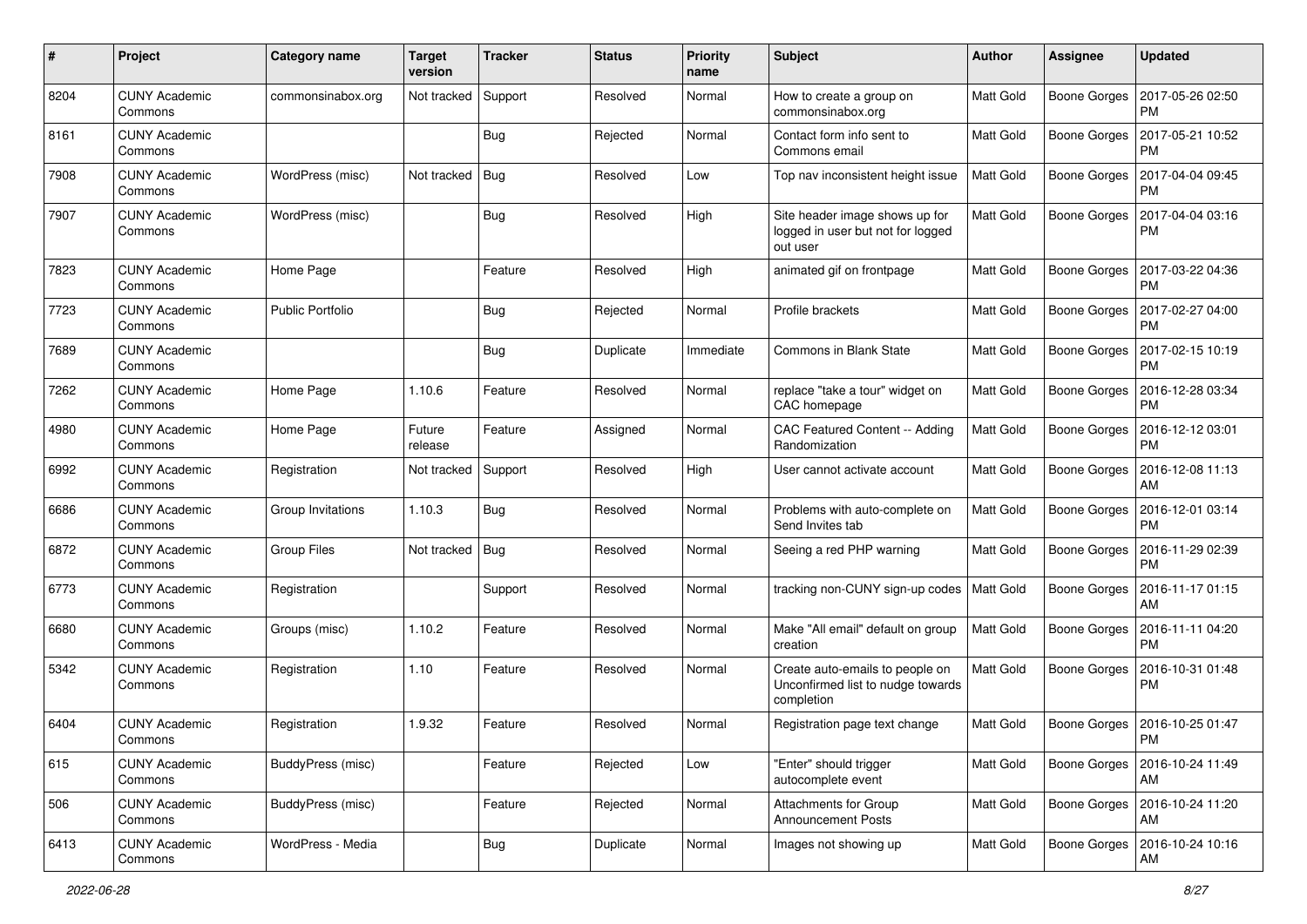| #    | Project                         | Category name            | Target<br>version | <b>Tracker</b> | <b>Status</b>        | <b>Priority</b><br>name | <b>Subject</b>                                                               | <b>Author</b>    | Assignee            | <b>Updated</b>                |
|------|---------------------------------|--------------------------|-------------------|----------------|----------------------|-------------------------|------------------------------------------------------------------------------|------------------|---------------------|-------------------------------|
| 6365 | <b>CUNY Academic</b><br>Commons | BuddyPress (misc)        | Not tracked       | Feature        | Duplicate            | Normal                  | Create Undergraduate Student<br>status/role on the CAC                       | <b>Matt Gold</b> | <b>Boone Gorges</b> | 2016-10-20 11:38<br>AM        |
| 6350 | <b>CUNY Academic</b><br>Commons | Blogs (BuddyPress)       | 1.9.31            | Bug            | Resolved             | Normal                  | Editing blog posts results in<br>activity items                              | <b>Matt Gold</b> | <b>Boone Gorges</b> | 2016-10-18 09:24<br><b>PM</b> |
| 2695 | <b>CUNY Academic</b><br>Commons | WordPress (misc)         | 1.10              | Feature        | Resolved             | Normal                  | Create Private File Uploads for<br><b>Blogs</b>                              | <b>Matt Gold</b> | <b>Boone Gorges</b> | 2016-10-18 09:45<br>AM        |
| 4903 | <b>CUNY Academic</b><br>Commons | Events                   | Future<br>release | Design/UX      | Assigned             | Normal                  | Improving visual appearance of<br>event calendars                            | Matt Gold        | Boone Gorges        | 2016-10-13 11:51<br>AM        |
| 5696 | <b>CUNY Academic</b><br>Commons | Events                   | Future<br>release | Feature        | Assigned             | Normal                  | Events Calendar - display options<br>calendar aggregation                    | <b>Matt Gold</b> | <b>Boone Gorges</b> | 2016-10-13 11:44<br>AM        |
| 6126 | <b>CUNY Academic</b><br>Commons | Wiki                     | Not tracked       | Bug            | Resolved             | Normal                  | <b>CUNY DHI Guide</b>                                                        | <b>Matt Gold</b> | <b>Boone Gorges</b> | 2016-10-09 02:59<br><b>PM</b> |
| 6082 | <b>CUNY Academic</b><br>Commons | <b>WordPress Themes</b>  | 1.9.29            | <b>Bug</b>     | Resolved             | Immediate               | Sites down                                                                   | Matt Gold        | <b>Boone Gorges</b> | 2016-09-23 03:32<br><b>PM</b> |
| 5954 | <b>CUNY Academic</b><br>Commons |                          | Not tracked       | Feature        | Resolved             | Normal                  | replace video on homepage with<br>featured sites/groups                      | Matt Gold        | <b>Boone Gorges</b> | 2016-09-23 02:23<br><b>PM</b> |
| 6014 | <b>CUNY Academic</b><br>Commons | Publicity                | Future<br>release | Publicity      | Reporter<br>Feedback | Normal                  | Google search listing                                                        | Matt Gold        | <b>Boone Gorges</b> | 2016-09-21 03:48<br><b>PM</b> |
| 5978 | <b>CUNY Academic</b><br>Commons | BuddyPress (misc)        | Not tracked       | Feature        | Resolved             | Normal                  | Add Undergraduate Student to<br>Checkable filters on People page             | <b>Matt Gold</b> | <b>Boone Gorges</b> | 2016-09-04 09:48<br><b>PM</b> |
| 5977 | <b>CUNY Academic</b><br>Commons | Registration             | Not tracked       | Feature        | Resolved             | Normal                  | Add Undergraduate Student to list<br>of Profile choices upon<br>registration | Matt Gold        | <b>Boone Gorges</b> | 2016-09-04 09:47<br><b>PM</b> |
| 5925 | <b>CUNY Academic</b><br>Commons | <b>WordPress Plugins</b> | 1.9.26            | Feature        | Resolved             | High                    | Add Github Embed plugin                                                      | <b>Matt Gold</b> | <b>Boone Gorges</b> | 2016-08-24 12:56<br><b>PM</b> |
| 5890 | <b>CUNY Academic</b><br>Commons | <b>Commons Profile</b>   | 1.9.24            | Bug            | Resolved             | Normal                  | Commons user profile<br>erroneously indicates a group for<br>a member        | <b>Matt Gold</b> | <b>Boone Gorges</b> | 2016-08-11 11:53<br><b>PM</b> |
| 5881 | <b>CUNY Academic</b><br>Commons | Groups (misc)            | 1.9.24            | Bug            | Resolved             | Normal                  | shown "Request membership"<br>button when admin/creator of<br>group          | <b>Matt Gold</b> | <b>Boone Gorges</b> | 2016-08-11 10:56<br><b>PM</b> |
| 5879 | <b>CUNY Academic</b><br>Commons | Group Forums             | 1.10              | Feature        | Resolved             | Normal                  | Enable Group Forums By Default                                               | <b>Matt Gold</b> | <b>Boone Gorges</b> | 2016-08-11 10:40<br><b>PM</b> |
| 5878 | <b>CUNY Academic</b><br>Commons | Group Blogs              | 1.10              | <b>Bug</b>     | Resolved             | Normal                  | Group Blog creation<br>improvements                                          | Matt Gold        | <b>Boone Gorges</b> | 2016-08-10 09:36<br><b>PM</b> |
| 5823 | <b>CUNY Academic</b><br>Commons | Domain Mapping           | 1.9.22            | Support        | Resolved             | Normal                  | Redirect CFR sites                                                           | Matt Gold        | <b>Boone Gorges</b> | 2016-08-01 11:58<br><b>PM</b> |
| 5767 | <b>CUNY Academic</b><br>Commons | WordPress (misc)         | 1.9.20            | Feature        | Resolved             | Normal                  | Migrate the social paper cbox site<br>into the Commons                       | Matt Gold        | <b>Boone Gorges</b> | 2016-07-21 03:52<br><b>PM</b> |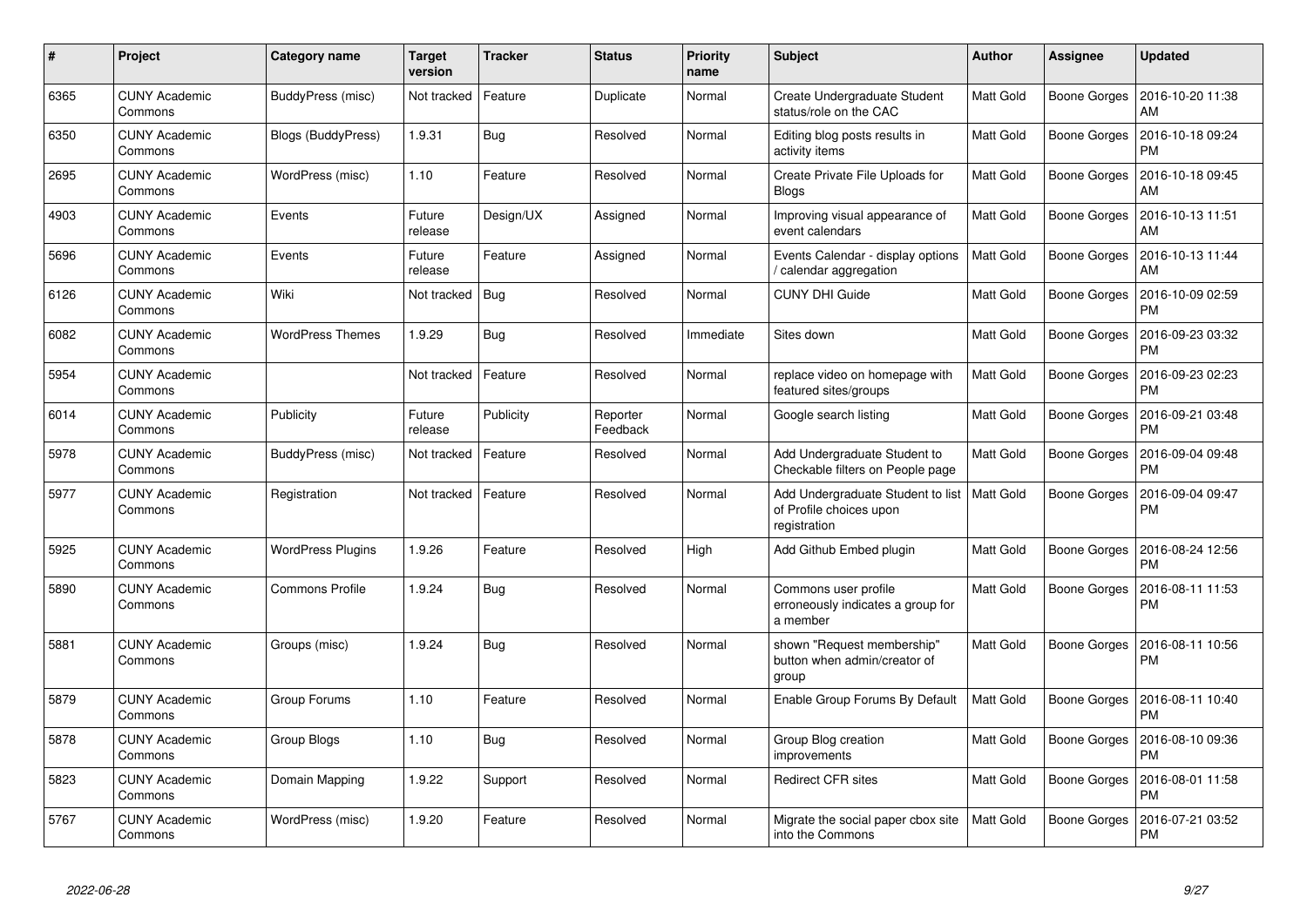| #    | Project                         | <b>Category name</b>     | <b>Target</b><br>version | <b>Tracker</b> | <b>Status</b> | <b>Priority</b><br>name | Subject                                                                             | <b>Author</b>    | <b>Assignee</b>     | <b>Updated</b>                |
|------|---------------------------------|--------------------------|--------------------------|----------------|---------------|-------------------------|-------------------------------------------------------------------------------------|------------------|---------------------|-------------------------------|
| 5738 | <b>CUNY Academic</b><br>Commons | Group Forums             |                          | <b>Bug</b>     | Rejected      | Normal                  | Forum post list formatting didn't<br>come through                                   | Matt Gold        | <b>Boone Gorges</b> | 2016-07-02 01:09<br><b>PM</b> |
| 5736 | <b>CUNY Academic</b><br>Commons | WordPress (misc)         | Not tracked              | Support        | Resolved      | Normal                  | Create GCDI dev site                                                                | Matt Gold        | <b>Boone Gorges</b> | 2016-06-27 04:23<br><b>PM</b> |
| 5516 | CUNY Academic<br>Commons        | Social Paper             | 1.9.19                   | <b>Bug</b>     | Rejected      | Normal                  | Adding a link to Social Paper<br>jumps position to top of page                      | <b>Matt Gold</b> | <b>Boone Gorges</b> | 2016-06-21 09:54<br><b>PM</b> |
| 5693 | <b>CUNY Academic</b><br>Commons | Social Paper             | Not tracked              | Publicity      | Resolved      | Normal                  | Social Paper Stats for grant report   Matt Gold                                     |                  | <b>Boone Gorges</b> | 2016-06-14 09:21<br><b>PM</b> |
| 5631 | <b>CUNY Academic</b><br>Commons | <b>WordPress Plugins</b> | 1.9.17                   | Feature        | Resolved      | Normal                  | WP Super Edit Plugin                                                                | <b>Matt Gold</b> | <b>Boone Gorges</b> | 2016-06-01 11:57<br><b>PM</b> |
| 335  | <b>CUNY Academic</b><br>Commons | Wiki                     |                          | <b>Bug</b>     | Rejected      | Normal                  | Link attribute on images is<br>stripped when MW pages are<br>edited                 | Matt Gold        | <b>Boone Gorges</b> | 2016-05-31 12:17<br><b>PM</b> |
| 5606 | <b>CUNY Academic</b><br>Commons | Group Forums             | Not tracked              | Feature        | Resolved      | Normal                  | Allow .txt files as forum post<br>attachments                                       | <b>Matt Gold</b> | <b>Boone Gorges</b> | 2016-05-24 07:37<br>AM        |
| 5556 | <b>CUNY Academic</b><br>Commons | WordPress (misc)         | 1.9.16                   | Bug            | Resolved      | Normal                  | Blog comment leads to<br>unauthorized post warning                                  | Matt Gold        | Boone Gorges        | 2016-05-21 11:12<br><b>PM</b> |
| 5512 | <b>CUNY Academic</b><br>Commons | <b>WordPress Plugins</b> | 1.9.15                   | Feature        | Resolved      | Normal                  | Update premium plugin -- Google<br><b>Drive</b>                                     | Matt Gold        | <b>Boone Gorges</b> | 2016-05-11 11:12<br>PM        |
| 5504 | <b>CUNY Academic</b><br>Commons | <b>WordPress Plugins</b> |                          | Support        | Resolved      | Normal                  | Embedding CartoDB maps                                                              | <b>Matt Gold</b> | Boone Gorges        | 2016-04-30 10:49<br>AM        |
| 5486 | <b>CUNY Academic</b><br>Commons | <b>BuddyPress Docs</b>   | 1.9.15                   | <b>Bug</b>     | Resolved      | Low                     | Doc history not showing up                                                          | Matt Gold        | <b>Boone Gorges</b> | 2016-04-24 11:50<br>AM        |
| 5442 | <b>CUNY Academic</b><br>Commons | cuny.is                  | 1.9.14                   | Bug            | Resolved      | Normal                  | Shortlink creation problem                                                          | <b>Matt Gold</b> | <b>Boone Gorges</b> | 2016-04-12 11:03<br><b>PM</b> |
| 5097 | <b>CUNY Academic</b><br>Commons | Registration             | Not tracked              | Support        | Resolved      | Normal                  | Bulk account creation                                                               | <b>Matt Gold</b> | <b>Boone Gorges</b> | 2016-04-07 11:14<br>AM        |
| 4405 | <b>CUNY Academic</b><br>Commons | <b>Public Portfolio</b>  | 1.9.12                   | Bug            | Resolved      | Normal                  | New portfolio text not saving                                                       | <b>Matt Gold</b> | <b>Boone Gorges</b> | 2016-04-04 02:12<br><b>PM</b> |
| 5237 | <b>CUNY Academic</b><br>Commons | Email Invitations        | 1.9.8                    | Feature        | Resolved      | Normal                  | Remove restrictions on undergrad   Matt Gold<br>student email domains               |                  | Boone Gorges        | 2016-02-19 03:16<br><b>PM</b> |
| 5231 | <b>CUNY Academic</b><br>Commons | Registration             | 1.9.8                    | Feature        | Resolved      | Normal                  | Create role that allows community<br>facilitators to access the<br>Unconfirmed tool | Matt Gold        | <b>Boone Gorges</b> | 2016-02-19 01:31<br>AM        |
| 4180 | <b>CUNY Academic</b><br>Commons | WordPress (misc)         | Not tracked   Bug        |                | Resolved      | High                    | Cache issues: site deletion<br>process                                              | <b>Matt Gold</b> | <b>Boone Gorges</b> | 2016-02-07 10:05<br><b>PM</b> |
| 3489 | <b>CUNY Academic</b><br>Commons | commonsinabox.org        | Not tracked   Feature    |                | Resolved      | Normal                  | Tighten security on CBOX demo<br>site registration                                  | <b>Matt Gold</b> | <b>Boone Gorges</b> | 2016-01-26 04:32<br><b>PM</b> |
| 3518 | <b>CUNY Academic</b><br>Commons | WordPress (misc)         | Not tracked Support      |                | Rejected      | Normal                  | Moderated comment spam                                                              | Matt Gold        | <b>Boone Gorges</b> | 2016-01-26 03:26<br>PM        |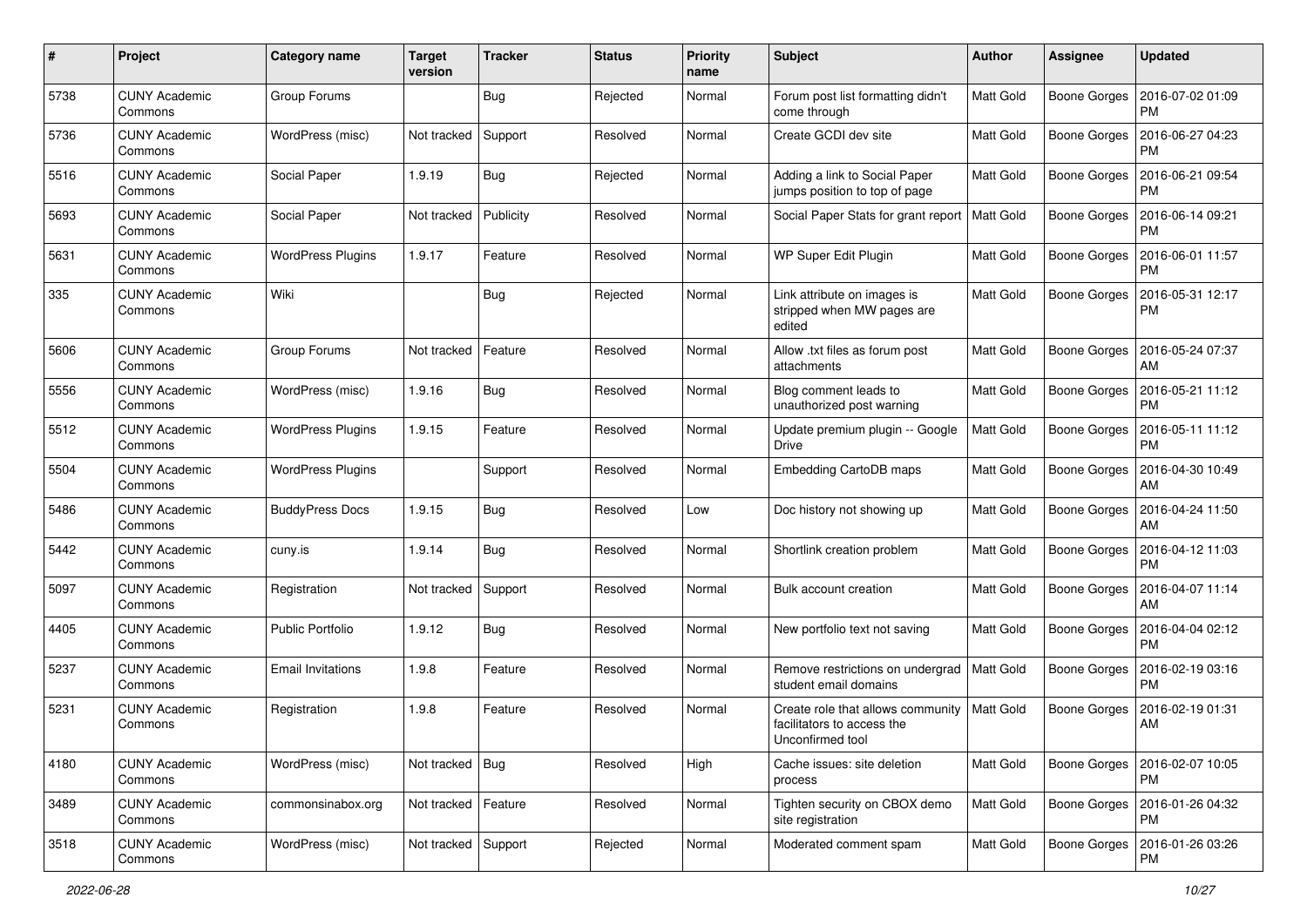| #    | Project                         | Category name            | Target<br>version | <b>Tracker</b> | <b>Status</b> | <b>Priority</b><br>name | <b>Subject</b>                                                     | Author           | Assignee            | <b>Updated</b>                |
|------|---------------------------------|--------------------------|-------------------|----------------|---------------|-------------------------|--------------------------------------------------------------------|------------------|---------------------|-------------------------------|
| 3437 | <b>CUNY Academic</b><br>Commons | Registration             | Not tracked       | Support        | Resolved      | Normal                  | Unconfirmed question                                               | <b>Matt Gold</b> | <b>Boone Gorges</b> | 2016-01-26 12:07<br><b>PM</b> |
| 3410 | <b>CUNY Academic</b><br>Commons | cuny.is                  | Not tracked       | Publicity      | Resolved      | Normal                  | DH Praxis cuny is request                                          | <b>Matt Gold</b> | <b>Boone Gorges</b> | 2016-01-26 12:03<br><b>PM</b> |
| 2355 | <b>CUNY Academic</b><br>Commons | commonsinabox.org        | Not tracked       | Feature        | Resolved      | Normal                  | Set up cbox.org                                                    | <b>Matt Gold</b> | <b>Boone Gorges</b> | 2016-01-26 12:34<br>AM        |
| 2271 | <b>CUNY Academic</b><br>Commons | commonsinabox.org        | Not tracked       | Feature        | Resolved      | Normal                  | CBOX forum posts include "notify<br>by email" checkbox             | Matt Gold        | Boone Gorges        | 2016-01-26 12:33<br>AM        |
| 2106 | <b>CUNY Academic</b><br>Commons | BuddyPress (misc)        | Not tracked       | Support        | Resolved      | Normal                  | Blog posts part of group activity<br>feed                          | Matt Gold        | <b>Boone Gorges</b> | 2016-01-26 12:30<br>AM        |
| 2084 | <b>CUNY Academic</b><br>Commons | WordPress (misc)         | Not tracked       | Support        | Rejected      | Normal                  | User reports redirect error                                        | Matt Gold        | <b>Boone Gorges</b> | 2016-01-26 12:27<br>AM        |
| 1177 | <b>CUNY Academic</b><br>Commons | WordPress (misc)         | Not tracked       | Support        | Rejected      | Normal                  | Member claims that a previously<br>created account has disappeared | <b>Matt Gold</b> | <b>Boone Gorges</b> | 2016-01-26 12:23<br>AM        |
| 1103 | <b>CUNY Academic</b><br>Commons | WordPress (misc)         | Not tracked       | Support        | Resolved      | Normal                  | Slideshare Embeds?                                                 | Matt Gold        | Boone Gorges        | 2016-01-26 12:21<br>AM        |
| 1095 | <b>CUNY Academic</b><br>Commons | <b>WordPress Plugins</b> | Not tracked       | Feature        | Rejected      | Normal                  | Install ComicPress Theme and<br>Plugin                             | <b>Matt Gold</b> | <b>Boone Gorges</b> | 2016-01-26 12:19<br>AM        |
| 812  | <b>CUNY Academic</b><br>Commons | WordPress Plugins        | Not tracked       | Feature        | Resolved      | Normal                  | Wiki Inc on the Main Commons<br>blog                               | <b>Matt Gold</b> | <b>Boone Gorges</b> | 2016-01-26 12:19<br>AM        |
| 708  | <b>CUNY Academic</b><br>Commons | WordPress (misc)         | Not tracked       | Support        | Rejected      | Normal                  | Question about Backup                                              | Matt Gold        | <b>Boone Gorges</b> | 2016-01-26 12:17<br>AM        |
| 157  | <b>CUNY Academic</b><br>Commons | BuddyPress (misc)        | Not tracked       | Feature        | Rejected      | Normal                  | Conduct a review of BuddyPress<br>plugins                          | Matt Gold        | <b>Boone Gorges</b> | 2016-01-26 12:16<br>AM        |
| 402  | <b>CUNY Academic</b><br>Commons | BuddyPress (misc)        | Not tracked       | Support        | Resolved      | Normal                  | Name Change Request                                                | <b>Matt Gold</b> | <b>Boone Gorges</b> | 2016-01-26 12:15<br>AM        |
| 2059 | <b>CUNY Academic</b><br>Commons | Domain Mapping           | 1.9.6             | Bug            | Resolved      | Low                     | Domain Mapping Issue                                               | Matt Gold        | <b>Boone Gorges</b> | 2016-01-25 11:54<br><b>PM</b> |
| 5014 | <b>CUNY Academic</b><br>Commons | Social Paper             | 1.9.1             | <b>Bug</b>     | Resolved      | Normal                  | Slow loading of new SP papers                                      | Matt Gold        | <b>Boone Gorges</b> | 2015-12-14 10:08<br>AM        |
| 5022 | <b>CUNY Academic</b><br>Commons | Wiki                     | 1.9.1             | Bug            | Resolved      | High                    | Main nav bar different on wiki<br>page                             | Matt Gold        | <b>Boone Gorges</b> | 2015-12-11 09:31<br><b>PM</b> |
| 5017 | <b>CUNY Academic</b><br>Commons | Social Paper             | 1.9.1             | Bug            | Resolved      | Normal                  | Paper Hub styling issue                                            | Matt Gold        | Boone Gorges        | 2015-12-11 03:36<br><b>PM</b> |
| 4923 | <b>CUNY Academic</b><br>Commons | WordPress (misc)         | Not tracked       | Support        | Resolved      | Normal                  | Comment posting censoring                                          | Matt Gold        | <b>Boone Gorges</b> | 2015-11-20 10:37<br><b>PM</b> |
| 291  | CUNY Academic<br>Commons        | BuddyPress (misc)        | Future<br>release | Feature        | Rejected      | Normal                  | Add Chat/IM functionality                                          | Matt Gold        | Boone Gorges        | 2015-11-12 01:36<br>AM        |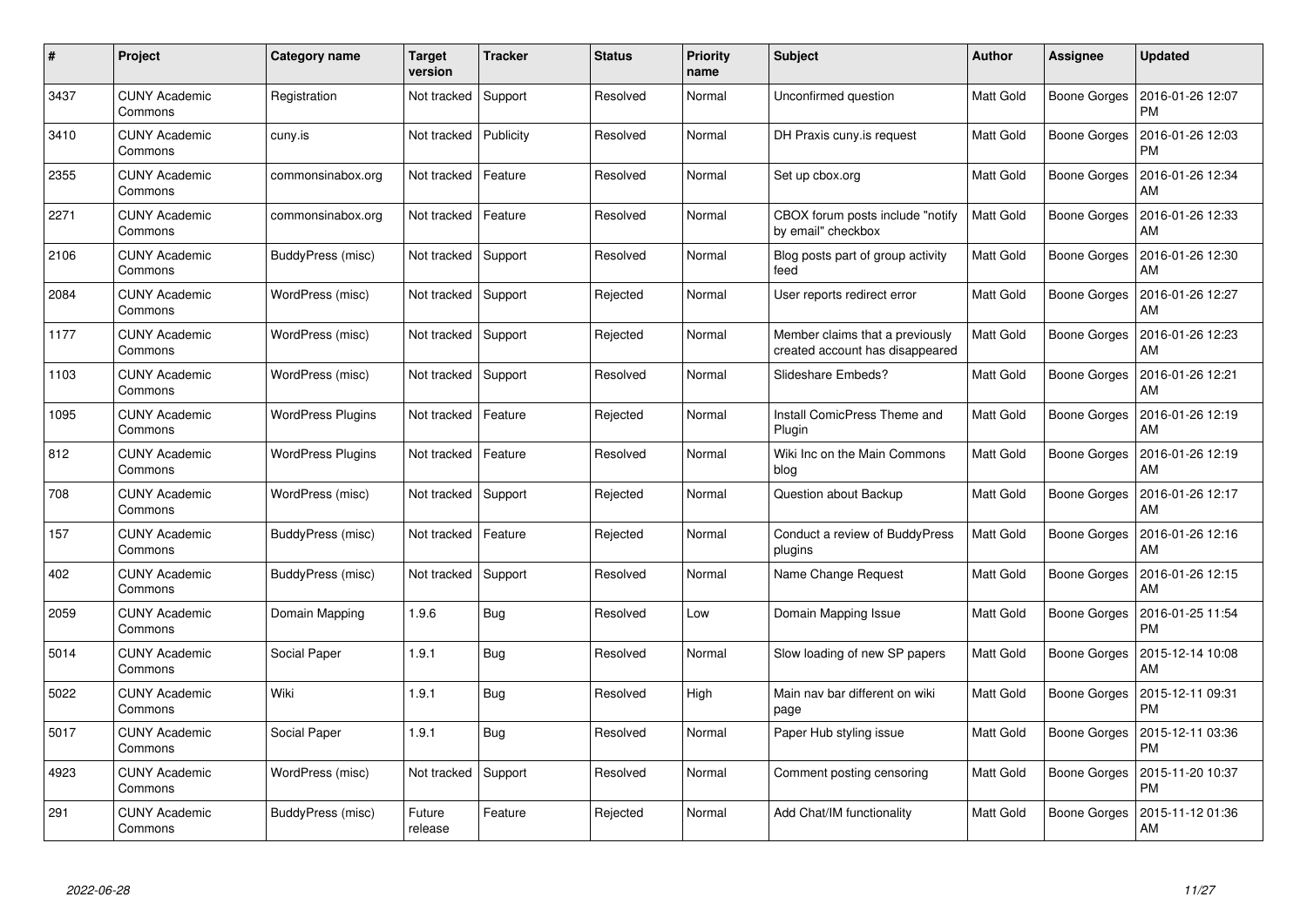| #    | Project                         | Category name              | <b>Target</b><br>version | <b>Tracker</b> | <b>Status</b> | <b>Priority</b><br>name | <b>Subject</b>                                                           | <b>Author</b>    | <b>Assignee</b>     | <b>Updated</b>                |
|------|---------------------------------|----------------------------|--------------------------|----------------|---------------|-------------------------|--------------------------------------------------------------------------|------------------|---------------------|-------------------------------|
| 120  | <b>CUNY Academic</b><br>Commons | BuddyPress (misc)          | 1.4                      | Feature        | Resolved      | Normal                  | <b>Consider Adding Privacy Options</b><br>Plugin for Profiles            | <b>Matt Gold</b> | <b>Boone Gorges</b> | 2015-11-12 01:02<br>AM        |
| 1187 | <b>CUNY Academic</b><br>Commons | <b>BuddyPress Docs</b>     | Future<br>release        | Feature        | Rejected      | Normal                  | <b>Personal Docs</b>                                                     | Matt Gold        | <b>Boone Gorges</b> | 2015-11-12 12:58<br>AM        |
| 554  | <b>CUNY Academic</b><br>Commons | BuddyPress (misc)          | Future<br>release        | Feature        | Assigned      | Normal                  | Add Trackback notifications to<br>site-wide activity feed                | <b>Matt Gold</b> | <b>Boone Gorges</b> | 2015-11-09 06:19<br><b>PM</b> |
| 287  | <b>CUNY Academic</b><br>Commons | WordPress (misc)           | Future<br>release        | Feature        | Assigned      | Normal                  | Create troubleshooting tool for<br>account sign-up                       | Matt Gold        | Boone Gorges        | 2015-11-09 06:17<br><b>PM</b> |
| 2523 | <b>CUNY Academic</b><br>Commons | <b>BuddyPress Docs</b>     | Future<br>release        | Feature        | Assigned      | Normal                  | Allow Users to Upload Images to<br><b>BP</b> Docs                        | <b>Matt Gold</b> | <b>Boone Gorges</b> | 2015-11-09 06:14<br><b>PM</b> |
| 2013 | <b>CUNY Academic</b><br>Commons | <b>Public Portfolio</b>    | Future<br>release        | Feature        | Assigned      | Low                     | <b>Have Profile Privacy Options</b><br>show up only for filled-in fields | Matt Gold        | <b>Boone Gorges</b> | 2015-11-09 06:09<br><b>PM</b> |
| 1228 | <b>CUNY Academic</b><br>Commons | Groups (misc)              |                          | Feature        | Rejected      | Normal                  | Listserv-Like Group Email<br>Announcements for<br>Non-Members            | Matt Gold        | Boone Gorges        | 2015-11-09 05:53<br><b>PM</b> |
| 1191 | <b>CUNY Academic</b><br>Commons | BuddyPress (misc)          |                          | Feature        | Rejected      | Normal                  | Integrate Zotero Libraries into<br>Individual and Group Profiles         | <b>Matt Gold</b> | Boone Gorges        | 2015-11-09 05:46<br><b>PM</b> |
| 253  | <b>CUNY Academic</b><br>Commons | Groups (misc)              | Future<br>release        | Feature        | Duplicate     | Low                     | Group Keywords, Taxonomies,<br>and Suggestion Systems                    | <b>Matt Gold</b> | <b>Boone Gorges</b> | 2015-11-09 05:04<br><b>PM</b> |
| 1981 | <b>CUNY Academic</b><br>Commons | WordPress (misc)           |                          | Feature        | Rejected      | Normal                  | Create a WordPress-based<br>alternative to UserVoice                     | <b>Matt Gold</b> | <b>Boone Gorges</b> | 2015-11-09 02:50<br><b>PM</b> |
| 2707 | <b>CUNY Academic</b><br>Commons | Group Invitations          | 1.9                      | Feature        | Resolved      | Normal                  | Revise Group Invitation<br><b>Explanatory Text</b>                       | Matt Gold        | Boone Gorges        | 2015-11-09 01:00<br><b>PM</b> |
| 4816 | <b>CUNY Academic</b><br>Commons | Group Invitations          | 1.8.15                   | <b>Bug</b>     | Resolved      | High                    | Group invite email notifications<br>not received                         | Matt Gold        | <b>Boone Gorges</b> | 2015-10-26 11:56<br>AM        |
| 4802 | <b>CUNY Academic</b><br>Commons | Events                     | Not tracked              | Feature        | Resolved      | Normal                  | Calendar Display                                                         | <b>Matt Gold</b> | <b>Boone Gorges</b> | 2015-10-25 01:38<br><b>PM</b> |
| 4803 | <b>CUNY Academic</b><br>Commons | <b>WordPress Plugins</b>   | 1.8.14                   | Feature        | Resolved      | Normal                  | Update Slider Revolution Plugin                                          | <b>Matt Gold</b> | Boone Gorges        | 2015-10-22 03:26<br>AM        |
| 4798 | <b>CUNY Academic</b><br>Commons | DiRT Integration           | Not tracked              | Bug            | Resolved      | Normal                  | DiRT plugin seems to have<br>disappeared                                 | <b>Matt Gold</b> | Boone Gorges        | 2015-10-20 10:05<br><b>PM</b> |
| 4765 | <b>CUNY Academic</b><br>Commons | Group Forums               | 1.8.13                   | Bug            | Resolved      | Normal                  | Forum preview not showing HTML<br>tags                                   | <b>Matt Gold</b> | <b>Boone Gorges</b> | 2015-10-11 10:30<br><b>PM</b> |
| 4760 | <b>CUNY Academic</b><br>Commons | <b>Email Notifications</b> | Not tracked              | Bug            | Rejected      | Normal                  | email notification contains broken<br>image                              | <b>Matt Gold</b> | <b>Boone Gorges</b> | 2015-10-11 10:24<br><b>PM</b> |
| 4722 | <b>CUNY Academic</b><br>Commons | <b>BuddyPress Docs</b>     | Not tracked              | Bug            | Rejected      | Normal                  | Doc listing overflow issue                                               | <b>Matt Gold</b> | Boone Gorges        | 2015-10-11 10:09<br><b>PM</b> |
| 3788 | <b>CUNY Academic</b><br>Commons | cuny.is                    | 1.8.11                   | Bug            | Resolved      | Normal                  | CUNY.is default links?                                                   | Matt Gold        | Boone Gorges        | 2015-09-25 12:53<br>AM        |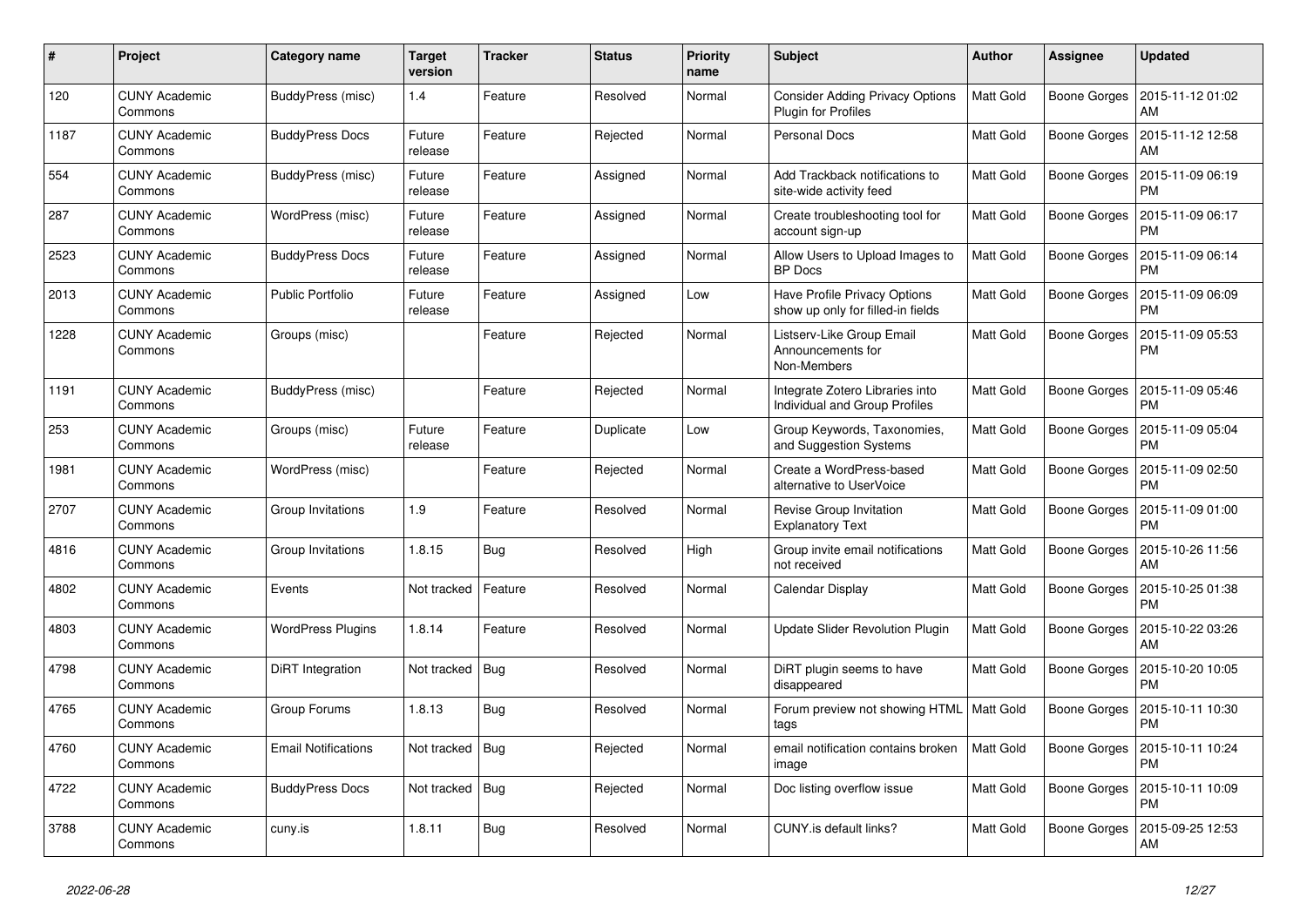| #    | Project                         | <b>Category name</b>    | <b>Target</b><br>version | <b>Tracker</b> | <b>Status</b> | <b>Priority</b><br>name | <b>Subject</b>                                                              | <b>Author</b>    | <b>Assignee</b>     | <b>Updated</b>                               |
|------|---------------------------------|-------------------------|--------------------------|----------------|---------------|-------------------------|-----------------------------------------------------------------------------|------------------|---------------------|----------------------------------------------|
| 4663 | <b>CUNY Academic</b><br>Commons | Events                  |                          | Feature        | Duplicate     | Normal                  | Add ICS download link to events<br>email notification                       | <b>Matt Gold</b> | <b>Boone Gorges</b> | 2015-09-22 08:10<br>PM                       |
| 4660 | <b>CUNY Academic</b><br>Commons | Events                  | Not tracked              | Bug            | Resolved      | High                    | Creating new event leads to<br>whitescreen                                  | <b>Matt Gold</b> | <b>Boone Gorges</b> | 2015-09-22 05:56<br><b>PM</b>                |
| 4641 | <b>CUNY Academic</b><br>Commons |                         | Not tracked              | Bug            | Resolved      | Normal                  | Reply by email going to the wrong<br>address                                | Matt Gold        | <b>Boone Gorges</b> | 2015-09-21 04:05<br><b>PM</b>                |
| 4639 | <b>CUNY Academic</b><br>Commons | Home Page               | Not tracked              | Bug            | Resolved      | Urgent                  | Front page slider stopped working   Matt Gold                               |                  | <b>Boone Gorges</b> | 2015-09-21 03:44<br><b>PM</b>                |
| 4640 | <b>CUNY Academic</b><br>Commons |                         |                          | <b>Bug</b>     | Resolved      | Normal                  | Group forum problem                                                         | <b>Matt Gold</b> | <b>Boone Gorges</b> | 2015-09-21 03:44<br>PM                       |
| 4564 | <b>CUNY Academic</b><br>Commons | Server                  |                          | <b>Bug</b>     | Rejected      | Low                     | Registration page blocked on<br>private browser windows                     | Matt Gold        | <b>Boone Gorges</b> | 2015-09-06 05:02<br><b>PM</b>                |
| 4472 | <b>CUNY Academic</b><br>Commons | <b>Public Portfolio</b> | 1.8.9                    | <b>Bug</b>     | Resolved      | Normal                  | Search links showing up on<br>profiles                                      | <b>Matt Gold</b> | Boone Gorges        | 2015-08-24 04:06<br><b>PM</b>                |
| 4403 | <b>CUNY Academic</b><br>Commons | <b>Public Portfolio</b> |                          | <b>Bug</b>     | Duplicate     | Normal                  | Redesign social media accounts<br>section of portfolio editing<br>interface | <b>Matt Gold</b> | <b>Boone Gorges</b> | 2015-08-10 04:08<br><b>PM</b>                |
| 4367 | <b>CUNY Academic</b><br>Commons | DiRT Integration        | 1.8.6                    | <b>Bug</b>     | Resolved      | Normal                  | Thumbnail images broken on<br>DiRT tool listing                             | Matt Gold        | <b>Boone Gorges</b> | 2015-08-02 12:55<br>AM                       |
| 4315 | <b>CUNY Academic</b><br>Commons | WordPress (misc)        | Not tracked              | <b>Bug</b>     | Resolved      | Normal                  | Authentication request                                                      | <b>Matt Gold</b> | Boone Gorges        | 2015-07-21 05:55<br><b>PM</b>                |
| 4202 | <b>CUNY Academic</b><br>Commons | <b>WordPress Themes</b> | 1.8.4                    | Feature        | Resolved      | Normal                  | Upload new version of premium<br>Bridge theme                               | <b>Matt Gold</b> | Boone Gorges        | 2015-07-02 10:12<br>AM                       |
| 4187 | <b>CUNY Academic</b><br>Commons | <b>WordPress Themes</b> | 1.8.4                    | Feature        | Resolved      | Normal                  | Upload new version of premium<br>Planar theme                               | <b>Matt Gold</b> | <b>Boone Gorges</b> | 2015-07-02 10:11<br>AM                       |
| 4238 | <b>CUNY Academic</b><br>Commons | Events                  | Future<br>release        | Feature        | Assigned      | Normal                  | Copy Events to Other Groups?                                                | <b>Matt Gold</b> | <b>Boone Gorges</b> | 2015-07-02 10:08<br>AM                       |
| 4197 | <b>CUNY Academic</b><br>Commons | User Experience         | 1.8.4                    | <b>Bug</b>     | Resolved      | Normal                  | Open help link in same window                                               | <b>Matt Gold</b> | <b>Boone Gorges</b> | 2015-06-26 03:01<br><b>PM</b>                |
| 4196 | <b>CUNY Academic</b><br>Commons |                         |                          | <b>Bug</b>     | Rejected      | High                    | News feed weirdness                                                         | <b>Matt Gold</b> | <b>Boone Gorges</b> | 2015-06-25 03:41<br><b>PM</b>                |
| 4155 | <b>CUNY Academic</b><br>Commons | Group Forums            |                          | <b>Bug</b>     | Duplicate     | Normal                  | Don't see forum search                                                      | <b>Matt Gold</b> | <b>Boone Gorges</b> | 2015-06-16 12:32<br><b>PM</b>                |
| 3625 | <b>CUNY Academic</b><br>Commons | WordPress (misc)        |                          | Bug            | Rejected      | Normal                  | Unable to manually create<br>account for non-CUNY (gmail)<br>user           | Matt Gold        |                     | Boone Gorges   2015-06-01 03:09<br><b>PM</b> |
| 4057 | <b>CUNY Academic</b><br>Commons | <b>BuddyPress Docs</b>  | 1.8.1                    | Bug            | Resolved      | Normal                  | Canceling edit mode of BP Doc<br>reloads editing screen                     | <b>Matt Gold</b> | <b>Boone Gorges</b> | 2015-06-01 03:08<br>PM                       |
| 3587 | <b>CUNY Academic</b><br>Commons | My Commons              | 1.8.1                    | <b>Bug</b>     | Resolved      | Normal                  | Force SSL issue                                                             | Matt Gold        | <b>Boone Gorges</b> | 2015-06-01 11:39<br>AM                       |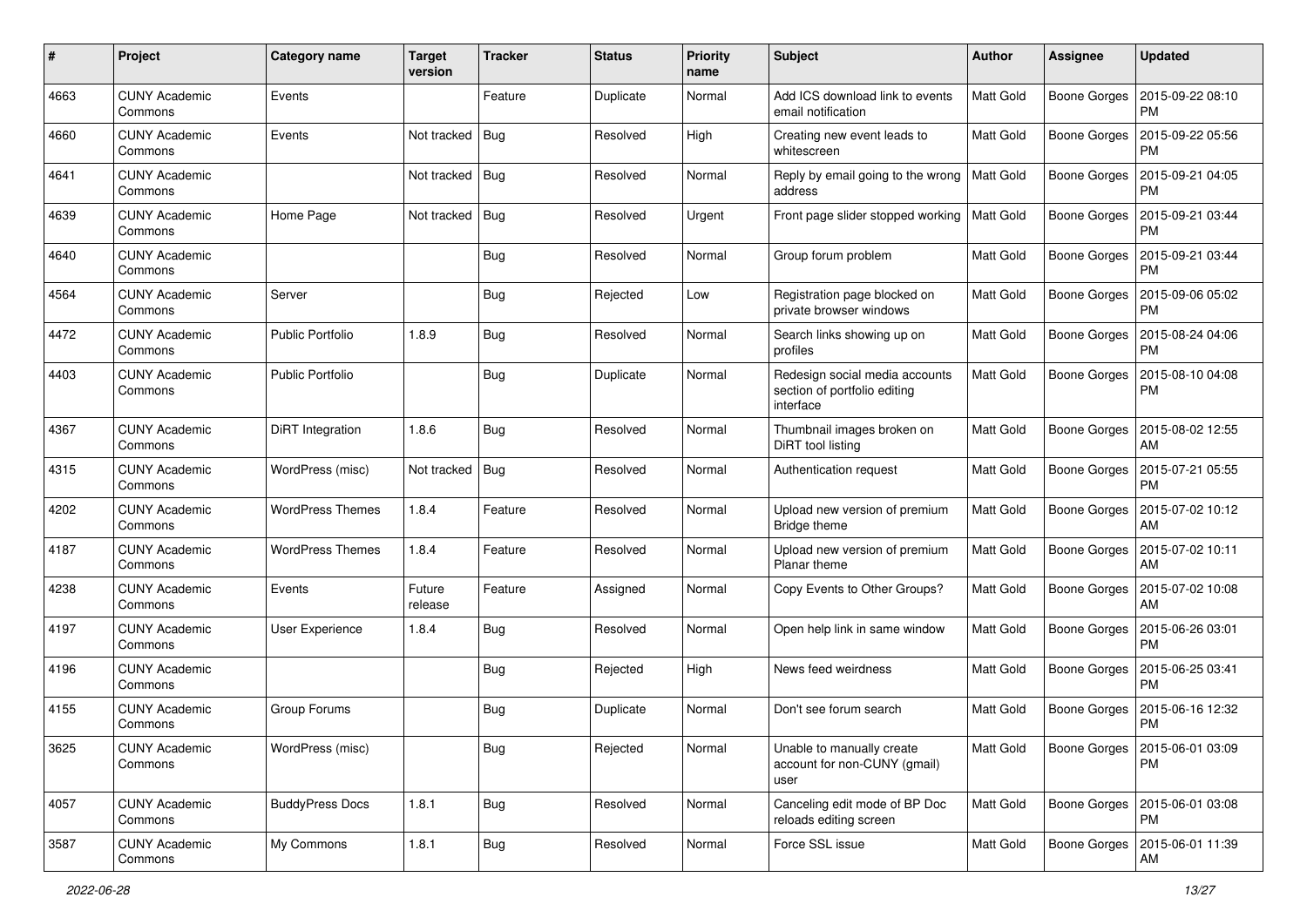| $\pmb{\#}$ | Project                         | Category name              | <b>Target</b><br>version | <b>Tracker</b> | <b>Status</b> | <b>Priority</b><br>name | <b>Subject</b>                                                                                  | <b>Author</b>    | <b>Assignee</b>     | <b>Updated</b>                |
|------------|---------------------------------|----------------------------|--------------------------|----------------|---------------|-------------------------|-------------------------------------------------------------------------------------------------|------------------|---------------------|-------------------------------|
| 4053       | <b>CUNY Academic</b><br>Commons | Events                     | Future<br>release        | Feature        | Assigned      | Normal                  | Create new tab for past events                                                                  | <b>Matt Gold</b> | Boone Gorges        | 2015-05-12 02:10<br><b>PM</b> |
| 4039       | CUNY Academic<br>Commons        | <b>Group Files</b>         | 1.7.21                   | Feature        | Resolved      | Normal                  | Redirect to login when<br>non-logged-in user tries to view<br>file from private group           | <b>Matt Gold</b> | <b>Boone Gorges</b> | 2015-05-11 11:30<br>AM        |
| 2765       | <b>CUNY Academic</b><br>Commons | Toolbar                    | 1.8                      | Bug            | Resolved      | Normal                  | Scrolling/layer issue on admin bar                                                              | <b>Matt Gold</b> | Boone Gorges        | 2015-05-05 03:48<br><b>PM</b> |
| 3991       | <b>CUNY Academic</b><br>Commons | Toolbar                    | 1.7.19                   | <b>Bug</b>     | Resolved      | Normal                  | WP-Admin Bar positioning error<br>on mobile devices                                             | <b>Matt Gold</b> | <b>Boone Gorges</b> | 2015-04-21 02:30<br><b>PM</b> |
| 4004       | <b>CUNY Academic</b><br>Commons | Group Forums               | Not tracked              | Support        | Resolved      | High                    | "Duplicate topic detected" error<br>message when posting to group<br>forum                      | <b>Matt Gold</b> | Boone Gorges        | 2015-04-20 10:21<br>AM        |
| 3995       | <b>CUNY Academic</b><br>Commons | BuddyPress (misc)          | Not tracked              | Bug            | Resolved      | Normal                  | Possible People Page filter error                                                               | <b>Matt Gold</b> | <b>Boone Gorges</b> | 2015-04-16 07:51<br>AM        |
| 275        | <b>CUNY Academic</b><br>Commons | <b>WordPress Plugins</b>   |                          | Feature        | Deferred      | Normal                  | Develop Document Repository<br><b>Plugin for Wordpress</b>                                      | <b>Matt Gold</b> | Boone Gorges        | 2015-04-01 09:27<br><b>PM</b> |
| 3342       | <b>CUNY Academic</b><br>Commons | <b>Email Notifications</b> |                          | <b>Bug</b>     | Duplicate     | Normal                  | Group Invitation Email Links<br>Incorrect/Non-Working                                           | <b>Matt Gold</b> | Boone Gorges        | 2015-04-01 09:04<br><b>PM</b> |
| 3308       | <b>CUNY Academic</b><br>Commons | Group Invitations          | Future<br>release        | Feature        | Assigned      | Normal                  | Allow members to rescind group<br>invitations                                                   | <b>Matt Gold</b> | <b>Boone Gorges</b> | 2015-04-01 08:53<br><b>PM</b> |
| 3759       | <b>CUNY Academic</b><br>Commons | WordPress (misc)           | Future<br>release        | Feature        | Assigned      | Normal                  | Review Interface for Adding Users<br>to Blogs                                                   | <b>Matt Gold</b> | Boone Gorges        | 2015-03-24 05:52<br><b>PM</b> |
| 3942       | <b>CUNY Academic</b><br>Commons | Redmine                    | Not tracked              | Documentation  | Resolved      | Normal                  | <b>Preferred Redmine Statuses</b>                                                               | <b>Matt Gold</b> | Boone Gorges        | 2015-03-21 09:25<br><b>PM</b> |
| 3165       | CUNY Academic<br>Commons        | <b>Email Notifications</b> |                          | <b>Bug</b>     | Rejected      | Normal                  | HTML notification of post with<br>attachments didn't include<br>mention of/links to attachments | <b>Matt Gold</b> | <b>Boone Gorges</b> | 2015-03-21 09:05<br><b>PM</b> |
| 3042       | <b>CUNY Academic</b><br>Commons | <b>Public Portfolio</b>    | Future<br>release        | Feature        | Assigned      | Normal                  | Browsing member interests                                                                       | <b>Matt Gold</b> | Boone Gorges        | 2015-03-21 09:04<br><b>PM</b> |
| 3933       | <b>CUNY Academic</b><br>Commons | <b>DiRT</b> Integration    | Not tracked              | Bug            | Rejected      | Normal                  | DiRT Directory 'tool' directory<br>shows blank page                                             | <b>Matt Gold</b> | <b>Boone Gorges</b> | 2015-03-20 08:47<br>AM        |
| 3932       | <b>CUNY Academic</b><br>Commons | commonsinabox.org          | Not tracked              | Publicity      | Resolved      | Normal                  | Replace Islamic History<br>Commons screenshot                                                   | <b>Matt Gold</b> | Boone Gorges        | 2015-03-19 09:39<br><b>PM</b> |
| 3910       | <b>CUNY Academic</b><br>Commons | Home Page                  | 1.7.15.2                 | <b>Bug</b>     | Resolved      | High                    | Home Page Display Errors                                                                        | Matt Gold        | Boone Gorges        | 2015-03-17 10:21<br>AM        |
| 3914       | <b>CUNY Academic</b><br>Commons | <b>WordPress Plugins</b>   | 1.7.15.1                 | Feature        | Resolved      | High                    | Upgrade Yoast's SEO plugin                                                                      | Matt Gold        | Boone Gorges        | 2015-03-13 05:30<br><b>PM</b> |
| 3865       | <b>CUNY Academic</b><br>Commons | Design                     | 1.7.15                   | <b>Bug</b>     | Resolved      | Normal                  | DiRT Tools listing in Group ><br>Manage                                                         | <b>Matt Gold</b> | <b>Boone Gorges</b> | 2015-03-12 10:35<br><b>AM</b> |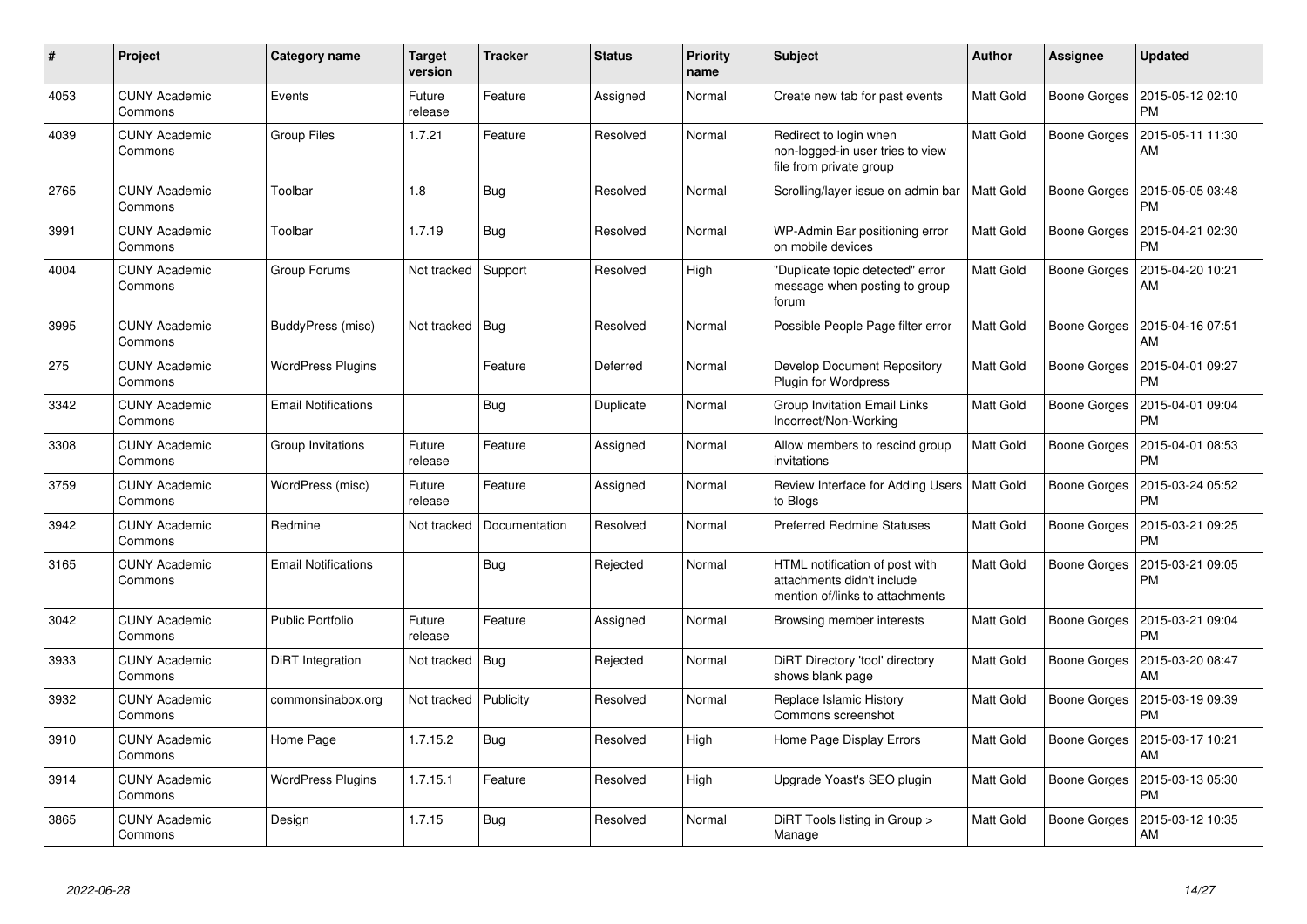| $\pmb{\#}$ | Project                         | Category name              | <b>Target</b><br>version | <b>Tracker</b> | <b>Status</b> | <b>Priority</b><br>name | <b>Subject</b>                                                       | <b>Author</b>    | Assignee            | <b>Updated</b>                |
|------------|---------------------------------|----------------------------|--------------------------|----------------|---------------|-------------------------|----------------------------------------------------------------------|------------------|---------------------|-------------------------------|
| 3866       | <b>CUNY Academic</b><br>Commons | <b>Email Notifications</b> | 1.7.15                   | <b>Bug</b>     | Resolved      | Normal                  | Email notification does not<br>indicate presence of an<br>attachment | <b>Matt Gold</b> | Boone Gorges        | 2015-03-12 10:35<br>AM        |
| 3864       | <b>CUNY Academic</b><br>Commons | <b>DiRT</b> Integration    | 1.7.15                   | Bug            | Resolved      | Normal                  | DiRT Tools Group sidebar label<br>display                            | <b>Matt Gold</b> | Boone Gorges        | 2015-03-11 09:30<br><b>PM</b> |
| 3898       | <b>CUNY Academic</b><br>Commons | Server                     |                          | System Upgrade | Resolved      | Urgent                  | commons down                                                         | Matt Gold        | Boone Gorges        | 2015-03-11 09:50<br>AM        |
| 3859       | <b>CUNY Academic</b><br>Commons | Group Forums               | 1.7.14                   | Bug            | Resolved      | Normal                  | Group Forum Button Layout                                            | Matt Gold        | Boone Gorges        | 2015-03-05 10:57<br>AM        |
| 3823       | <b>CUNY Academic</b><br>Commons | commonsinabox.org          | Not tracked              | Bug            | Resolved      | Normal                  | CBOX styling issue                                                   | <b>Matt Gold</b> | Boone Gorges        | 2015-02-23 03:33<br><b>PM</b> |
| 3769       | <b>CUNY Academic</b><br>Commons | <b>Public Portfolio</b>    | 1.7.12                   | Bug            | Resolved      | Normal                  | Completion mouseover on editing<br>version of profile is blank       | <b>Matt Gold</b> | Boone Gorges        | 2015-02-12 09:13<br>AM        |
| 3799       | <b>CUNY Academic</b><br>Commons | cuny.is                    | 1.7.12                   | <b>Bug</b>     | Resolved      | Normal                  | cuny.is issue                                                        | Matt Gold        | <b>Boone Gorges</b> | 2015-02-10 09:07<br><b>PM</b> |
| 1562       | <b>CUNY Academic</b><br>Commons | <b>WordPress Plugins</b>   | Future<br>release        | Feature        | Assigned      | Low                     | Play with NYT Collaborative<br><b>Authoring Tool</b>                 | <b>Matt Gold</b> | Boone Gorges        | 2015-01-05 08:47<br><b>PM</b> |
| 658        | <b>CUNY Academic</b><br>Commons | <b>WordPress Plugins</b>   | Future<br>release        | Feature        | Assigned      | Normal                  | Rebulid Sitewide Tag Suggestion                                      | Matt Gold        | Boone Gorges        | 2015-01-05 08:47<br><b>PM</b> |
| 3717       | <b>CUNY Academic</b><br>Commons | Groups (misc)              | 1.7.7                    | <b>Bug</b>     | Resolved      | Normal                  | Member invitations to Group<br>Members error alert                   | Matt Gold        | <b>Boone Gorges</b> | 2014-12-22 02:25<br><b>PM</b> |
| 3714       | <b>CUNY Academic</b><br>Commons | cuny.is                    | 1.7.7                    | Feature        | Resolved      | Normal                  | cuny.is access                                                       | Matt Gold        | Boone Gorges        | 2014-12-22 02:19<br><b>PM</b> |
| 3688       | <b>CUNY Academic</b><br>Commons | <b>BuddyPress Docs</b>     | 1.7.6                    | Bug            | Resolved      | Normal                  | Doc creation didn't create email<br>notification                     | Matt Gold        | Boone Gorges        | 2014-12-12 08:57<br>AM        |
| 3692       | <b>CUNY Academic</b><br>Commons | commonsinabox.org          | Not tracked              | Feature        | Resolved      | Normal                  | Tighten registration security on<br>commonsinabox.org                | Matt Gold        | Boone Gorges        | 2014-12-03 03:06<br><b>PM</b> |
| 3672       | <b>CUNY Academic</b><br>Commons | <b>WordPress Plugins</b>   | 1.7.4                    | Feature        | Resolved      | Normal                  | Force captcha on existing contact<br>forms                           | <b>Matt Gold</b> | Boone Gorges        | 2014-11-21 12:20<br><b>PM</b> |
| 3659       | <b>CUNY Academic</b><br>Commons | Home Page                  | 1.7.4                    | Feature        | Resolved      | Normal                  | Remove UserVoice                                                     | <b>Matt Gold</b> | Boone Gorges        | 2014-11-21 10:53<br>AM        |
| 3676       | <b>CUNY Academic</b><br>Commons | WordPress (misc)           | 1.7.4                    | Feature        | Resolved      | High                    | Update WP to 4.0.1                                                   | Matt Gold        | Boone Gorges        | 2014-11-21 10:49<br>AM        |
| 3654       | <b>CUNY Academic</b><br>Commons | Group Forums               | 1.7.4                    | <b>Bug</b>     | Resolved      | Normal                  | can only attached one file to a<br>forum post                        | <b>Matt Gold</b> | Boone Gorges        | 2014-11-21 10:42<br>AM        |
| 3655       | <b>CUNY Academic</b><br>Commons | Group Forums               | Not tracked              | Bug            | Resolved      | High                    | xlsx attachments not allowed in<br>forums                            | <b>Matt Gold</b> | Boone Gorges        | 2014-11-21 10:41<br>AM        |
| 3648       | <b>CUNY Academic</b><br>Commons | cuny.is                    | Not tracked              | Bug            | Resolved      | High                    | cuny.is request                                                      | Matt Gold        | Boone Gorges        | 2014-11-11 06:54<br>PM        |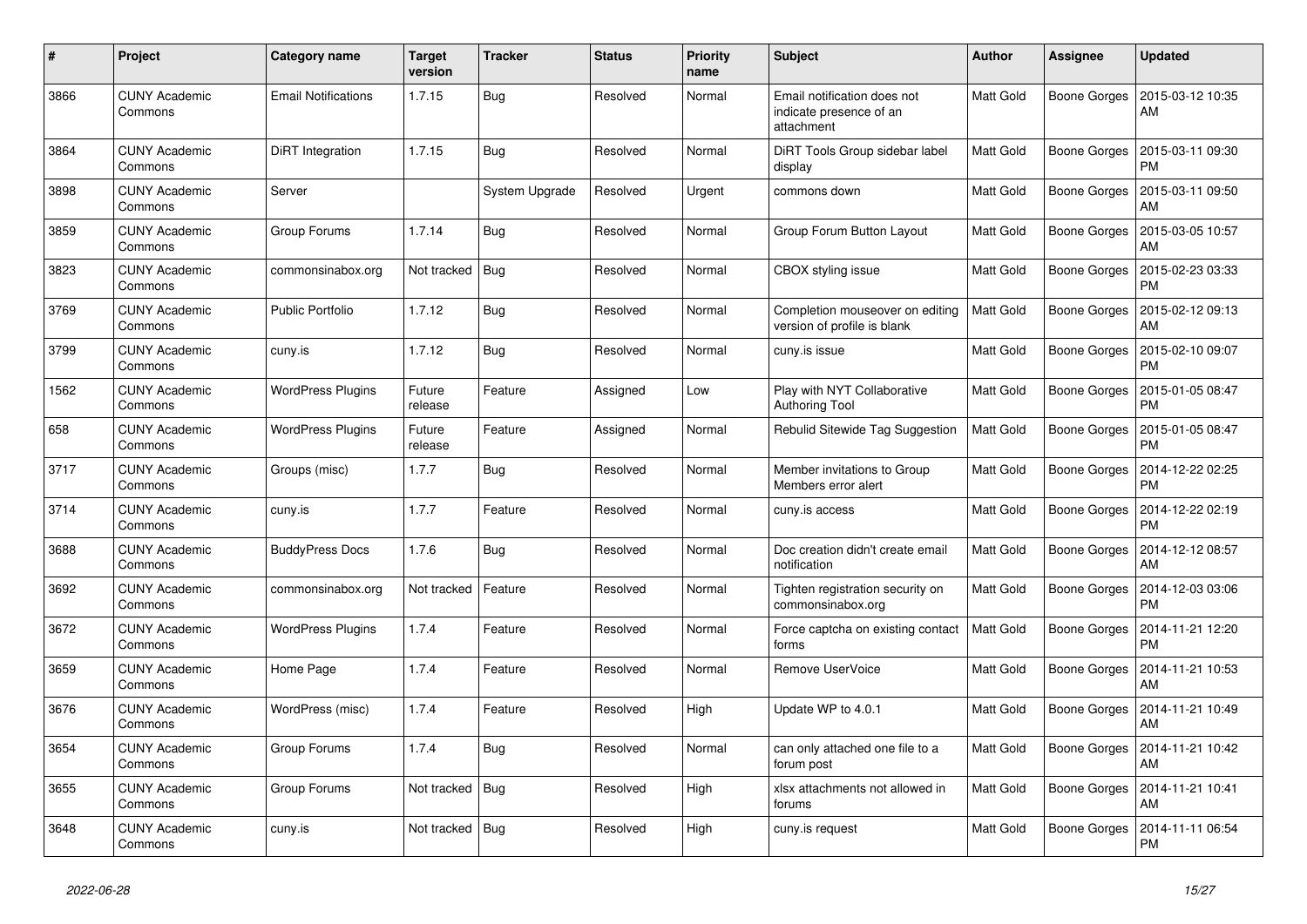| #    | Project                         | <b>Category name</b>       | <b>Target</b><br>version | <b>Tracker</b> | <b>Status</b> | <b>Priority</b><br>name | <b>Subject</b>                                                                   | <b>Author</b>    | <b>Assignee</b>     | <b>Updated</b>                               |
|------|---------------------------------|----------------------------|--------------------------|----------------|---------------|-------------------------|----------------------------------------------------------------------------------|------------------|---------------------|----------------------------------------------|
| 3642 | <b>CUNY Academic</b><br>Commons |                            |                          | Bug            | Rejected      | Normal                  | Group search hanging                                                             | Matt Gold        | <b>Boone Gorges</b> | 2014-11-10 12:50<br><b>PM</b>                |
| 3559 | <b>CUNY Academic</b><br>Commons | Group Forums               | 1.7.2                    | Design/UX      | Resolved      | Normal                  | Forum Styling                                                                    | Matt Gold        | <b>Boone Gorges</b> | 2014-11-02 03:18<br><b>PM</b>                |
| 3589 | <b>CUNY Academic</b><br>Commons | Group Invitations          | 1.7.2                    | Bug            | Resolved      | Normal                  | User not appearing in group<br>invitation autocomplete                           | Matt Gold        | <b>Boone Gorges</b> | 2014-11-01 02:58<br><b>PM</b>                |
| 3588 | <b>CUNY Academic</b><br>Commons | Groups (misc)              | 1.7.2                    | Bug            | Resolved      | Normal                  | Hidden group not appearing in<br>search results                                  | <b>Matt Gold</b> | <b>Boone Gorges</b> | 2014-11-01 02:57<br><b>PM</b>                |
| 3614 | <b>CUNY Academic</b><br>Commons | Home Page                  | 1.7.2                    | Bug            | Resolved      | Normal                  | Homepage member widget filter<br>feature not working                             | <b>Matt Gold</b> | <b>Boone Gorges</b> | 2014-11-01 02:24<br>PM                       |
| 3599 | <b>CUNY Academic</b><br>Commons | <b>BuddyPress Docs</b>     | 1.7.2                    | Bug            | Resolved      | Normal                  | Silent BP Docs edits                                                             | Matt Gold        | Boone Gorges        | 2014-11-01 02:20<br><b>PM</b>                |
| 3598 | <b>CUNY Academic</b><br>Commons | Reply By Email             |                          | Bug            | Resolved      | Urgent                  | RBE message not posted                                                           | Matt Gold        | Boone Gorges        | 2014-10-27 09:34<br><b>PM</b>                |
| 3561 | <b>CUNY Academic</b><br>Commons | Group Forums               | 1.7.1                    | Feature        | Resolved      | Normal                  | Add Post New Topics link to top of   Matt Gold<br>forums                         |                  | <b>Boone Gorges</b> | 2014-10-21 06:48<br>PM                       |
| 3362 | <b>CUNY Academic</b><br>Commons | <b>Public Portfolio</b>    | 1.7.1                    | Bug            | Resolved      | Normal                  | Default display of profiles with no<br>info added                                | Matt Gold        | <b>Boone Gorges</b> | 2014-10-21 02:44<br><b>PM</b>                |
| 3563 | <b>CUNY Academic</b><br>Commons | Reply By Email             | Not tracked              | <b>Bug</b>     | Resolved      | High                    | RBE posting lags                                                                 | Matt Gold        | <b>Boone Gorges</b> | 2014-10-21 11:33<br>AM                       |
| 3581 | <b>CUNY Academic</b><br>Commons | <b>BuddyPress Docs</b>     | 1.7.1                    | Bug            | Resolved      | Normal                  | <b>BuddyPress Docs Line Break</b><br>issue                                       | <b>Matt Gold</b> | <b>Boone Gorges</b> | 2014-10-20 02:56<br><b>PM</b>                |
| 3557 | <b>CUNY Academic</b><br>Commons | My Commons                 | 1.7.1                    | Bug            | Resolved      | Urgent                  | Fix typo on My Commons overlay                                                   | <b>Matt Gold</b> | <b>Boone Gorges</b> | 2014-10-15 11:02<br><b>PM</b>                |
| 2757 | <b>CUNY Academic</b><br>Commons | Group Files                | 1.7                      | Feature        | Resolved      | Normal                  | Create "Download All"<br>Capabilities for Files in a Folder                      | <b>Matt Gold</b> | Boone Gorges        | 2014-10-14 03:09<br><b>PM</b>                |
| 3544 | <b>CUNY Academic</b><br>Commons | Group Files                | 1.7                      | Bug            | Resolved      | Normal                  | Files list upload button placement<br>after upload                               | <b>Matt Gold</b> | Boone Gorges        | 2014-10-10 09:09<br>AM                       |
| 3012 | <b>CUNY Academic</b><br>Commons | <b>Public Portfolio</b>    | 1.7                      | Design/UX      | Resolved      | Low                     | Create automated nudges for<br>people who have not filled in<br>profiles         | Matt Gold        | <b>Boone Gorges</b> | 2014-10-09 02:51<br><b>PM</b>                |
| 3045 | <b>CUNY Academic</b><br>Commons | <b>Public Portfolio</b>    | 1.7                      | Feature        | Resolved      | Normal                  | Create 'clear formatting' button for<br>profile editor                           | <b>Matt Gold</b> | <b>Boone Gorges</b> | 2014-10-08 03:53<br><b>PM</b>                |
| 3177 | <b>CUNY Academic</b><br>Commons | <b>Group Forums</b>        | 1.7                      | Feature        | Resolved      | Normal                  | Upgrade bbPress to 2.x                                                           | <b>Matt Gold</b> |                     | Boone Gorges   2014-09-30 01:35<br><b>PM</b> |
| 3418 | <b>CUNY Academic</b><br>Commons | <b>Email Notifications</b> | 1.7                      | Feature        | Resolved      | Normal                  | Revisions/Additions to email<br>notifications about group<br>membership requests | Matt Gold        | <b>Boone Gorges</b> | 2014-09-30 01:14<br><b>PM</b>                |
| 3325 | <b>CUNY Academic</b><br>Commons | Publicity                  | Not tracked Publicity    |                | Resolved      | Low                     | Create page documenting CAC<br>contributions to WP/BP core                       | Matt Gold        | <b>Boone Gorges</b> | 2014-09-26 06:37<br>PM                       |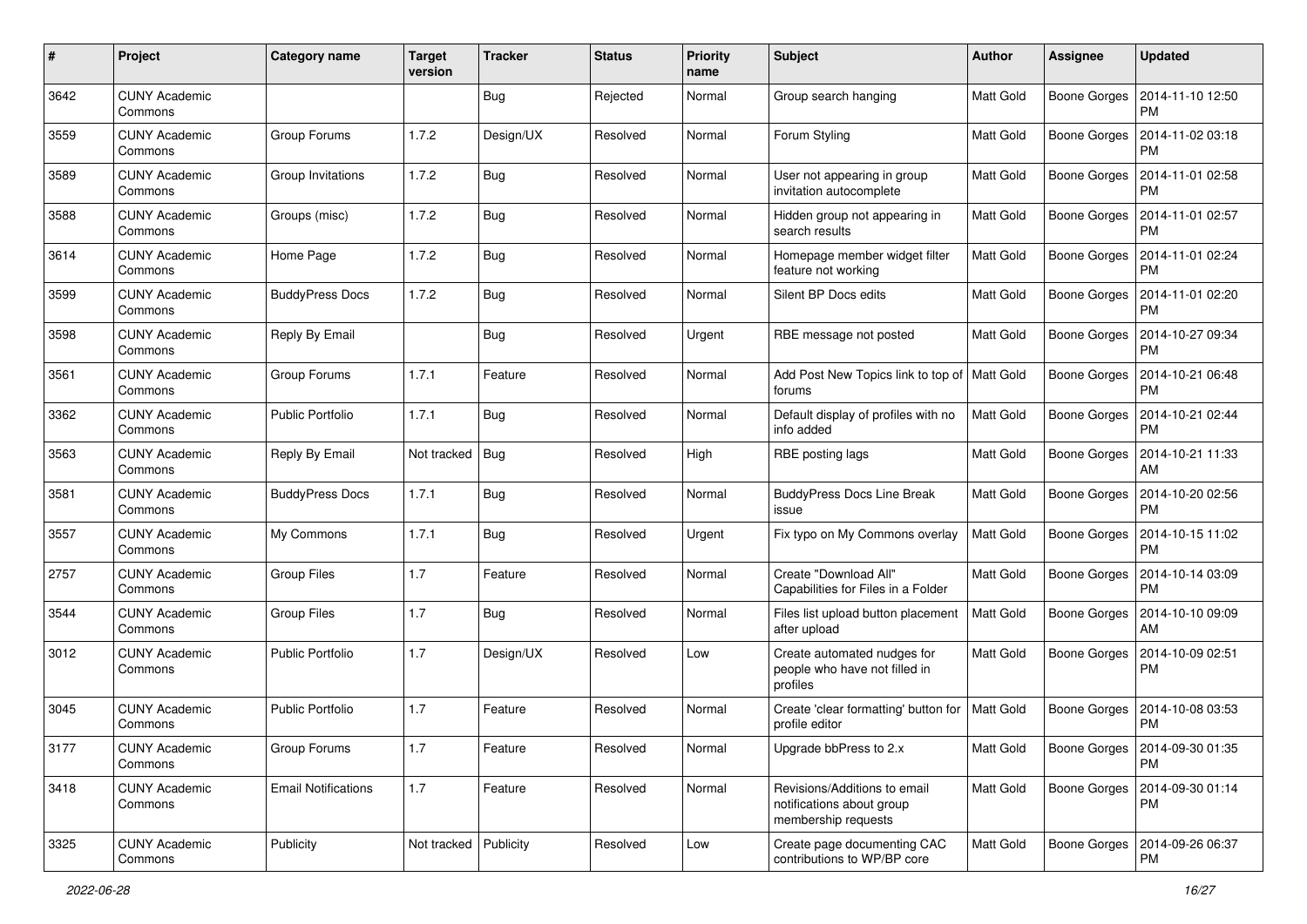| #    | Project                         | Category name              | <b>Target</b><br>version | <b>Tracker</b> | <b>Status</b>       | <b>Priority</b><br>name | Subject                                                                                            | <b>Author</b>    | <b>Assignee</b>     | <b>Updated</b>                               |
|------|---------------------------------|----------------------------|--------------------------|----------------|---------------------|-------------------------|----------------------------------------------------------------------------------------------------|------------------|---------------------|----------------------------------------------|
| 3223 | <b>CUNY Academic</b><br>Commons | <b>Public Portfolio</b>    | 1.7                      | Bug            | Resolved            | Low                     | Alter Profile Editing Unsaved Text<br><b>Warning Feature</b>                                       | Matt Gold        | <b>Boone Gorges</b> | 2014-09-22 09:18<br><b>PM</b>                |
| 3449 | <b>CUNY Academic</b><br>Commons | Groups (misc)              | 1.7                      | Bug            | Resolved            | Normal                  | Make Default Option for "Create<br>Forum" in Group Creation<br>Process "Yes"                       | <b>Matt Gold</b> | <b>Boone Gorges</b> | 2014-09-22 08:39<br>PM                       |
| 3480 | <b>CUNY Academic</b><br>Commons | WordPress (misc)           | Not tracked              | Bug            | Resolved            | High                    | Games site shows up as<br>archived/suspended                                                       | <b>Matt Gold</b> | Boone Gorges        | 2014-09-21 09:34<br><b>PM</b>                |
| 2223 | <b>CUNY Academic</b><br>Commons | <b>WordPress Plugins</b>   | Future<br>release        | Feature        | Assigned            | Low                     | Add Participad to the CUNY<br><b>Academic Commons</b>                                              | Matt Gold        | <b>Boone Gorges</b> | 2014-09-17 10:03<br><b>PM</b>                |
| 3450 | <b>CUNY Academic</b><br>Commons | cuny.is                    | Not tracked              | Outreach       | Resolved            | Normal                  | two cuny.is requests                                                                               | Matt Gold        | <b>Boone Gorges</b> | 2014-09-08 03:46<br><b>PM</b>                |
| 3452 | <b>CUNY Academic</b><br>Commons | <b>WordPress Plugins</b>   |                          | Support        | Resolved            | Normal                  | Github/Markdown Plugins and<br>Questions                                                           | <b>Matt Gold</b> | Boone Gorges        | 2014-09-08 10:27<br>AM                       |
| 3420 | <b>CUNY Academic</b><br>Commons | <b>Email Notifications</b> | 1.6.14                   | Bug            | Resolved            | Normal                  | Membership approval link in email<br>notifications                                                 | Matt Gold        | Boone Gorges        | 2014-09-01 09:31<br><b>PM</b>                |
| 3419 | <b>CUNY Academic</b><br>Commons | Group Invitations          | 1.6.14                   | Bug            | Testing<br>Required | Normal                  | Neatening the display of<br>messages on group requests                                             | Matt Gold        | Boone Gorges        | 2014-09-01 09:29<br><b>PM</b>                |
| 3427 | <b>CUNY Academic</b><br>Commons | <b>Email Notifications</b> |                          | Bug            | Rejected            | Normal                  | Multiple email notifications<br>received                                                           | Matt Gold        | <b>Boone Gorges</b> | 2014-08-30 05:02<br><b>PM</b>                |
| 3343 | <b>CUNY Academic</b><br>Commons | BuddyPress (misc)          | 1.6.11                   | Bug            | Resolved            | Low                     | Minor Email display error                                                                          | Matt Gold        | Boone Gorges        | 2014-08-01 10:01<br>AM                       |
| 3344 | <b>CUNY Academic</b><br>Commons | Layout                     | 1.6.11                   | Bug            | Resolved            | Normal                  | Double display of menu on profile<br>settings                                                      | Matt Gold        | Boone Gorges        | 2014-08-01 09:58<br>AM                       |
| 3345 | <b>CUNY Academic</b><br>Commons | Layout                     | 1.6.11                   | Bug            | Resolved            | Normal                  | Text/Icon Styling Error/Overlap on<br>Profile pages                                                | Matt Gold        | Boone Gorges        | 2014-08-01 09:05<br>AM                       |
| 3324 | <b>CUNY Academic</b><br>Commons | <b>Public Portfolio</b>    | 1.6.10                   | Bug            | Resolved            | Normal                  | Incorrect display of send<br>message/mention on portfolio<br>page                                  | <b>Matt Gold</b> | Boone Gorges        | 2014-07-22 09:06<br><b>PM</b>                |
| 3307 | <b>CUNY Academic</b><br>Commons | Group Invitations          |                          | Bug            | Rejected            | Normal                  | Group Invites Sent before clicking<br>"send invites"                                               | <b>Matt Gold</b> | Boone Gorges        | 2014-07-14 11:09<br>AM                       |
| 3306 | <b>CUNY Academic</b><br>Commons | Group Invitations          | Not tracked              | Support        | Resolved            | Normal                  | <b>Rescind Group Invitation</b>                                                                    | Matt Gold        | Boone Gorges        | 2014-07-10 08:55<br>AM                       |
| 3293 | <b>CUNY Academic</b><br>Commons | BuddyPress (misc)          |                          | Bug            | Rejected            | Normal                  | 'Page Not Found' Message<br>Received After Clicking on<br>View/Reply Link in Email<br>Notification | Matt Gold        |                     | Boone Gorges   2014-07-02 08:47<br>PM        |
| 3282 | <b>CUNY Academic</b><br>Commons | Groups (misc)              | 1.7                      | Feature        | Resolved            | Normal                  | Search/sort users within group                                                                     | Matt Gold        |                     | Boone Gorges   2014-06-25 09:16<br><b>PM</b> |
| 3249 | <b>CUNY Academic</b><br>Commons | Reply By Email             | Not tracked   Bug        |                | Resolved            | Normal                  | Restart reply by email                                                                             | Matt Gold        | Boone Gorges        | 2014-06-04 03:50<br>PM                       |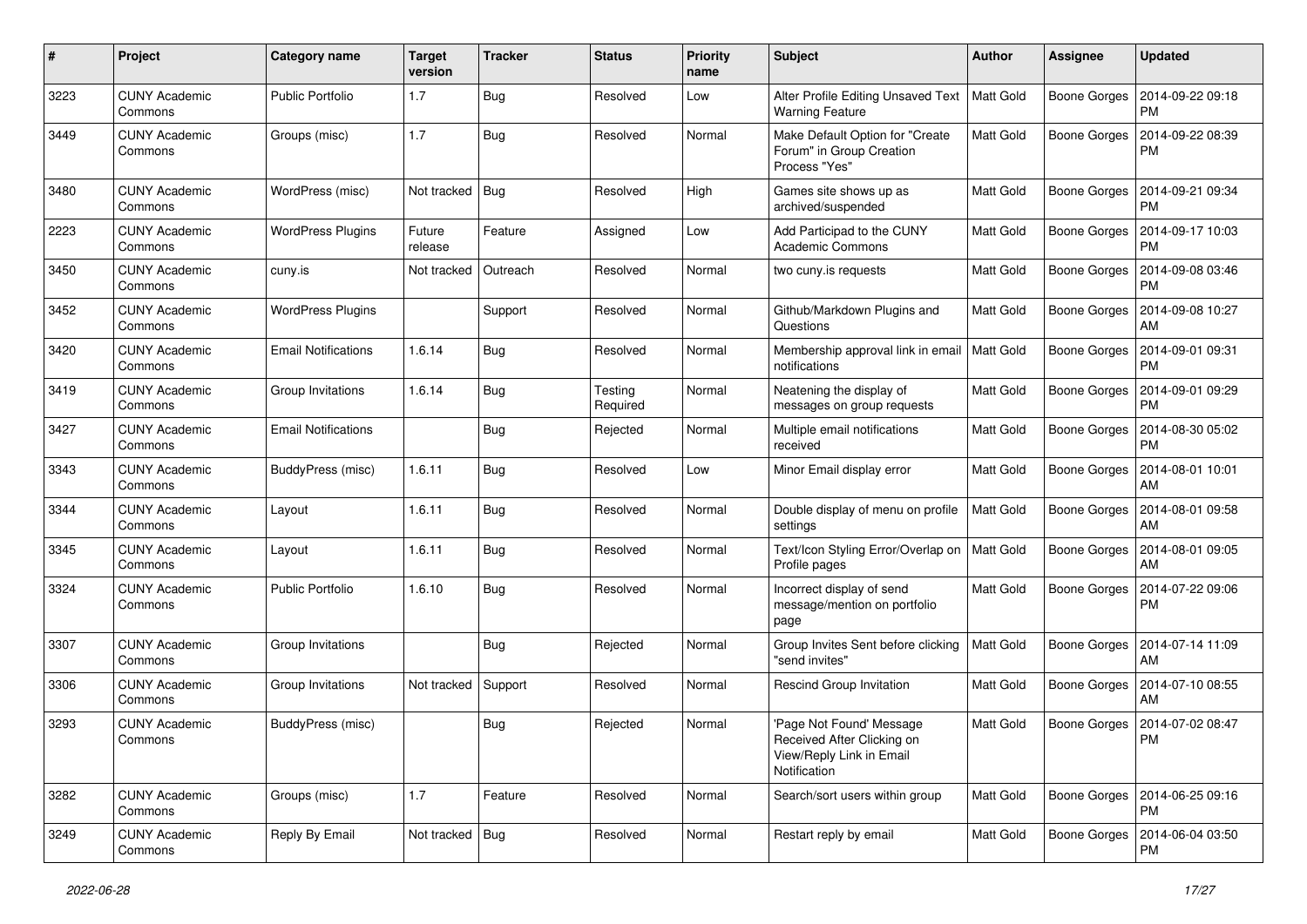| #    | Project                         | Category name            | Target<br>version | <b>Tracker</b> | <b>Status</b> | <b>Priority</b><br>name | <b>Subject</b>                                                        | <b>Author</b>    | Assignee            | <b>Updated</b>                |
|------|---------------------------------|--------------------------|-------------------|----------------|---------------|-------------------------|-----------------------------------------------------------------------|------------------|---------------------|-------------------------------|
| 3244 | <b>CUNY Academic</b><br>Commons | cuny.is                  | Not tracked       | Publicity      | Resolved      | Normal                  | <b>CUNY.is link</b>                                                   | <b>Matt Gold</b> | <b>Boone Gorges</b> | 2014-05-29 08:22<br><b>PM</b> |
| 3226 | <b>CUNY Academic</b><br>Commons | Groups (misc)            | 1.6.4.1           | <b>Bug</b>     | Resolved      | Normal                  | Group home: content pushed<br>below sidebar                           | <b>Matt Gold</b> | <b>Boone Gorges</b> | 2014-05-23 09:55<br>AM        |
| 1127 | <b>CUNY Academic</b><br>Commons | WordPress Themes         | 1.6.4             | Bug            | Resolved      | Normal                  | <b>Update WooThemes</b>                                               | <b>Matt Gold</b> | <b>Boone Gorges</b> | 2014-05-21 11:04<br><b>PM</b> |
| 3220 | <b>CUNY Academic</b><br>Commons | <b>Public Portfolio</b>  | Future<br>release | Feature        | Assigned      | Normal                  | Add indent/outdent option to<br>Formatting Buttons on Profile<br>Page | <b>Matt Gold</b> | <b>Boone Gorges</b> | 2014-05-21 10:39<br><b>PM</b> |
| 3217 | <b>CUNY Academic</b><br>Commons | <b>Public Portfolio</b>  |                   | Bug            | Resolved      | Normal                  | Issue with Link button on Profile<br>Fields                           | Matt Gold        | <b>Boone Gorges</b> | 2014-05-21 10:29<br><b>PM</b> |
| 2706 | <b>CUNY Academic</b><br>Commons | BuddyPress (misc)        | 1.6.4             | Bug            | Resolved      | Normal                  | Problem sending group invitations   Matt Gold                         |                  | <b>Boone Gorges</b> | 2014-05-18 11:36<br>AM        |
| 3190 | <b>CUNY Academic</b><br>Commons | BuddyPress (misc)        | 1.6.3             | Bug            | Resolved      | Normal                  | Mention link on Member Profile<br>Leads to SiteWide activity stream   | <b>Matt Gold</b> | <b>Boone Gorges</b> | 2014-05-12 02:53<br><b>PM</b> |
| 3205 | <b>CUNY Academic</b><br>Commons | <b>Commons Profile</b>   | 1.6.3             | Bug            | Resolved      | High                    | Email profile field not showing up                                    | <b>Matt Gold</b> | <b>Boone Gorges</b> | 2014-05-12 02:18<br><b>PM</b> |
| 2950 | <b>CUNY Academic</b><br>Commons | commonsinabox.org        | Not tracked       | Bug            | Resolved      | Normal                  | Layout broken on<br>commonsinabox.org forum 404                       | <b>Matt Gold</b> | Boone Gorges        | 2014-05-06 02:59<br><b>PM</b> |
| 3203 | <b>CUNY Academic</b><br>Commons | commonsinabox.org        | Not tracked       | Feature        | Resolved      | Low                     | Upgrade CBOX demo site                                                | <b>Matt Gold</b> | <b>Boone Gorges</b> | 2014-05-06 02:45<br><b>PM</b> |
| 3075 | <b>CUNY Academic</b><br>Commons | Server                   | Not tracked       | Bug            | Rejected      | Normal                  | Commons running slow?                                                 | Matt Gold        | <b>Boone Gorges</b> | 2014-05-06 01:45<br><b>PM</b> |
| 2959 | <b>CUNY Academic</b><br>Commons | WordPress (misc)         | Not tracked       | Bug            | Resolved      | Normal                  | <b>CUNY Academic Commons SEO</b><br>issues                            | <b>Matt Gold</b> | Boone Gorges        | 2014-05-06 01:43<br><b>PM</b> |
| 3202 | <b>CUNY Academic</b><br>Commons | WordPress (misc)         | Not tracked       | Support        | Resolved      | Normal                  | Replicate site content for staging<br>site                            | <b>Matt Gold</b> | <b>Boone Gorges</b> | 2014-05-06 11:02<br>AM        |
| 3180 | <b>CUNY Academic</b><br>Commons | <b>Group Files</b>       | 1.6.2             | <b>Bug</b>     | Resolved      | Normal                  | Silent Edit of File Title Produces<br><b>Email Notification</b>       | <b>Matt Gold</b> | <b>Boone Gorges</b> | 2014-05-01 11:19<br><b>PM</b> |
| 2519 | <b>CUNY Academic</b><br>Commons | BuddyPress (misc)        |                   | <b>Bug</b>     | Rejected      | Low                     | User doesn't show up in site<br>search                                | <b>Matt Gold</b> | <b>Boone Gorges</b> | 2014-05-01 08:33<br><b>PM</b> |
| 2231 | <b>CUNY Academic</b><br>Commons | commonsinabox.org        | Not tracked       | Bug            | Resolved      | Normal                  | Fix Header issue on<br>Commonsinabox.org                              | Matt Gold        | <b>Boone Gorges</b> | 2014-05-01 07:51<br><b>PM</b> |
| 1658 | <b>CUNY Academic</b><br>Commons | WordPress (misc)         |                   | Bug            | Rejected      | Normal                  | Zeteo Journal Redirect Error                                          | <b>Matt Gold</b> | <b>Boone Gorges</b> | 2014-05-01 03:38<br><b>PM</b> |
| 1543 | <b>CUNY Academic</b><br>Commons | Toolbar                  |                   | <b>Bug</b>     | Rejected      | Normal                  | Spacing on "My Groups"<br>Dropdown                                    | Matt Gold        | <b>Boone Gorges</b> | 2014-05-01 03:28<br><b>PM</b> |
| 765  | <b>CUNY Academic</b><br>Commons | <b>WordPress Plugins</b> |                   | <b>Bug</b>     | Rejected      | Low                     | Subscribe2 Weirdness                                                  | Matt Gold        | <b>Boone Gorges</b> | 2014-05-01 09:43<br>AM        |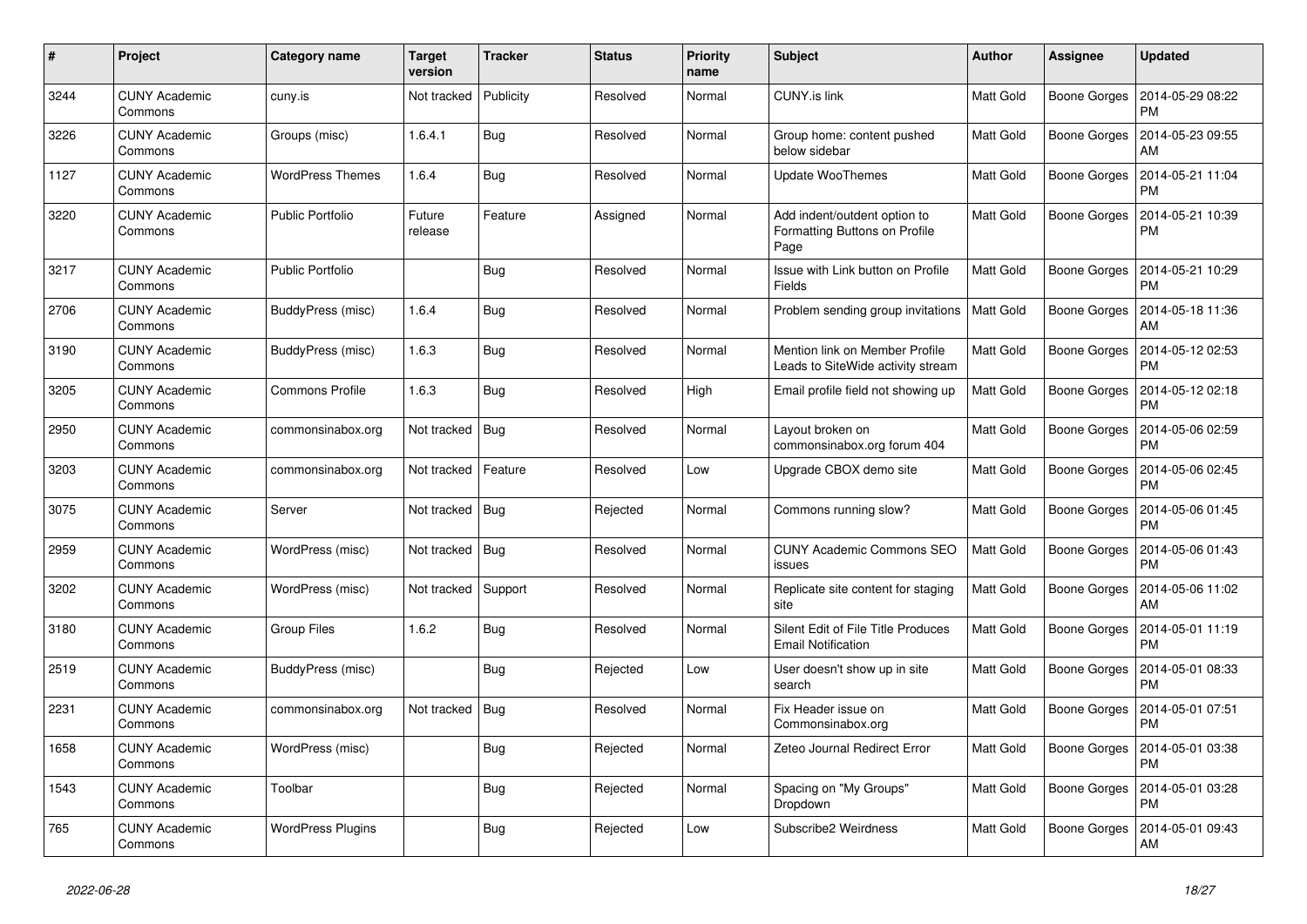| #    | <b>Project</b>                  | Category name           | Target<br>version | <b>Tracker</b> | <b>Status</b> | <b>Priority</b><br>name | <b>Subject</b>                                                                      | <b>Author</b>    | <b>Assignee</b>     | <b>Updated</b>                |
|------|---------------------------------|-------------------------|-------------------|----------------|---------------|-------------------------|-------------------------------------------------------------------------------------|------------------|---------------------|-------------------------------|
| 256  | <b>CUNY Academic</b><br>Commons | BuddyPress (misc)       | Not tracked       | Bug            | Resolved      | High                    | Security warnings on site                                                           | <b>Matt Gold</b> | Boone Gorges        | 2014-05-01 09:23<br>AM        |
| 244  | <b>CUNY Academic</b><br>Commons | BuddyPress (misc)       |                   | <b>Bug</b>     | Rejected      | Low                     | Some notifications persist after<br>being clicked                                   | <b>Matt Gold</b> | <b>Boone Gorges</b> | 2014-05-01 09:20<br>AM        |
| 3152 | <b>CUNY Academic</b><br>Commons | WordPress (misc)        |                   | <b>Bug</b>     | Rejected      | Normal                  | Cookie/Session weirdness                                                            | <b>Matt Gold</b> | Boone Gorges        | 2014-04-27 02:41<br><b>PM</b> |
| 3150 | <b>CUNY Academic</b><br>Commons | Group Forums            | 1.6.1             | <b>Bug</b>     | Resolved      | Low                     | 'Post New Topic" Button Shows<br>Up for Non-Logged in Users on<br>Group Forum Pages | <b>Matt Gold</b> | Boone Gorges        | 2014-04-21 04:49<br><b>PM</b> |
| 3124 | <b>CUNY Academic</b><br>Commons | Design                  | 1.6               | <b>Bug</b>     | Resolved      | Normal                  | Create small version of horizontal<br>logo image to include in HTML<br>Emails       | <b>Matt Gold</b> | Boone Gorges        | 2014-04-01 03:40<br><b>PM</b> |
| 3119 | <b>CUNY Academic</b><br>Commons | cdev.gc.cuny.edu        | Not tracked       | Feature        | Resolved      | Low                     | Sync CDEV Data                                                                      | <b>Matt Gold</b> | Boone Gorges        | 2014-04-01 10:21<br>AM        |
| 1098 | <b>CUNY Academic</b><br>Commons | Blogs (BuddyPress)      | 1.6               | Feature        | Resolved      | Low                     | Create way for people to search<br>through authors on blog listings                 | Matt Gold        | Boone Gorges        | 2014-03-31 07:01<br><b>PM</b> |
| 589  | <b>CUNY Academic</b><br>Commons | Group Forums            | 1.6               | Feature        | Resolved      | Normal                  | Preview of Forum Posts                                                              | <b>Matt Gold</b> | Boone Gorges        | 2014-03-27 03:11<br><b>PM</b> |
| 3131 | <b>CUNY Academic</b><br>Commons | Reply By Email          | Not tracked       | Bug            | Resolved      | Normal                  | Deactivated/Reactivated RBE                                                         | <b>Matt Gold</b> | Boone Gorges        | 2014-03-25 01:11<br><b>PM</b> |
| 3126 | <b>CUNY Academic</b><br>Commons | <b>WordPress Themes</b> | Not tracked       | Feature        | Resolved      | Normal                  | Network enable recently added<br>themes                                             | Matt Gold        | Boone Gorges        | 2014-03-24 10:24<br>AM        |
| 2833 | <b>CUNY Academic</b><br>Commons | <b>Group Files</b>      | 1.6               | <b>Bug</b>     | Resolved      | Normal                  | Allow silent file deletions                                                         | <b>Matt Gold</b> | Boone Gorges        | 2014-03-21 03:50<br><b>PM</b> |
| 1542 | <b>CUNY Academic</b><br>Commons | <b>BuddyPress Docs</b>  | 1.6               | <b>Bug</b>     | Resolved      | Normal                  | <b>Group Docs Locked</b>                                                            | Matt Gold        | Boone Gorges        | 2014-03-21 03:38<br><b>PM</b> |
| 2192 | <b>CUNY Academic</b><br>Commons | Group Files             | 1.6               | Feature        | Resolved      | Normal                  | Allow members to replace files                                                      | <b>Matt Gold</b> | <b>Boone Gorges</b> | 2014-03-21 03:37<br><b>PM</b> |
| 3097 | <b>CUNY Academic</b><br>Commons | Groups (misc)           | Future<br>release | Bug            | Rejected      | Normal                  | Page not found error encountered<br>after requesting membership in a<br>group       | <b>Matt Gold</b> | <b>Boone Gorges</b> | 2014-03-19 03:03<br><b>PM</b> |
| 3100 | <b>CUNY Academic</b><br>Commons | <b>WordPress Themes</b> | 1.5.20            | <b>Bug</b>     | Resolved      | Normal                  | <b>Add Customizr Theme</b>                                                          | <b>Matt Gold</b> | Boone Gorges        | 2014-03-11 10:35<br><b>PM</b> |
| 3080 | <b>CUNY Academic</b><br>Commons | <b>Group Files</b>      | Future<br>release | Feature        | Assigned      | Low                     | Create a system to keep track of<br>file changes                                    | Matt Gold        | Boone Gorges        | 2014-02-26 10:04<br><b>PM</b> |
| 3079 | <b>CUNY Academic</b><br>Commons | cuny.is                 | Not tracked       | <b>Bug</b>     | Resolved      | Urgent                  | cuny.is request                                                                     | Matt Gold        | Boone Gorges        | 2014-02-26 07:47<br><b>PM</b> |
| 3058 | <b>CUNY Academic</b><br>Commons | BuddyPress (misc)       | 1.5.18.1          | Bug            | Resolved      | Urgent                  | Main navigation bar not working                                                     | <b>Matt Gold</b> | Boone Gorges        | 2014-02-21 09:28<br><b>AM</b> |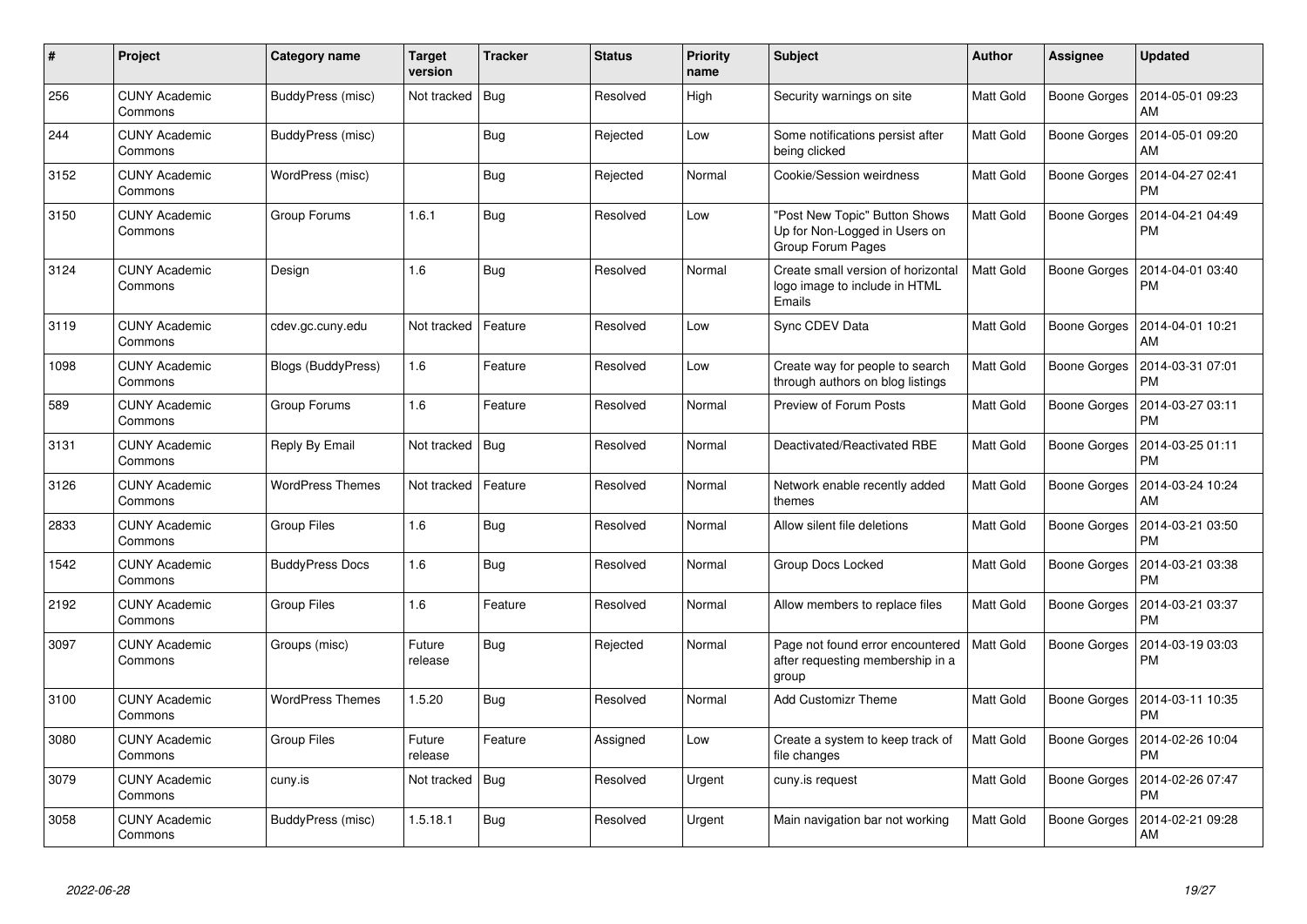| #    | Project                         | Category name           | <b>Target</b><br>version | <b>Tracker</b> | <b>Status</b> | Priority<br>name | <b>Subject</b>                                                                        | <b>Author</b>    | <b>Assignee</b>     | <b>Updated</b>                               |
|------|---------------------------------|-------------------------|--------------------------|----------------|---------------|------------------|---------------------------------------------------------------------------------------|------------------|---------------------|----------------------------------------------|
| 3057 | <b>CUNY Academic</b><br>Commons | Reply By Email          | Not tracked              | Bug            | Resolved      | Urgent           | Double RBE Posts                                                                      | Matt Gold        | <b>Boone Gorges</b> | 2014-02-20 10:14<br>PM                       |
| 2736 | <b>CUNY Academic</b><br>Commons | <b>Public Portfolio</b> | 1.6                      | Feature        | Resolved      | Normal           | Enable Rich Text for Profile Fields                                                   | <b>Matt Gold</b> | <b>Boone Gorges</b> | 2014-02-20 07:52<br><b>PM</b>                |
| 3046 | <b>CUNY Academic</b><br>Commons | cuny.is                 | Not tracked              | <b>Bug</b>     | Resolved      | Urgent           | Create CUNY.IS                                                                        | Matt Gold        | <b>Boone Gorges</b> | 2014-02-18 06:55<br><b>PM</b>                |
| 2976 | <b>CUNY Academic</b><br>Commons | BuddyPress (misc)       | 1.5.16                   | Feature        | Resolved      | Normal           | Allow users to permanently<br>dismiss notification of new profiles<br>on profile page | <b>Matt Gold</b> | <b>Boone Gorges</b> | 2014-02-01 02:56<br><b>PM</b>                |
| 2960 | <b>CUNY Academic</b><br>Commons | WordPress (misc)        | 1.5.16                   | Bug            | Resolved      | Normal           | Add WP Accessibility Plugin                                                           | <b>Matt Gold</b> | <b>Boone Gorges</b> | 2014-02-01 02:55<br><b>PM</b>                |
| 2979 | <b>CUNY Academic</b><br>Commons | BuddyPress (misc)       |                          | Bug            | Resolved      | Normal           | Frame error in Invite Anyone                                                          | <b>Matt Gold</b> | <b>Boone Gorges</b> | 2014-01-29 03:53<br><b>PM</b>                |
| 2975 | <b>CUNY Academic</b><br>Commons | WordPress (misc)        | Not tracked              | Feature        | Resolved      | Normal           | cuny.is shortlink request                                                             | <b>Matt Gold</b> | <b>Boone Gorges</b> | 2014-01-24 12:29<br>AM                       |
| 2948 | <b>CUNY Academic</b><br>Commons | WordPress (misc)        | Not tracked              | Feature        | Resolved      | Normal           | Allow epub file uploads to blogs                                                      | <b>Matt Gold</b> | <b>Boone Gorges</b> | 2014-01-02 02:58<br><b>PM</b>                |
| 2944 | <b>CUNY Academic</b><br>Commons | BuddyPress (misc)       | 1.5.13                   | Bug            | Resolved      | Normal           | Long load time on send invites<br>group pages                                         | Matt Gold        | <b>Boone Gorges</b> | 2014-01-02 02:50<br>PM                       |
| 2942 | <b>CUNY Academic</b><br>Commons | WordPress (misc)        | Not tracked              | Feature        | Resolved      | Normal           | Create cuny.is redirect for Digital<br>GC site                                        | <b>Matt Gold</b> | <b>Boone Gorges</b> | 2013-12-20 08:54<br>AM                       |
| 2922 | <b>CUNY Academic</b><br>Commons | BuddyPress (misc)       |                          | Bug            | Rejected      | Normal           | Unconfirmed Plugin error - user<br>could not be activated                             | Matt Gold        | Boone Gorges        | 2013-12-10 04:47<br><b>PM</b>                |
| 2918 | <b>CUNY Academic</b><br>Commons | WordPress (misc)        | 1.5.11                   | Bug            | Resolved      | Normal           | Add Sensitive WP Theme                                                                | <b>Matt Gold</b> | <b>Boone Gorges</b> | 2013-12-03 03:17<br><b>PM</b>                |
| 2906 | <b>CUNY Academic</b><br>Commons | BuddyPress (misc)       | 1.5.10                   | Bug            | Resolved      | Normal           | Unable to delete file attachment<br>from forum post                                   | <b>Matt Gold</b> | <b>Boone Gorges</b> | 2013-12-01 09:35<br>PM                       |
| 2903 | <b>CUNY Academic</b><br>Commons | commonsinabox.org       | Not tracked              | Bug            | Resolved      | Normal           | Turning off activity commenting on   Matt Gold<br>commonsinabox.org?                  |                  | <b>Boone Gorges</b> | 2013-11-29 03:43<br><b>PM</b>                |
| 2892 | <b>CUNY Academic</b><br>Commons | BuddyPress (misc)       |                          | Bug            | Rejected      | High             | Commons homepage - blog<br>column                                                     | <b>Matt Gold</b> | <b>Boone Gorges</b> | 2013-11-14 01:00<br><b>PM</b>                |
| 2866 | <b>CUNY Academic</b><br>Commons | WordPress (misc)        |                          | <b>Bug</b>     | Resolved      | Normal           | UserVoice Widget changes                                                              | <b>Matt Gold</b> | <b>Boone Gorges</b> | 2013-11-05 04:50<br><b>PM</b>                |
| 2845 | <b>CUNY Academic</b><br>Commons | BuddyPress (misc)       | 1.5.7                    | Bug            | Resolved      | Normal           | Anchor errors with bp activity<br>items created from associated<br>blog postings      | <b>Matt Gold</b> |                     | Boone Gorges   2013-11-01 08:15<br><b>PM</b> |
| 2857 | <b>CUNY Academic</b><br>Commons | BuddyPress (misc)       | Not tracked Bug          |                | Resolved      | Normal           | Double posting via RBE                                                                | <b>Matt Gold</b> | Boone Gorges        | 2013-11-01 02:55<br><b>PM</b>                |
| 2847 | <b>CUNY Academic</b><br>Commons | WordPress (misc)        | 1.5.7                    | Feature        | Resolved      | Normal           | Add Archive.org WP Plugin                                                             | Matt Gold        | <b>Boone Gorges</b> | 2013-11-01 02:41<br>PM                       |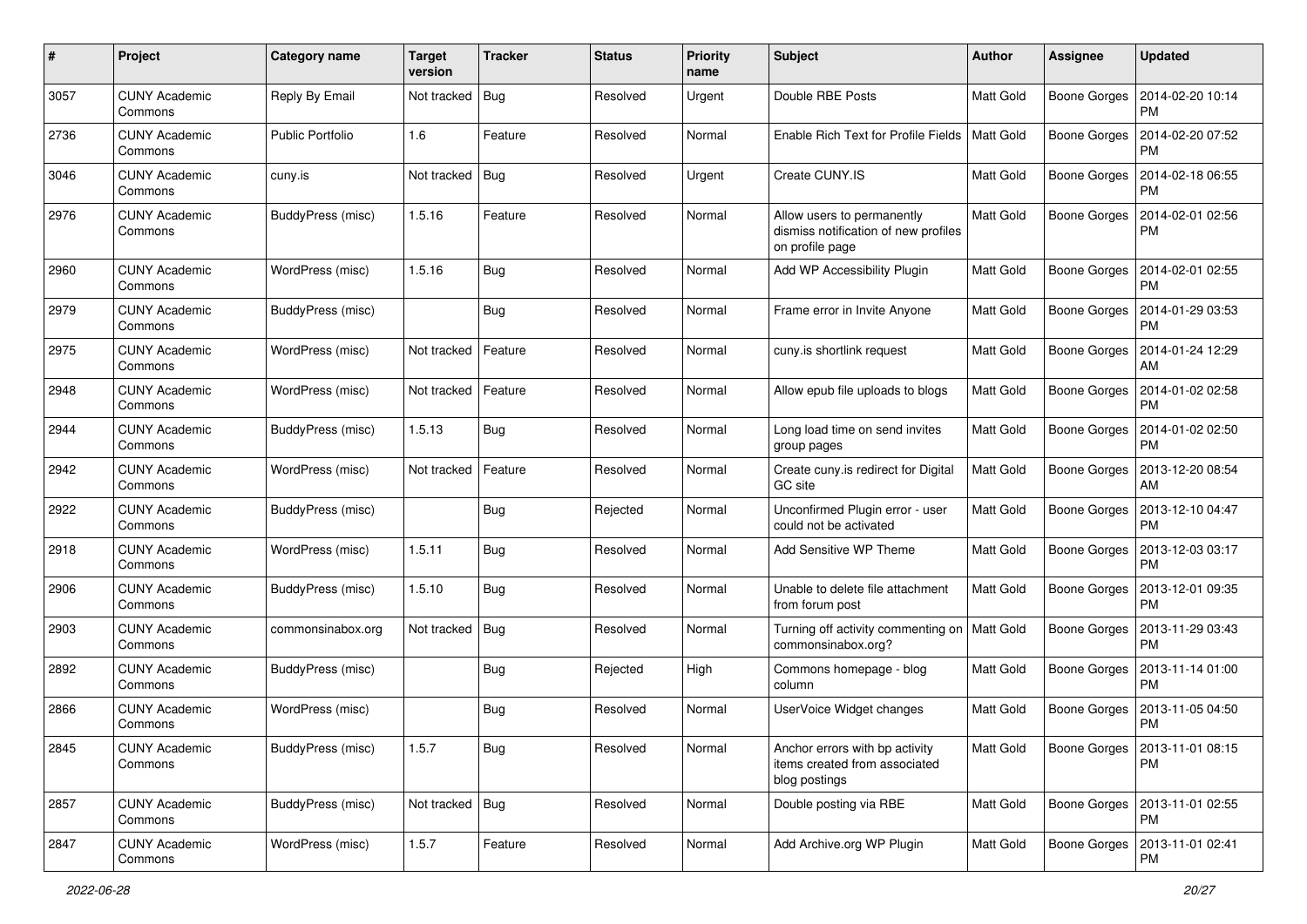| #    | Project                         | Category name     | Target<br>version | <b>Tracker</b> | <b>Status</b> | <b>Priority</b><br>name | <b>Subject</b>                                                                          | <b>Author</b>    | Assignee            | <b>Updated</b>                |
|------|---------------------------------|-------------------|-------------------|----------------|---------------|-------------------------|-----------------------------------------------------------------------------------------|------------------|---------------------|-------------------------------|
| 2858 | <b>CUNY Academic</b><br>Commons | BuddyPress (misc) | 1.5.7             | Bug            | Resolved      | Normal                  | […] redux                                                                               | <b>Matt Gold</b> | <b>Boone Gorges</b> | 2013-10-30 10:08<br><b>PM</b> |
| 2839 | <b>CUNY Academic</b><br>Commons | WordPress (misc)  | 1.5.6             | Feature        | Resolved      | Normal                  | <b>Add Storify Plugin</b>                                                               | Matt Gold        | <b>Boone Gorges</b> | 2013-10-26 07:21<br><b>PM</b> |
| 2830 | <b>CUNY Academic</b><br>Commons | BuddyPress (misc) | Not tracked       | Support        | Resolved      | Normal                  | User question: "How do I stop the<br>automatic underlining of things in<br>my profile?" | <b>Matt Gold</b> | <b>Boone Gorges</b> | 2013-10-15 03:32<br><b>PM</b> |
| 2806 | <b>CUNY Academic</b><br>Commons | WordPress (misc)  | 1.5.5             | Feature        | Rejected      | Normal                  | <b>Add Bones Theme</b>                                                                  | <b>Matt Gold</b> | <b>Boone Gorges</b> | 2013-10-11 11:28<br>AM        |
| 2786 | <b>CUNY Academic</b><br>Commons | BuddyPress (misc) | 1.5.3             | <b>Bug</b>     | Resolved      | Normal                  | Move position of close window<br>checkbox on overlay                                    | <b>Matt Gold</b> | <b>Boone Gorges</b> | 2013-09-19 12:07<br><b>PM</b> |
| 2785 | <b>CUNY Academic</b><br>Commons | BuddyPress (misc) | Not tracked       | Bug            | Resolved      | Normal                  | Don't see cuny.is shortlink for<br>myself                                               | Matt Gold        | <b>Boone Gorges</b> | 2013-09-12 10:56<br>AM        |
| 2776 | <b>CUNY Academic</b><br>Commons | BuddyPress (misc) | 1.5.2             | Bug            | Resolved      | Normal                  | Change Name of SPS in College<br>list                                                   | Matt Gold        | <b>Boone Gorges</b> | 2013-09-11 08:19<br><b>PM</b> |
| 2770 | <b>CUNY Academic</b><br>Commons | WordPress (misc)  |                   | Bug            | Resolved      | Normal                  | Create Access to Network Admin<br>from new Admin Bar                                    | <b>Matt Gold</b> | <b>Boone Gorges</b> | 2013-09-10 12:31<br><b>PM</b> |
| 2771 | <b>CUNY Academic</b><br>Commons | BuddyPress (misc) | 1.5.2             | Feature        | Resolved      | Normal                  | <b>Change Brief Descriptor Text</b><br>Color Again                                      | <b>Matt Gold</b> | <b>Boone Gorges</b> | 2013-09-10 06:07<br>AM        |
| 2780 | <b>CUNY Academic</b><br>Commons | WordPress (misc)  |                   | Feature        | Resolved      | Normal                  | Shortlink request                                                                       | <b>Matt Gold</b> | <b>Boone Gorges</b> | 2013-09-09 11:38<br>AM        |
| 2775 | <b>CUNY Academic</b><br>Commons | BuddyPress (misc) | 1.5.1.1           | Bug            | Resolved      | High                    | Add Lehman College to List of<br>Colleges in Profiles                                   | <b>Matt Gold</b> | <b>Boone Gorges</b> | 2013-09-06 04:40<br><b>PM</b> |
| 2730 | <b>CUNY Academic</b><br>Commons | BuddyPress (misc) |                   | <b>Bug</b>     | Duplicate     | Normal                  | Limits on Publications Entry Field                                                      | <b>Matt Gold</b> | <b>Boone Gorges</b> | 2013-08-29 09:36<br>AM        |
| 2763 | <b>CUNY Academic</b><br>Commons | BuddyPress (misc) |                   | Bug            | Rejected      | Normal                  | Send Invites Page Hang                                                                  | Matt Gold        | <b>Boone Gorges</b> | 2013-08-29 09:33<br>AM        |
| 2755 | <b>CUNY Academic</b><br>Commons | BuddyPress (misc) | 1.5.1             | <b>Bug</b>     | Resolved      | Normal                  | Alphabetize list of colleges in<br>positions drop-down                                  | Matt Gold        | Boone Gorges        | 2013-08-29 09:30<br>AM        |
| 2738 | <b>CUNY Academic</b><br>Commons | BuddyPress (misc) | 1.5.0.2           | Bug            | Resolved      | High                    | Users Unable to Change Email<br><b>Address in Settings</b>                              | Matt Gold        | <b>Boone Gorges</b> | 2013-08-28 09:05<br><b>PM</b> |
| 2713 | <b>CUNY Academic</b><br>Commons | BuddyPress (misc) | 1.5.1             | Feature        | Resolved      | Normal                  | Lighten Brief Descriptor Text<br>Color                                                  | Matt Gold        | <b>Boone Gorges</b> | 2013-08-28 12:58<br><b>PM</b> |
| 2732 | <b>CUNY Academic</b><br>Commons | BuddyPress (misc) | 1.5.1             | Feature        | Resolved      | Normal                  | Return users to profile public view<br>after editing save                               | <b>Matt Gold</b> | <b>Boone Gorges</b> | 2013-08-28 12:53<br><b>PM</b> |
| 2711 | <b>CUNY Academic</b><br>Commons | BuddyPress (misc) | 1.5.1             | Feature        | Resolved      | Normal                  | Add Change Avatar Link/Interface<br>to Profile Editing Page                             | <b>Matt Gold</b> | Boone Gorges        | 2013-08-28 12:40<br><b>PM</b> |
| 2735 | <b>CUNY Academic</b><br>Commons | BuddyPress (misc) | 1.5.1             | Bug            | Resolved      | Normal                  | Profile Incorrectly Shortens About<br>You Field                                         | <b>Matt Gold</b> | Boone Gorges        | 2013-08-28 11:36<br>AM        |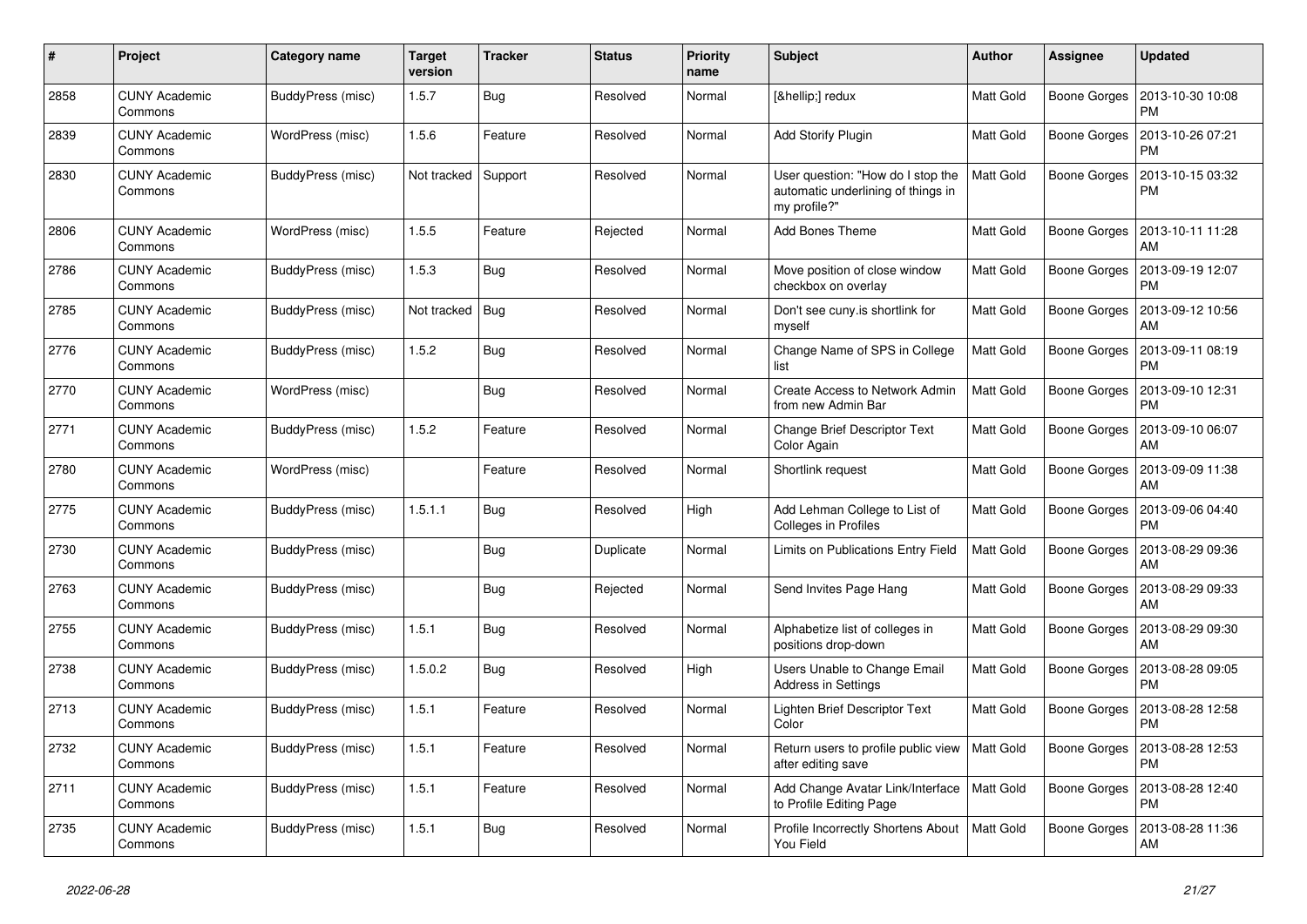| #    | Project                         | Category name     | Target<br>version | <b>Tracker</b> | <b>Status</b> | <b>Priority</b><br>name | <b>Subject</b>                                                                     | <b>Author</b>    | Assignee            | <b>Updated</b>                |
|------|---------------------------------|-------------------|-------------------|----------------|---------------|-------------------------|------------------------------------------------------------------------------------|------------------|---------------------|-------------------------------|
| 2761 | <b>CUNY Academic</b><br>Commons | WordPress (misc)  |                   | Bug            | Duplicate     | Low                     | Resize profile avatar on blog<br>dashboard                                         | <b>Matt Gold</b> | Boone Gorges        | 2013-08-28 08:43<br>AM        |
| 2737 | <b>CUNY Academic</b><br>Commons | BuddyPress (misc) | 1.5.0.2           | <b>Bug</b>     | Resolved      | Urgent                  | CAC Not allowing CUNY<br>Addresses to Register                                     | Matt Gold        | Boone Gorges        | 2013-08-26 05:43<br><b>PM</b> |
| 2729 | <b>CUNY Academic</b><br>Commons | BuddyPress (misc) | 1.5.0.2           | Bug            | Resolved      | Urgent                  | Update Positions to Include<br><b>Missing Colleges</b>                             | <b>Matt Gold</b> | <b>Boone Gorges</b> | 2013-08-26 09:54<br>AM        |
| 2731 | <b>CUNY Academic</b><br>Commons | BuddyPress (misc) | Not tracked       | Support        | Resolved      | Normal                  | <b>Profile Positions Question</b>                                                  | <b>Matt Gold</b> | Boone Gorges        | 2013-08-26 08:41<br>AM        |
| 2712 | <b>CUNY Academic</b><br>Commons | BuddyPress (misc) | 1.5.0.1           | Bug            | Resolved      | Normal                  | Font Size in BP Profile Menu<br>Should be Larger                                   | <b>Matt Gold</b> | Boone Gorges        | 2013-08-23 04:36<br><b>PM</b> |
| 2714 | <b>CUNY Academic</b><br>Commons | BuddyPress (misc) | 1.5.0.1           | Bug            | Resolved      | Normal                  | Font and Font Size Inconsistent in<br><b>Commons Profile</b>                       | <b>Matt Gold</b> | Boone Gorges        | 2013-08-23 04:17<br><b>PM</b> |
| 2697 | <b>CUNY Academic</b><br>Commons | WordPress (misc)  | 1.5               | Feature        | Resolved      | Normal                  | <b>Add WP Document Revisions</b><br>Plugin                                         | <b>Matt Gold</b> | Boone Gorges        | 2013-08-22 11:28<br>AM        |
| 2694 | <b>CUNY Academic</b><br>Commons | commonsinabox.org | Not tracked       | Feature        | Resolved      | Normal                  | CBOX - Redirect to previous page<br>on login                                       | <b>Matt Gold</b> | Boone Gorges        | 2013-08-11 12:32<br><b>PM</b> |
| 2654 | <b>CUNY Academic</b><br>Commons | commonsinabox.org | Not tracked       | Bug            | Resolved      | Normal                  | Forum creation step in group<br>setup doesn't stick                                | Matt Gold        | Boone Gorges        | 2013-08-11 11:51<br>AM        |
| 2066 | <b>CUNY Academic</b><br>Commons | BuddyPress (misc) | 1.5               | Feature        | Resolved      | Low                     | Public Blog Posts Associated with<br>Private Groups showing up in<br>Sitewide feed | <b>Matt Gold</b> | <b>Boone Gorges</b> | 2013-08-09 08:24<br><b>PM</b> |
| 2651 | <b>NYCDH Community Site</b>     |                   |                   | Bug            | Rejected      | Normal                  | BP Doc save button returns users<br>to doc directory instead of to<br>group        | <b>Matt Gold</b> | Boone Gorges        | 2013-08-02 12:47<br><b>PM</b> |
| 2360 | <b>CUNY Academic</b><br>Commons | BuddyPress (misc) | 1.5               | Feature        | Resolved      | Low                     | Confirmation before File Deletion                                                  | Matt Gold        | Boone Gorges        | 2013-08-01 09:08<br><b>PM</b> |
| 2101 | <b>CUNY Academic</b><br>Commons | BuddyPress (misc) | 1.5               | Feature        | Resolved      | Low                     | Provide Site Admins Access to<br>Send Invites Menus                                | Matt Gold        | <b>Boone Gorges</b> | 2013-08-01 09:07<br><b>PM</b> |
| 2684 | <b>CUNY Academic</b><br>Commons | WordPress (misc)  |                   | Bug            | Rejected      | Normal                  | Authentication/Cookie problems                                                     | <b>Matt Gold</b> | Boone Gorges        | 2013-07-25 10:09<br><b>PM</b> |
| 2564 | <b>CUNY Academic</b><br>Commons | WordPress (misc)  | 1.4.32            | Bug            | Resolved      | High                    | Editing blog posts connected to<br>groups creates activity<br>item/notification    | <b>Matt Gold</b> | <b>Boone Gorges</b> | 2013-07-17 08:39<br>AM        |
| 2661 | <b>CUNY Academic</b><br>Commons | WordPress (misc)  | 1.4.31            | Feature        | Resolved      | Normal                  | Install Password-Protected Plugin                                                  | <b>Matt Gold</b> | Boone Gorges        | 2013-07-11 11:44<br>AM        |
| 2653 | <b>CUNY Academic</b><br>Commons | WordPress (misc)  | 1.4.31            | Feature        | Resolved      | Normal                  | Add AR2 beta theme                                                                 | Matt Gold        | Boone Gorges        | 2013-07-11 11:42<br>AM        |
| 2640 | <b>CUNY Academic</b><br>Commons | WordPress (misc)  | 1.4.31            | Feature        | Resolved      | Normal                  | Plugin Request: Page Excerpt                                                       | Matt Gold        | <b>Boone Gorges</b> | 2013-07-10 11:30<br>AM        |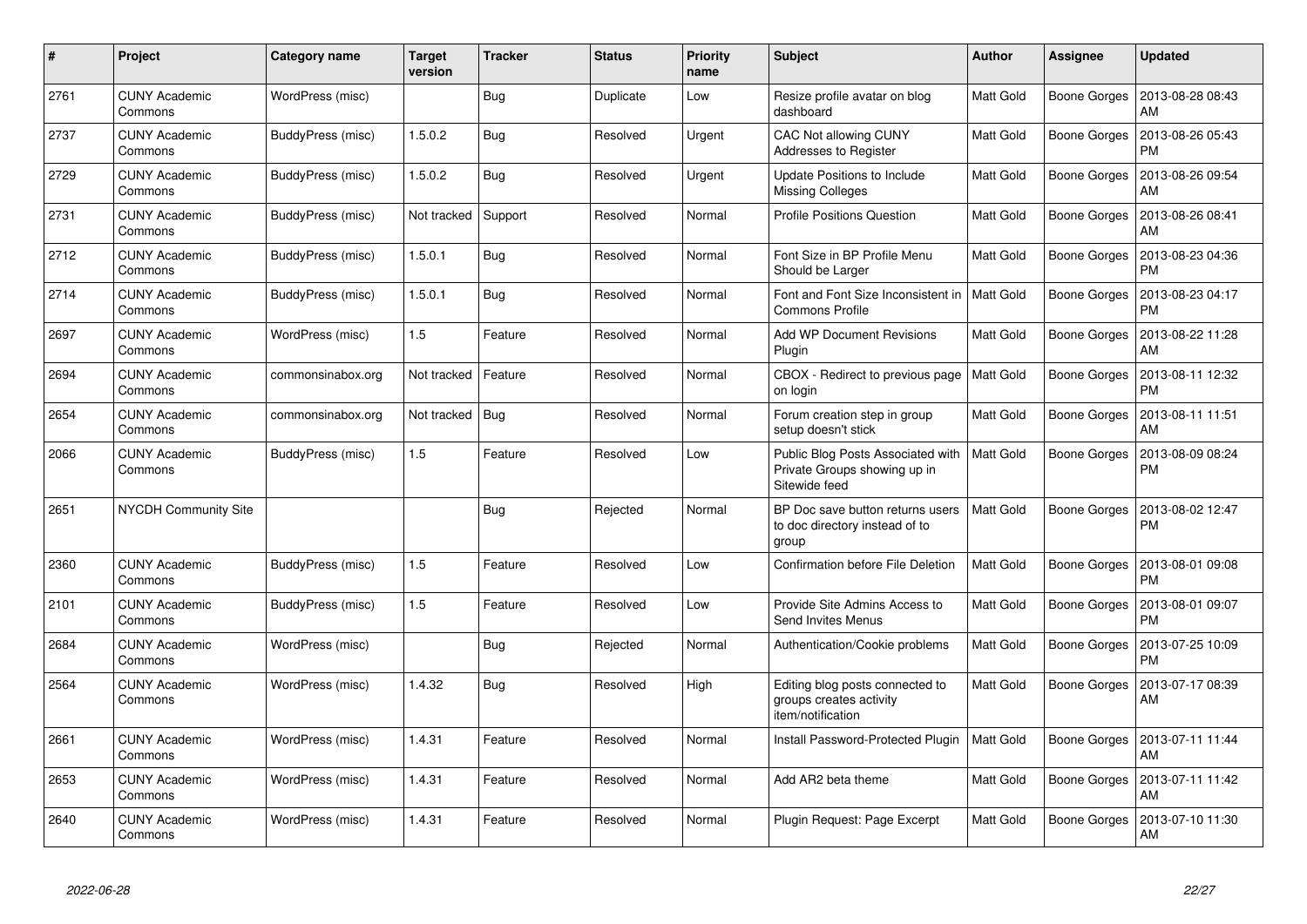| #    | Project                         | Category name     | <b>Target</b><br>version | <b>Tracker</b> | <b>Status</b> | <b>Priority</b><br>name | <b>Subject</b>                                             | <b>Author</b>    | Assignee            | <b>Updated</b>                |
|------|---------------------------------|-------------------|--------------------------|----------------|---------------|-------------------------|------------------------------------------------------------|------------------|---------------------|-------------------------------|
| 2618 | NYCDH Community Site            |                   |                          | <b>Bug</b>     | Assigned      | Low                     | Mark blogs as spam when created<br>by users marked as spam | Matt Gold        | <b>Boone Gorges</b> | 2013-06-09 11:38<br><b>PM</b> |
| 2595 | <b>CUNY Academic</b><br>Commons | BuddyPress (misc) | 1.4.29                   | Bug            | Resolved      | Low                     | Group invitation script                                    | Matt Gold        | <b>Boone Gorges</b> | 2013-06-02 04:06<br><b>PM</b> |
| 2596 | <b>CUNY Academic</b><br>Commons | BuddyPress (misc) |                          | Bug            | Rejected      | Normal                  | Homepage Recent blog posts<br>widget display               | Matt Gold        | <b>Boone Gorges</b> | 2013-05-23 10:50<br><b>PM</b> |
| 2538 | <b>CUNY Academic</b><br>Commons | WordPress (misc)  | 1.4.25                   | <b>Bug</b>     | Resolved      | High                    | Add security plugins                                       | Matt Gold        | Boone Gorges        | 2013-04-22 10:37<br>AM        |
| 2520 | <b>CUNY Academic</b><br>Commons | WordPress (misc)  | 1.4.22                   | Bug            | Resolved      | Normal                  | Add Edit Flow Plugin                                       | Matt Gold        | <b>Boone Gorges</b> | 2013-03-20 02:01<br><b>PM</b> |
| 2517 | <b>CUNY Academic</b><br>Commons | WordPress (misc)  | 1.4.22                   | Bug            | Resolved      | Normal                  | <b>Add Constant Contact Plugin</b>                         | Matt Gold        | <b>Boone Gorges</b> | 2013-03-20 01:53<br>PM        |
| 2343 | <b>CUNY Academic</b><br>Commons | commonsinabox.org | Not tracked              | Bug            | Rejected      | Normal                  | Double Notifications from<br>commonsinabox.org             | <b>Matt Gold</b> | <b>Boone Gorges</b> | 2013-03-20 01:45<br><b>PM</b> |
| 2380 | <b>CUNY Academic</b><br>Commons | commonsinabox.org |                          | <b>Bug</b>     | Resolved      | High                    | Add search to<br>Commonsinabox.org                         | Matt Gold        | <b>Boone Gorges</b> | 2013-03-20 11:41<br>AM        |
| 2483 | <b>CUNY Academic</b><br>Commons | WordPress (misc)  | 1.4.21                   | Feature        | Resolved      | Normal                  | Advanced iFrame plugin request                             | <b>Matt Gold</b> | <b>Boone Gorges</b> | 2013-03-11 03:06<br><b>PM</b> |
| 2429 | <b>CUNY Academic</b><br>Commons | WordPress (misc)  |                          | Bug            | Rejected      | Normal                  | Add User Switching Plugin?                                 | Matt Gold        | <b>Boone Gorges</b> | 2013-02-28 10:51<br>AM        |
| 2468 | <b>CUNY Academic</b><br>Commons | BuddyPress (misc) | Not tracked              | Support        | Resolved      | Normal                  | Group files total and individual<br>size limit?            | Matt Gold        | <b>Boone Gorges</b> | 2013-02-20 10:31<br><b>PM</b> |
| 2388 | <b>CUNY Academic</b><br>Commons | commonsinabox.org | Not tracked              | Support        | Resolved      | Normal                  | Prevent .zip attachments from<br>being added to cbox.org   | Matt Gold        | <b>Boone Gorges</b> | 2013-02-13 02:54<br><b>PM</b> |
| 2415 | <b>CUNY Academic</b><br>Commons | BuddyPress (misc) | 1.4.19                   | Bug            | Resolved      | Normal                  | Remove "Popular" link on<br>homepage members widget        | <b>Matt Gold</b> | <b>Boone Gorges</b> | 2013-02-12 10:05<br>PM        |
| 2387 | <b>CUNY Academic</b><br>Commons | BuddyPress (misc) | 1.4.19                   | Bug            | Resolved      | Low                     | File upload notifications contain<br>escape characters     | Matt Gold        | <b>Boone Gorges</b> | 2013-02-11 02:21<br><b>PM</b> |
| 2251 | <b>CUNY Academic</b><br>Commons | BuddyPress (misc) | 1.4.13                   | <b>Bug</b>     | Resolved      | Low                     | From address of forum<br>notifications                     | Matt Gold        | <b>Boone Gorges</b> | 2013-02-03 01:56<br><b>PM</b> |
| 2385 | <b>CUNY Academic</b><br>Commons | BuddyPress (misc) | 1.4.18                   | Bug            | Resolved      | Normal                  | Sitewide nav bar not appearing                             | <b>Matt Gold</b> | <b>Boone Gorges</b> | 2013-01-24 10:21<br>AM        |
| 2366 | <b>CUNY Academic</b><br>Commons | WordPress (misc)  | 1.4.16                   | Feature        | Resolved      | Low                     | Remove Kingsize plugin                                     | Matt Gold        | Boone Gorges        | 2013-01-08 04:23<br><b>PM</b> |
| 2346 | <b>CUNY Academic</b><br>Commons | WordPress (misc)  | 1.4.16                   | Feature        | Resolved      | Normal                  | Add Enable Media Replace Plugin                            | <b>Matt Gold</b> | <b>Boone Gorges</b> | 2013-01-08 03:53<br><b>PM</b> |
| 2361 | <b>CUNY Academic</b><br>Commons | WordPress (misc)  | 1.4.15                   | Feature        | Resolved      | Urgent                  | Add KingSize Theme                                         | Matt Gold        | Boone Gorges        | 2013-01-02 11:41<br>AM        |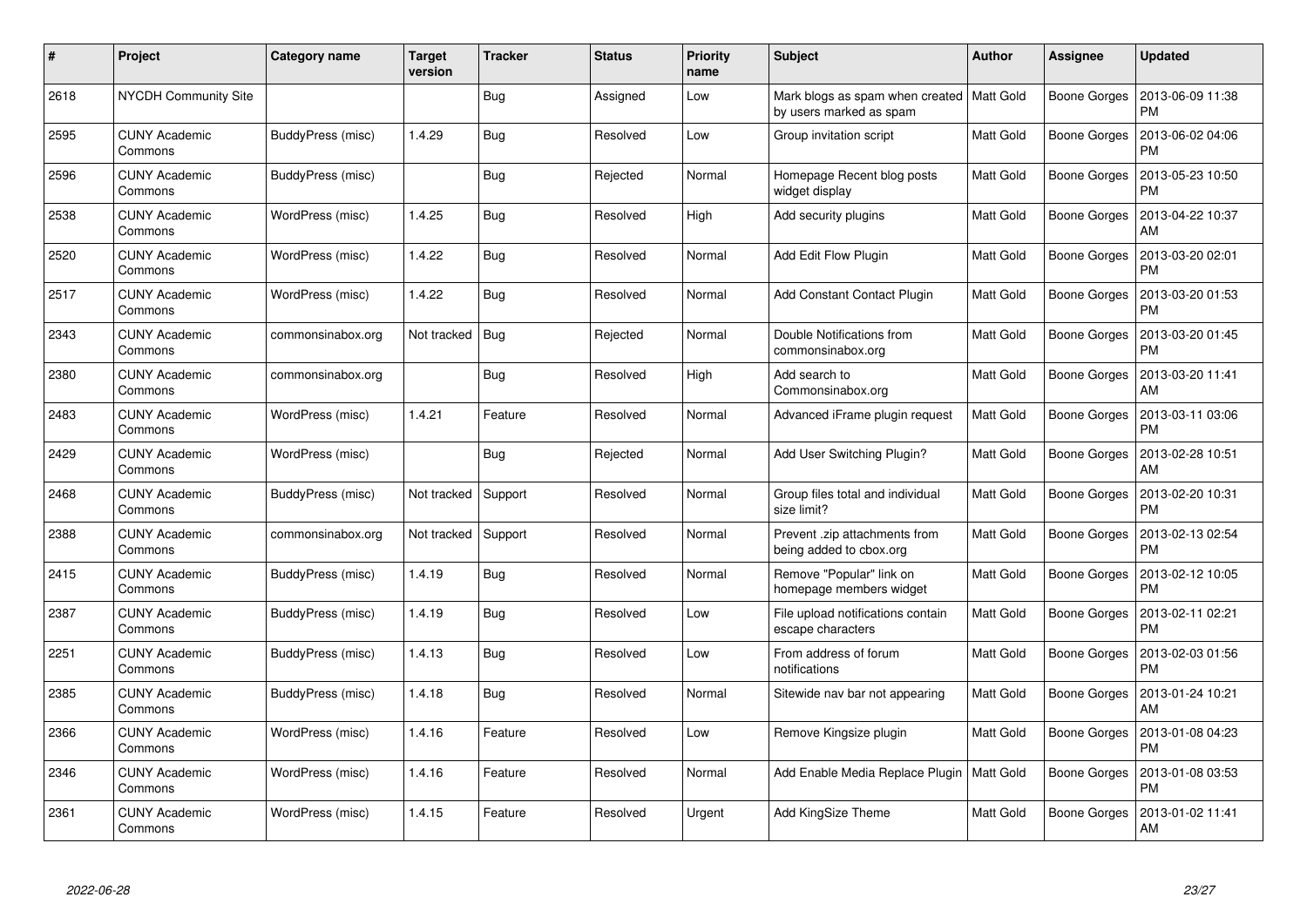| #    | Project                         | Category name     | Target<br>version | <b>Tracker</b> | <b>Status</b> | <b>Priority</b><br>name | <b>Subject</b>                                                                   | <b>Author</b>    | Assignee            | <b>Updated</b>                |
|------|---------------------------------|-------------------|-------------------|----------------|---------------|-------------------------|----------------------------------------------------------------------------------|------------------|---------------------|-------------------------------|
| 2363 | <b>CUNY Academic</b><br>Commons | WordPress (misc)  | 1.4.16            | Bug            | Resolved      | Normal                  | HTTP Error 500 (Internal Server<br>Error) on GC DSL blog                         | <b>Matt Gold</b> | <b>Boone Gorges</b> | 2013-01-02 10:10<br>AM        |
| 2351 | <b>CUNY Academic</b><br>Commons | commonsinabox.org | Not tracked       | Support        | Resolved      | Normal                  | Spam User/Forum post on CBOX                                                     | <b>Matt Gold</b> | <b>Boone Gorges</b> | 2012-12-20 10:02<br>AM        |
| 2090 | <b>CUNY Academic</b><br>Commons | BuddyPress (misc) |                   | Feature        | Rejected      | Normal                  | Create Course Group Template<br>that includes notifications of new<br>blog posts | Matt Gold        | <b>Boone Gorges</b> | 2012-12-18 10:59<br>AM        |
| 2349 | <b>CUNY Academic</b><br>Commons | commonsinabox.org |                   | Bug            | Resolved      | High                    | CBOX header image position off                                                   | <b>Matt Gold</b> | <b>Boone Gorges</b> | 2012-12-15 10:21<br><b>PM</b> |
| 2089 | <b>CUNY Academic</b><br>Commons | WordPress (misc)  | 1.4.13            | Bug            | Rejected      | Normal                  | Possible blog email notification<br>issue                                        | <b>Matt Gold</b> | <b>Boone Gorges</b> | 2012-12-11 06:59<br><b>PM</b> |
| 2288 | <b>CUNY Academic</b><br>Commons | commonsinabox.org |                   | Bug            | Rejected      | Normal                  | […] issue occurring on<br>commonsinabox.org                                      | Matt Gold        | Boone Gorges        | 2012-12-11 01:17<br>AM        |
| 2295 | <b>CUNY Academic</b><br>Commons | commonsinabox.org |                   | Bug            | Rejected      | Normal                  | Glitch in CBOX Logo                                                              | Matt Gold        | <b>Boone Gorges</b> | 2012-12-11 01:08<br>AM        |
| 2283 | <b>CUNY Academic</b><br>Commons | commonsinabox.org |                   | Feature        | Resolved      | Normal                  | Update commonsinabox.org                                                         | <b>Matt Gold</b> | <b>Boone Gorges</b> | 2012-11-20 08:13<br><b>PM</b> |
| 2284 | <b>CUNY Academic</b><br>Commons | commonsinabox.org |                   | Bug            | Rejected      | Normal                  | cbox.org forum link error from<br>profile page                                   | <b>Matt Gold</b> | <b>Boone Gorges</b> | 2012-11-20 08:02<br><b>PM</b> |
| 2279 | <b>CUNY Academic</b><br>Commons | commonsinabox.org | Not tracked       | Bug            | Resolved      | Low                     | CBOX mention system rewrites<br>twitter links                                    | Matt Gold        | <b>Boone Gorges</b> | 2012-11-20 07:41<br><b>PM</b> |
| 2270 | <b>CUNY Academic</b><br>Commons | commonsinabox.org | Not tracked       | Bua            | Rejected      | Normal                  | CBOX group sign up - default<br>email setting                                    | Matt Gold        | <b>Boone Gorges</b> | 2012-11-20 03:51<br><b>PM</b> |
| 2275 | <b>CUNY Academic</b><br>Commons | commonsinabox.org | Not tracked       | Bug            | Resolved      | Normal                  | <b>CBOX</b> support requests                                                     | <b>Matt Gold</b> | <b>Boone Gorges</b> | 2012-11-20 02:05<br><b>PM</b> |
| 2274 | <b>CUNY Academic</b><br>Commons | commonsinabox.org | Not tracked       | Bug            | Rejected      | Normal                  | CBOX - group names on group<br>pages                                             | <b>Matt Gold</b> | <b>Boone Gorges</b> | 2012-11-20 02:05<br><b>PM</b> |
| 2269 | <b>CUNY Academic</b><br>Commons | commonsinabox.org | Not tracked       | Bug            | Rejected      | Normal                  | Replace Default CBOX Icon for<br>Groups                                          | Matt Gold        | Boone Gorges        | 2012-11-20 01:53<br><b>PM</b> |
| 2265 | <b>CUNY Academic</b><br>Commons |                   | Not tracked       | Bug            | Rejected      | Normal                  | "Need Support" widget in cbox<br>documentation                                   | <b>Matt Gold</b> | <b>Boone Gorges</b> | 2012-11-20 01:07<br><b>PM</b> |
| 2280 | <b>CUNY Academic</b><br>Commons | commonsinabox.org | Not tracked       | Bug            | Resolved      | High                    | Forum links not working                                                          | Matt Gold        | <b>Boone Gorges</b> | 2012-11-20 12:33<br><b>PM</b> |
| 2264 | <b>CUNY Academic</b><br>Commons | commonsinabox.org |                   | Bug            | Rejected      | Normal                  | Update CBOX logo on welcome<br>message                                           | Matt Gold        | Boone Gorges        | 2012-11-19 02:46<br>AM        |
| 2266 | <b>CUNY Academic</b><br>Commons | commonsinabox.org |                   | <b>Bug</b>     | Resolved      | Normal                  | Demo slider                                                                      | <b>Matt Gold</b> | Boone Gorges        | 2012-11-18 11:26<br><b>PM</b> |
| 2267 | <b>CUNY Academic</b><br>Commons |                   |                   | Bug            | Resolved      | Normal                  | Change "Cbox" to "CBOX" in<br>Dashboard Menu                                     | <b>Matt Gold</b> | <b>Boone Gorges</b> | 2012-11-18 11:01<br><b>PM</b> |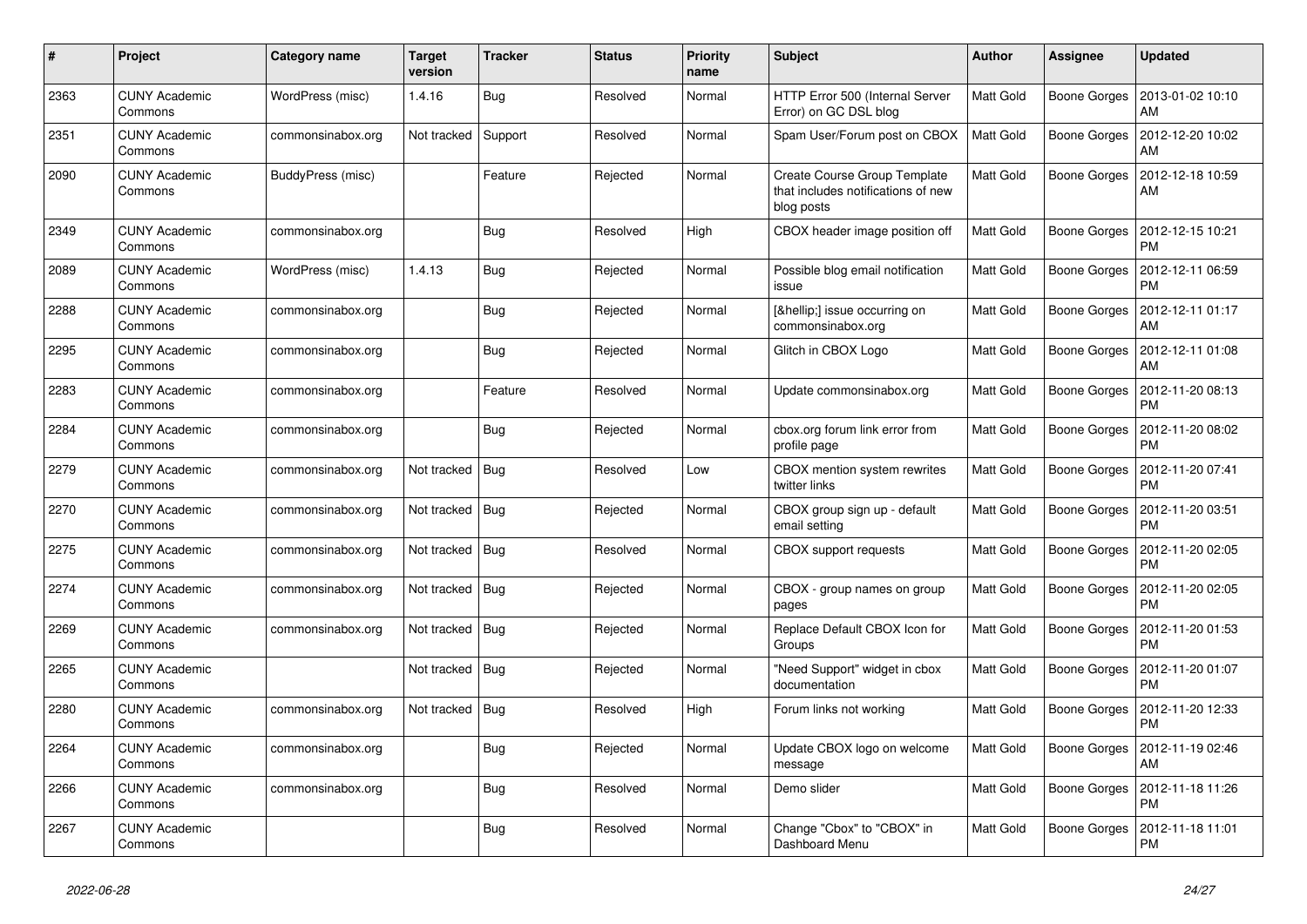| #    | <b>Project</b>                  | Category name     | Target<br>version | <b>Tracker</b> | <b>Status</b> | <b>Priority</b><br>name | <b>Subject</b>                                                                      | <b>Author</b>    | Assignee            | <b>Updated</b>                |
|------|---------------------------------|-------------------|-------------------|----------------|---------------|-------------------------|-------------------------------------------------------------------------------------|------------------|---------------------|-------------------------------|
| 2268 | <b>CUNY Academic</b><br>Commons |                   |                   | <b>Bug</b>     | Rejected      | Normal                  | Add CBOX icon to dashboard<br>menu?                                                 | <b>Matt Gold</b> | <b>Boone Gorges</b> | 2012-11-18 10:58<br><b>PM</b> |
| 2262 | <b>CUNY Academic</b><br>Commons | commonsinabox.org |                   | Feature        | Resolved      | Normal                  | Add new favicon to<br>commonsinabox.org                                             | <b>Matt Gold</b> | <b>Boone Gorges</b> | 2012-11-18 10:51<br><b>PM</b> |
| 2250 | <b>CUNY Academic</b><br>Commons | WordPress (misc)  |                   | Bug            | Rejected      | Normal                  | Livestreaming page error                                                            | Matt Gold        | Boone Gorges        | 2012-11-15 11:35<br>AM        |
| 2241 | <b>CUNY Academic</b><br>Commons | WordPress (misc)  | Not tracked       | Feature        | Resolved      | Normal                  | New premium themes                                                                  | <b>Matt Gold</b> | <b>Boone Gorges</b> | 2012-11-11 10:09<br><b>PM</b> |
| 2203 | <b>CUNY Academic</b><br>Commons | WordPress (misc)  | 1.4.9             | Feature        | Resolved      | Normal                  | Enable uploading of say files                                                       | <b>Matt Gold</b> | Boone Gorges        | 2012-11-03 04:37<br><b>PM</b> |
| 2184 | <b>CUNY Academic</b><br>Commons | BuddyPress (misc) | 1.4.9             | Support        | Resolved      | Normal                  | Adjust Invite Directions to include<br>info about max invites                       | <b>Matt Gold</b> | Boone Gorges        | 2012-11-03 04:23<br><b>PM</b> |
| 1939 | <b>CUNY Academic</b><br>Commons | WordPress (misc)  | Not tracked       | Feature        | Resolved      | Low                     | <b>Give Community Facilitators</b><br>Access to Image Credits Page                  | <b>Matt Gold</b> | <b>Boone Gorges</b> | 2012-11-01 11:33<br><b>PM</b> |
| 2210 | <b>CUNY Academic</b><br>Commons | WordPress (misc)  | 1.4.9             | Bug            | Resolved      | Normal                  | <b>Add Twenty Twelve Theme</b>                                                      | <b>Matt Gold</b> | <b>Boone Gorges</b> | 2012-11-01 10:26<br>AM        |
| 2221 | <b>CUNY Academic</b><br>Commons | BuddyPress (misc) |                   | <b>Bug</b>     | Duplicate     | Low                     | Spacing error on BP Doc<br>comments                                                 | Matt Gold        | Boone Gorges        | 2012-10-30 10:03<br>AM        |
| 2183 | <b>CUNY Academic</b><br>Commons | BuddyPress (misc) | Not tracked       | Support        | Resolved      | Normal                  | Limit on group membership                                                           | <b>Matt Gold</b> | Boone Gorges        | 2012-10-12 03:40<br><b>PM</b> |
| 2169 | <b>CUNY Academic</b><br>Commons | BuddyPress (misc) | Not tracked       | Feature        | Resolved      | Normal                  | Increase Maximum Number of<br>Invite Anyone Invites                                 | <b>Matt Gold</b> | Boone Gorges        | 2012-10-04 07:36<br>AM        |
| 2053 | <b>CUNY Academic</b><br>Commons | BuddyPress (misc) | 1.4.6             | Feature        | Resolved      | Normal                  | RBE on BP Docs                                                                      | Matt Gold        | Boone Gorges        | 2012-10-01 04:14<br><b>PM</b> |
| 2129 | <b>CUNY Academic</b><br>Commons | BuddyPress (misc) | 1.4.6             | Bug            | Resolved      | Low                     | […]                                                                                 | <b>Matt Gold</b> | Boone Gorges        | 2012-09-30 09:53<br>AM        |
| 2121 | <b>CUNY Academic</b><br>Commons | BuddyPress (misc) | 1.4.6             | Bug            | Resolved      | Low                     | Email notification of forum post<br>omits hyperlinked word                          | Matt Gold        | Boone Gorges        | 2012-09-30 09:05<br>AM        |
| 1997 | <b>CUNY Academic</b><br>Commons | BuddyPress (misc) | 1.4.6             | Bug            | Resolved      | Normal                  | Forum post notification didn't<br>indicate image attachments                        | <b>Matt Gold</b> | <b>Boone Gorges</b> | 2012-09-23 05:03<br><b>PM</b> |
| 2111 | <b>CUNY Academic</b><br>Commons | Redmine           | 1.5               | Feature        | Duplicate     | Low                     | Connect Commons updates to<br><b>Redmine Tickets</b>                                | <b>Matt Gold</b> | Boone Gorges        | 2012-09-09 08:09<br>AM        |
| 2099 | <b>CUNY Academic</b><br>Commons | WordPress (misc)  | Not tracked       | Bug            | Resolved      | Normal                  | Gallery Slide Widget Reset                                                          | <b>Matt Gold</b> | Boone Gorges        | 2012-09-04 06:26<br><b>PM</b> |
| 2068 | <b>CUNY Academic</b><br>Commons | WordPress (misc)  | Not tracked       | Support        | Resolved      | Urgent                  | User Blog Not Accessible                                                            | <b>Matt Gold</b> | <b>Boone Gorges</b> | 2012-08-28 07:35<br><b>PM</b> |
| 2057 | <b>CUNY Academic</b><br>Commons | BuddyPress (misc) | 1.4.3             | Bug            | Resolved      | Normal                  | Newest/Active/Popular Filters Not<br>working on Homepage List of<br>Groups, Members | <b>Matt Gold</b> | Boone Gorges        | 2012-08-23 03:18<br><b>PM</b> |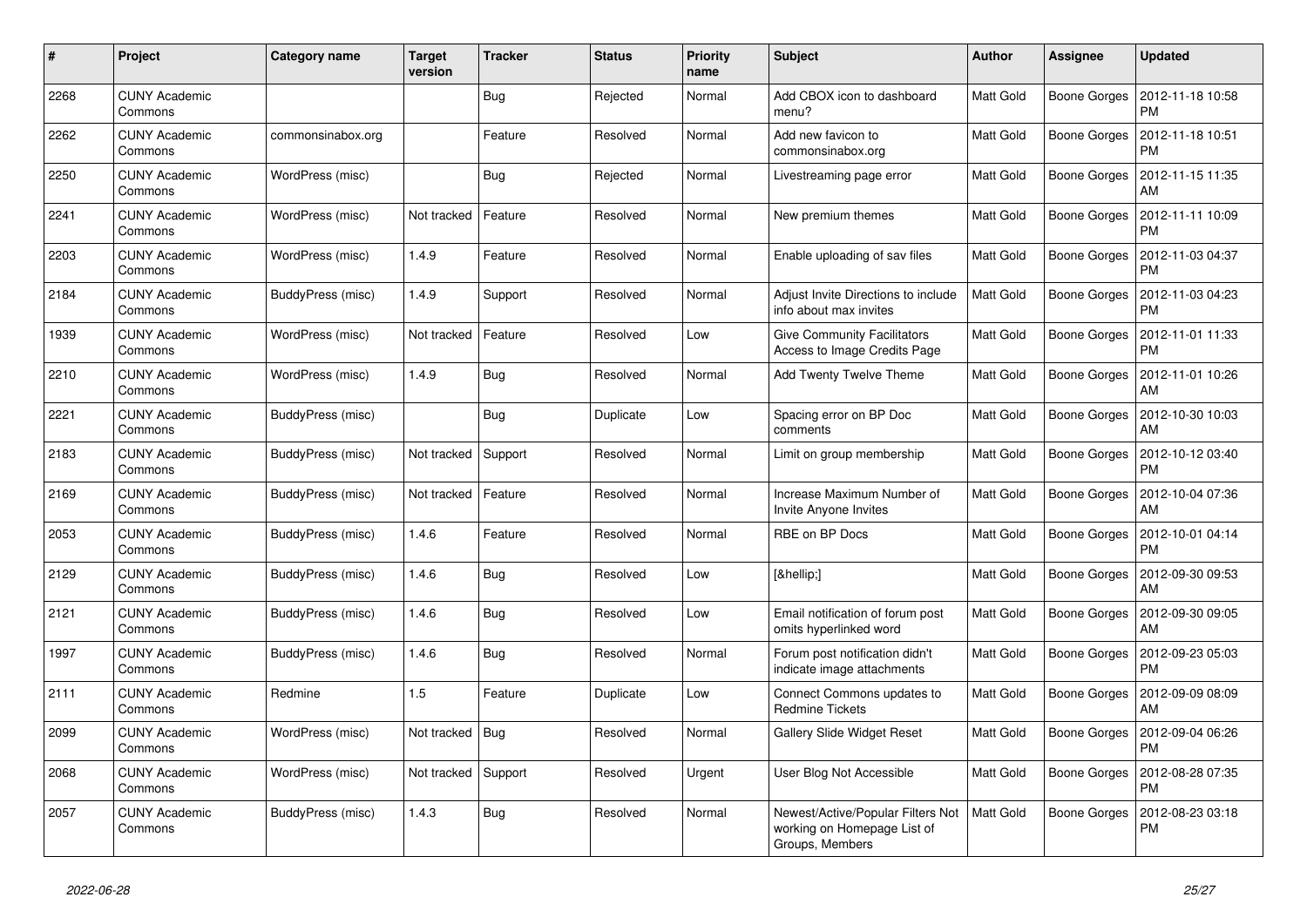| #    | Project                         | Category name     | Target<br>version | <b>Tracker</b> | <b>Status</b> | <b>Priority</b><br>name | <b>Subject</b>                                                                 | <b>Author</b>    | Assignee            | <b>Updated</b>                |
|------|---------------------------------|-------------------|-------------------|----------------|---------------|-------------------------|--------------------------------------------------------------------------------|------------------|---------------------|-------------------------------|
| 2055 | <b>CUNY Academic</b><br>Commons | WordPress (misc)  | 1.4.3             | Bug            | Resolved      | High                    | Non-CUNY Sign-Ups not enabled                                                  | <b>Matt Gold</b> | <b>Boone Gorges</b> | 2012-08-23 12:51<br><b>PM</b> |
| 2058 | <b>CUNY Academic</b><br>Commons | WordPress (misc)  | 1.4.6             | <b>Bug</b>     | Rejected      | Normal                  | Page shift on clicking Log in box                                              | Matt Gold        | <b>Boone Gorges</b> | 2012-08-20 05:53<br><b>PM</b> |
| 2052 | <b>CUNY Academic</b><br>Commons | BuddyPress (misc) |                   | Bug            | Rejected      | Normal                  | RBE Not Enabled?                                                               | Matt Gold        | Boone Gorges        | 2012-08-18 09:16<br><b>PM</b> |
| 1220 | <b>CUNY Academic</b><br>Commons | BuddyPress (misc) |                   | Feature        | Duplicate     | Normal                  | Create native WordPress version<br>of UserVoice integrated into the<br>Commons | Matt Gold        | Boone Gorges        | 2012-08-15 01:15<br><b>PM</b> |
| 2045 | <b>CUNY Academic</b><br>Commons | BuddyPress (misc) |                   | Bug            | Duplicate     | Normal                  | Double Post/RBE Notification                                                   | <b>Matt Gold</b> | Boone Gorges        | 2012-08-15 08:53<br>AM        |
| 2040 | <b>CUNY Academic</b><br>Commons | BuddyPress (misc) | 1.4.2             | <b>Bug</b>     | Resolved      | Normal                  | RBE on BP Docs Edits?                                                          | <b>Matt Gold</b> | <b>Boone Gorges</b> | 2012-08-14 08:13<br>AM        |
| 2041 | <b>CUNY Academic</b><br>Commons | BuddyPress (misc) | 1.4.2             | Bug            | Resolved      | Low                     | Vertical Alignment on BP Doc<br>"delete" hoverlink                             | <b>Matt Gold</b> | <b>Boone Gorges</b> | 2012-08-13 10:54<br><b>PM</b> |
| 2043 | <b>CUNY Academic</b><br>Commons | WordPress (misc)  | 1.4.2             | <b>Bug</b>     | Rejected      | Low                     | Site Title Character Limit?                                                    | <b>Matt Gold</b> | Boone Gorges        | 2012-08-13 01:02<br><b>PM</b> |
| 2033 | <b>CUNY Academic</b><br>Commons | BuddyPress (misc) |                   | Feature        | Rejected      | Normal                  | Allow status update to be deleted<br>directly from profile page                | <b>Matt Gold</b> | Boone Gorges        | 2012-08-10 04:51<br><b>PM</b> |
| 2019 | <b>CUNY Academic</b><br>Commons | WordPress (misc)  | 1.4               | <b>Bug</b>     | Resolved      | High                    | Unable to Add New User to Blog                                                 | Matt Gold        | Boone Gorges        | 2012-08-08 04:21<br><b>PM</b> |
| 2015 | <b>CUNY Academic</b><br>Commons | WordPress (misc)  | 1.4               | Feature        | Resolved      | Low                     | <b>Add Minimatica Theme</b>                                                    | <b>Matt Gold</b> | Boone Gorges        | 2012-08-06 01:33<br><b>PM</b> |
| 2018 | <b>CUNY Academic</b><br>Commons | WordPress (misc)  | 1.4               | <b>Bug</b>     | Resolved      | High                    | WP Nav Bar Overflow                                                            | Matt Gold        | Boone Gorges        | 2012-08-06 12:58<br><b>PM</b> |
| 1199 | <b>CUNY Academic</b><br>Commons | BuddyPress (misc) | 1.4               | Feature        | Resolved      | Normal                  | Add Option for Open Text Field to<br>BP Profile Checkbox Fields                | <b>Matt Gold</b> | Boone Gorges        | 2012-08-01 05:23<br><b>PM</b> |
| 1467 | <b>CUNY Academic</b><br>Commons | Upgrades          |                   | <b>Bug</b>     | Rejected      | Normal                  | Have UserVoice Show "Report a<br>Bug" on pop-up                                | <b>Matt Gold</b> | Boone Gorges        | 2012-08-01 03:37<br><b>PM</b> |
| 1504 | <b>CUNY Academic</b><br>Commons | BuddyPress (misc) | 1.4               | Feature        | Resolved      | Normal                  | Allow members to choose multiple<br>colleges on Profile pages                  | Matt Gold        | Boone Gorges        | 2012-08-01 03:34<br><b>PM</b> |
| 1623 | <b>CUNY Academic</b><br>Commons | WordPress (misc)  | 1.4               | Feature        | Resolved      | Low                     | Install Anthologize                                                            | <b>Matt Gold</b> | <b>Boone Gorges</b> | 2012-08-01 03:25<br><b>PM</b> |
| 1999 | <b>CUNY Academic</b><br>Commons | WordPress (misc)  | 1.4               | Feature        | Resolved      | Normal                  | <b>Update Registration Page</b>                                                | <b>Matt Gold</b> | Boone Gorges        | 2012-08-01 08:11<br>AM        |
| 2007 | <b>CUNY Academic</b><br>Commons | WordPress (misc)  | 1.3.17            | Feature        | Resolved      | Normal                  | Add Events Manager Plugin                                                      | <b>Matt Gold</b> | Boone Gorges        | 2012-07-30 09:19<br>AM        |
| 1990 | <b>CUNY Academic</b><br>Commons | BuddyPress (misc) | 1.3.17            | Bug            | Resolved      | Low                     | In Forum post list, member avatar<br>partially obscures member name            | <b>Matt Gold</b> | Boone Gorges        | 2012-07-29 08:42<br><b>PM</b> |